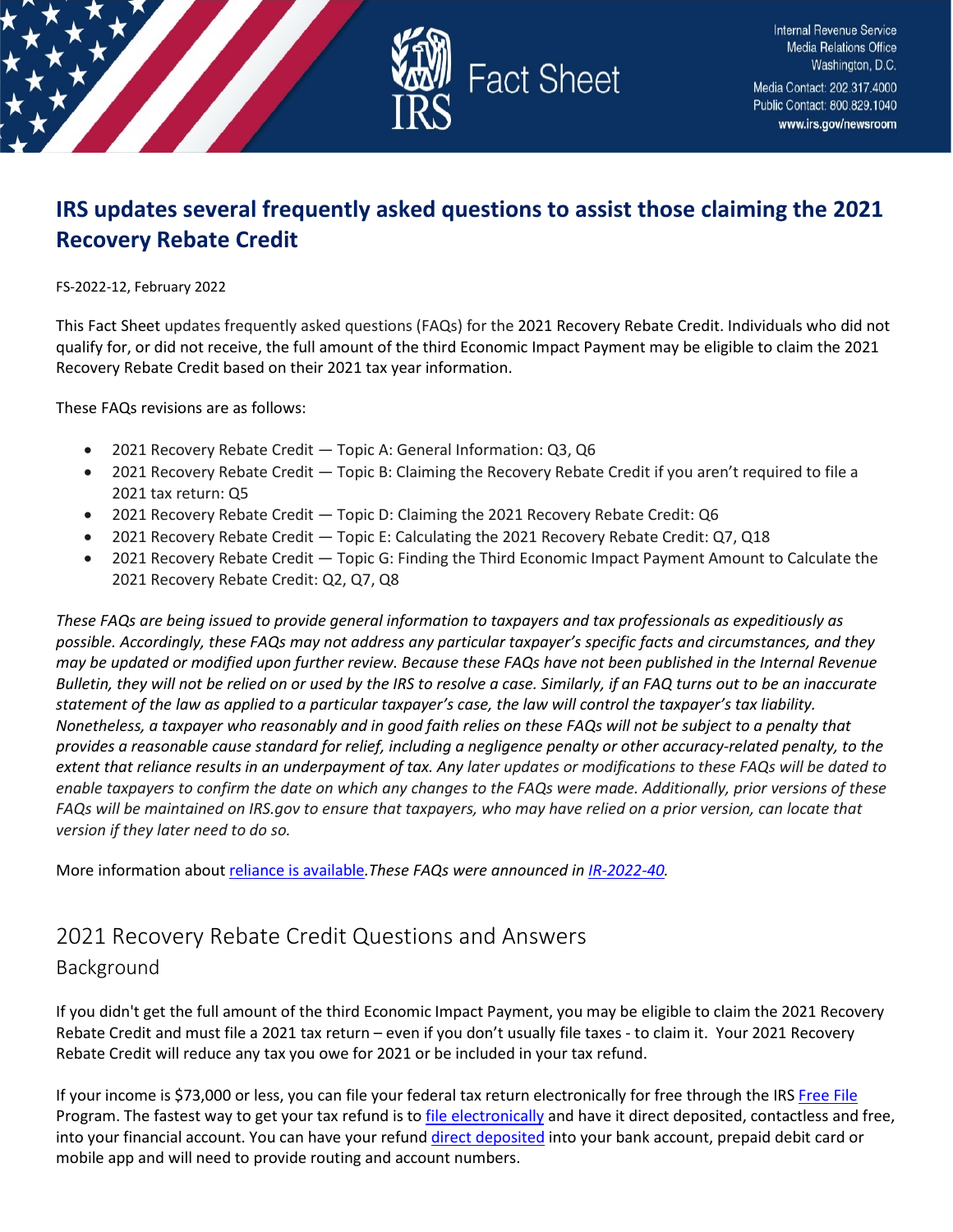

If you didn't get the full amounts of the first and second Economic Impact Payments, you may be eligible to claim the [2020 Recovery Rebate Credit](https://www.irs.gov/newsroom/recovery-rebate-credit) and must file a 2020 tax return – even if you don't usually file taxes - to claim it. DO NOT include any information regarding the first and second Economic Impact Payments or the 2020 Recovery Rebate Credit on your 2021 return.

Below are frequently asked questions about the 2021 Recovery Rebate Credit, separated by topic. Please do not call the IRS.

- [Topic A: General Information](#page-1-0)
- [Topic B: Claiming the Recovery Rebate Credit if you aren't required to file a 2021 tax return](#page-4-0)
- [Topic C: Eligibility for claiming a Recovery Rebate Credit on a 2021 tax return](#page-8-0)
- [Topic D: Claiming the 2021 Recovery Rebate Credit](#page-13-0)
- [Topic E: Calculating the 2021 Recovery Rebate Credit](#page-16-0)
- [Topic F: Receiving the Credit on a 2021 tax return](#page-22-0)
- [Topic G: Finding the third Economic Impact Payment Amounts to calculate the 2021 Recovery Rebate Credit](#page-27-0)
- [Topic H: Correcting issues after the 2021 tax return is filed](#page-30-0)

<span id="page-1-0"></span>2021 Recovery Rebate Credit — Topic A: General Information

## **Q A1. How does the 2021 Recovery Rebate Credit differ from the 2020 Recovery Rebate Credit? (added January 13, 2022)**

A1. **2020 Recovery Rebate Credit**: The first two rounds of Economic Impact Payments were advance payments of 2020 Recovery Rebate Credits claimed on a 2020 tax return. The IRS issued the first and second rounds of Economic Impact Payments in 2020 and in early 2021. Se[e 2020 Recovery Rebate Credit Questions and Answers.](https://www.irs.gov/newsroom/recovery-rebate-credit-frequently-asked-questions)

**2021 Recovery Rebate Credit**: The third round of Economic Impact Payments, including the plus-up payments, were advance payments of the 2021 Recovery Rebate Credit claimed on a 2021 tax return. The IRS began issuing the third round of Economic Impact Payments in March 2021 and continued through December 2021. In addition, the third payments differ from the earlier payments in several respects:

- **Payment amounts are different**. The maximum credit is \$1,400 per person, including all qualifying dependents claimed on a tax return. Typically, this means a single person with no dependents will have a maximum credit of \$1,400, while married taxpayers who file a joint return that claims two qualifying dependents will have a maximum credit of \$5,600.
- **Qualifying dependents expanded**. Unlike the 2020 Recovery Rebate Credits and first two rounds of Economic Impact Payments, the 2021 Recovery Rebate Credit and third round of Economic Impact Payments include additional amounts for all dependents, not just children under 17. Eligible individuals will get up to \$1,400 for each qualifying dependent claimed on their return, including older relatives like college students, adults with disabilities, parents, and grandparents.
- **Income thresholds changed**. The credit amount begins to be reduced at the same income thresholds as the 2020 Recovery Rebate Credits, for example with adjusted gross income of more than \$75,000 if filing as single or \$150,000 if filing as married filing jointly. However, the 2021 Recovery Rebate Credit amount is fully reduced to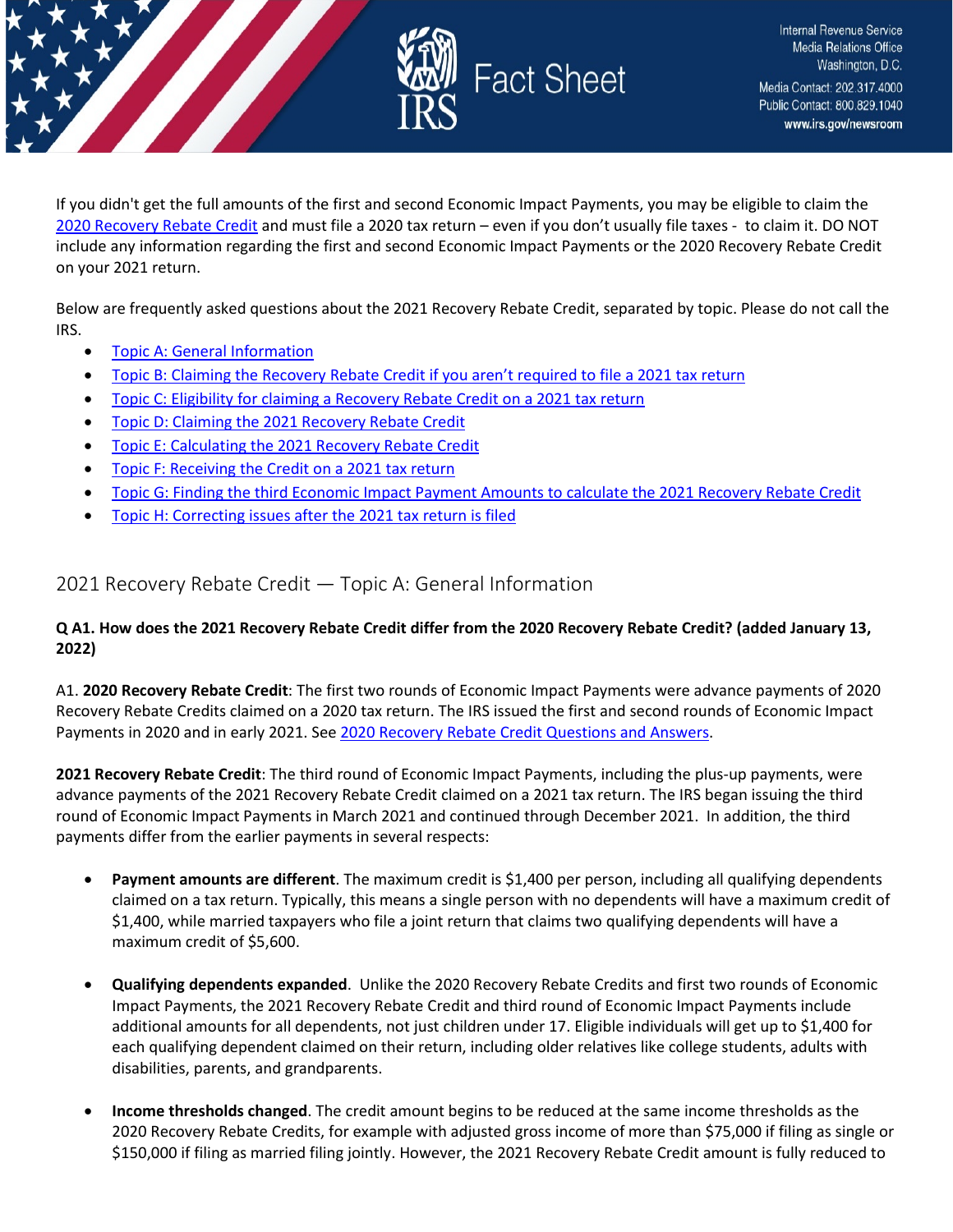

\$0 more quickly. For example, individuals can't claim any credit with adjusted gross income of \$80,000 or more if filing as single or \$160,000 or more for if filing as married filing jointly. Due to these new income limitations, some individuals won't be eligible to claim the 2021 Recovery Rebate Credit even if they received a 2020 stimulus payment.

## **Q A2. What were Plus-Up Payments? (added January 13, 2022)**

A2. Some eligible individuals received more than one third Economic Impact Payment.

The IRS sent additional or plus-up payments to people who:

- Received a third Economic Impact Payment based on a 2019 tax return or information received from the Social Security Administration, Railroad Retirement Board, or the Department of Veterans Affairs, and
- Filed a 2020 tax return which allowed a greater third Economic Impact Payment but only if the 2020 return was processed by Dec 1, 2021.

For example, you may have gotten a plus-up payment if your income was less in 2020 compared to 2019 or you added a dependent on your 2020 return.

We automatically evaluated your eligibility for plus-up payments after we processed your 2020 return. We sent plus-up payments separately from your 2020 tax refund and previous Economic Impact Payments. We issued weekly plus-up payments to eligible taxpayers until December 31, 2021, the deadline set by law to make Economic Impact Payments. Individuals who did not receive the full amount of the third Economic Impact Payment, including the plus-up payments, may be eligible to claim the 2021 Recovery Rebate Credit on their 2021 tax return.

## **Q A3. Will the IRS send me a letter or notice about the third Economic Impact Payment? (updated February 17, 2022)**

A3. Yes, the IRS mailed Notice 1444-C, Your Third Economic Impact Payment, to the address we had on file for you. The IRS sent separate letters to people who received a plus-up payment.

Through March 2022, the IRS will send [Letter 6475,](https://www.irs.gov/individuals/understanding-your-letter-6475) Your 2021 Economic Impact Payment(s), to confirm the total amount of the third Economic Impact Payment and any plus-up payments you received for tax year 2021. If you received joint payments with your spouse, the letter shows the total amount of your half of the payment. Each spouse may receive their letter at different times. If filing a joint return in 2021, include both amounts when calculating the 2021 Recovery Rebate Credit. If you file separate 2021 tax returns, each of you must enter your half of the amount of the payment, which is shown on your own Letter 6475, when calculating any 2021 Recovery Rebate Credit you may be eligible to claim on your own return.

Please keep any IRS notices/letters you receive related to the third round of Economic Impact Payments with your tax records and refer to it when you file your 2021 tax return.

Individuals can also view the total amount of their third Economic Impact Payments through their individual **Online** [Account.](https://www.irs.gov/payments/your-online-account) If you and your spouse received joint payments, each of you will need to sign into your own account to retrieve your separate amounts.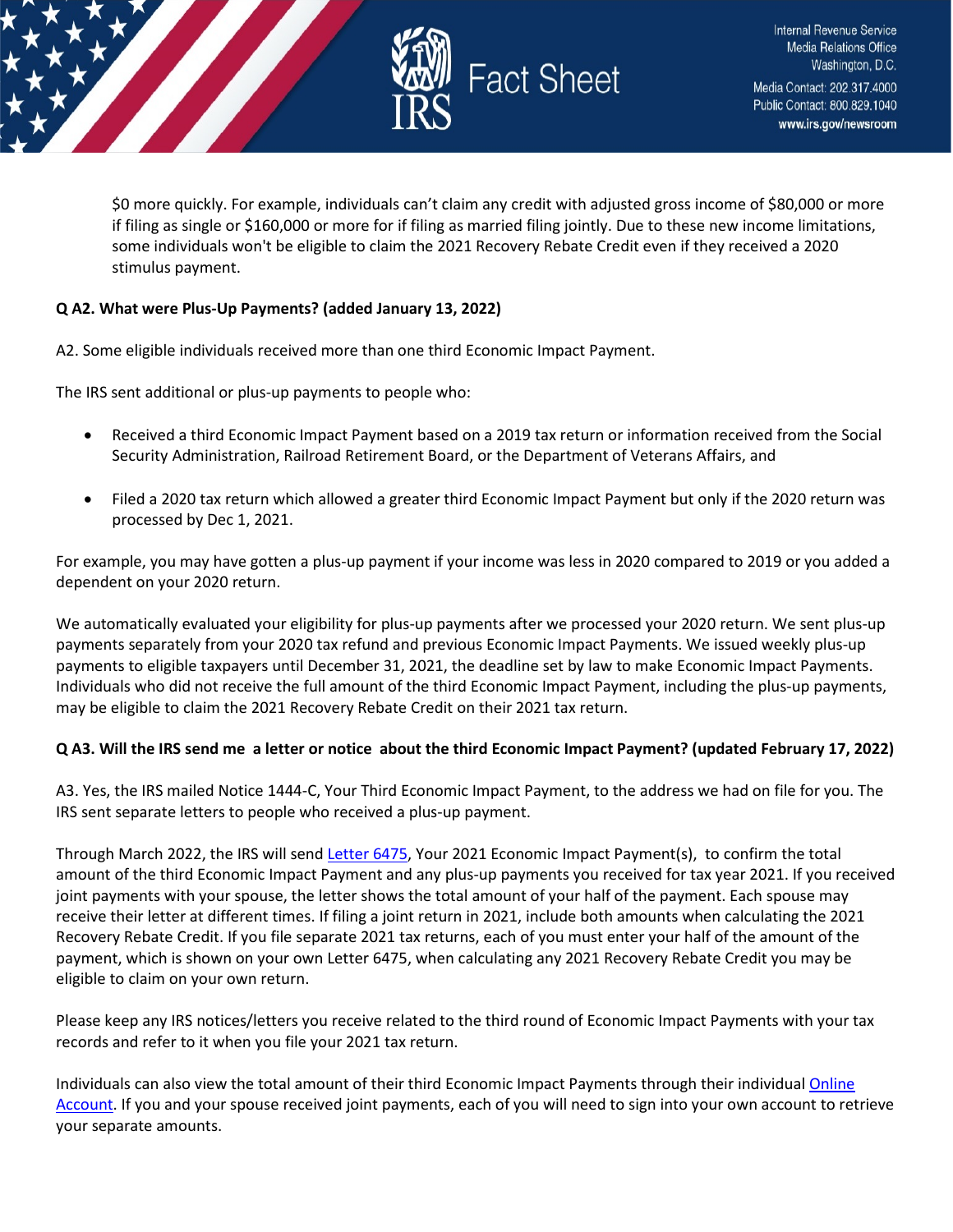

## **Q A4. Returning a Payment: What should I do to return an Economic Impact Payment that was received as a direct deposit or a paper check? (added January 13, 2022)**

A4. You should return the payment as described below.

#### **If the payment was a paper check**:

- 1. Write "Void" in the endorsement section on the back of the check.
- 2. Mail the voided Treasury check immediately to the appropriate IRS location listed below.
- 3. Don't staple, bend, or paper clip the check.
- 4. Include a brief explanation stating the reason for returning the check.

#### **If the payment was a paper check and you have cashed it, or if the payment was a direct deposit**:

- 1. Submit a personal check, money order, etc., immediately to the appropriate IRS location listed below.
- 2. Make the check/money order made payable to "U.S. Treasury"
- 3. Write Third EIP, and the Social Security Number (or individual taxpayer identification number) of the recipient of the check.
- 4. Include a brief explanation of the reason for returning the EIP.

#### **For your paper check, here are the IRS mailing addresses to use based on the state:**

| If you live in                                             | then mail to this address              |
|------------------------------------------------------------|----------------------------------------|
|                                                            | Andover Internal Revenue Service       |
| Maine, Maryland, Massachusetts, New                        |                                        |
| <b>Hampshire, Vermont</b>                                  | 310 Lowell St.                         |
|                                                            | Andover, MA 01810                      |
|                                                            | Atlanta Internal Revenue Service       |
| Georgia, Iowa, Kansas, Kentucky, Virginia                  | 4800 Buford Hwy                        |
|                                                            | Chamblee, GA 30341                     |
|                                                            |                                        |
| Florida, Louisiana, Mississippi, Oklahoma,<br><b>Texas</b> | Austin Internal Revenue Service 3651 S |
|                                                            | Interregional Hwy 35                   |
|                                                            | Austin, TX 78741                       |
|                                                            | Brookhaven Internal Revenue Service    |
| <b>New York</b>                                            | 1040 Waverly Ave.                      |
|                                                            | Holtsville, NY 11742                   |
|                                                            |                                        |
| Alaska, Arizona, California, Colorado, Hawaii,             | Fresno Internal Revenue Service        |
| Nevada, New Mexico, Oregon, Utah,                          | 3211 S Northpointe Dr.                 |
| <b>Washington, Wisconsin, Wyoming</b>                      | Fresno, CA 93725                       |
|                                                            | Kansas City Internal Revenue Service   |
| Arkansas, Connecticut, Delaware, Indiana,                  | 333 W Pershing Rd.                     |
| Michigan, Minnesota, Missouri, Montana,                    | Kansas City, MO 64108                  |
| Nebraska, New Jersey, Ohio, West Virginia                  |                                        |
|                                                            |                                        |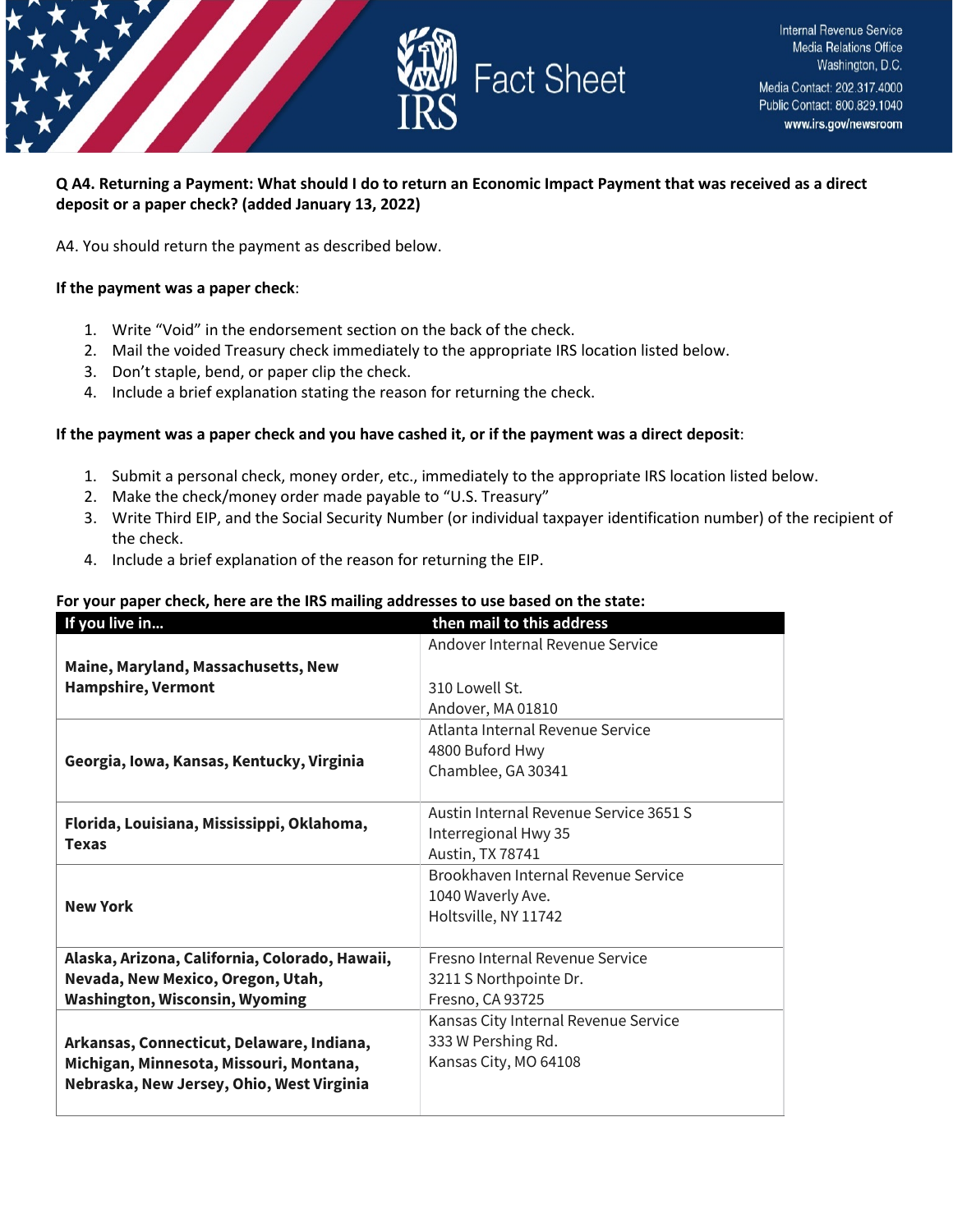

| Alabama, North Carolina, North Dakota, South<br><b>Carolina, South Dakota, Tennessee</b> | Memphis Internal Revenue Service<br>5333 Getwell Rd.<br>Memphis, TN 38118          |
|------------------------------------------------------------------------------------------|------------------------------------------------------------------------------------|
| District of Columbia, Idaho, Illinois,<br>Pennsylvania, Rhode Island                     | Philadelphia Internal Revenue Service<br>2970 Market St.<br>Philadelphia, PA 19104 |
| A foreign country, U.S. possession or territory,                                         | Austin Internal Revenue Service                                                    |
| or use an APO or FPO address, or file Form 2555                                          | 3651 S Interregional Hwy 35                                                        |
| or 4563, or are a dual-status alien.                                                     | Austin, TX 78741                                                                   |

## **Q A5. How do I return an Economic Impact Payment (EIP) that was received as an EIP Card (debit card) if I don't want the payment re-issued? (added January 13, 2022)**

A5. If you received your EIP as a debit card and want to return the money to the IRS and NOT have the payment reissued, send the card along with a brief explanation stating you don't want the payment and do not want the payment re-issued to: Money Network Cardholder Services

2900 Westside Parkway Alpharetta, GA 30004

## **Q A6 My address has changed or is incorrect. How can I update it to get my 2021 Recovery Rebate Credit? (added February 17, 2022)**

A6. The easiest way to update your address with the IRS is to file your 2021 tax return with your current address. The best way to file a complete and accurate 2021 tax return is to file electronically.

If you did not receive your third Economic Impact Payment in 2021, or received less than the full amount, you may be eligible to claim the [Recovery Rebate Credit](https://www.irs.gov/newsroom/recovery-rebate-credit) when you file your 2021 return. The safest and fastest way to get a tax refund (which would include your Recovery Rebate Credit) is to combine electronic filing with [direct deposit.](https://www.irs.gov/refunds/get-your-refund-faster-tell-irs-to-direct-deposit-your-refund-to-one-two-or-three-accounts)

For other ways to update your address with the IRS, see [How do I notify the IRS my address has changed?](https://www.irs.gov/faqs/irs-procedures/address-changes) 

<span id="page-4-0"></span>2021 Recovery Rebate Credit — Topic B: Claiming the 2021 Recovery Rebate Credit if you aren't required to file a tax return

## **Q B1. I used the Non-Filers tool last year and don't usually file a tax return. What should I do to claim a 2021 Recovery Rebate Credit? (added January 13, 2022)**

A1. If you're eligible – and either didn't qualify for a third Economic Impact Payment or got less than the full amount – you'll need to file a 2021 tax return to claim th[e Recovery Rebate Credit](https://www.irs.gov/newsroom/recovery-rebate-credit) even if you otherwise are not required to file a tax return.

The best way to file a complete and accurate 2021 tax return is to file electronically. The tax preparation software will ask you questions about your income, credits and deductions and will help you figure your 2021 Recovery Rebate Credit.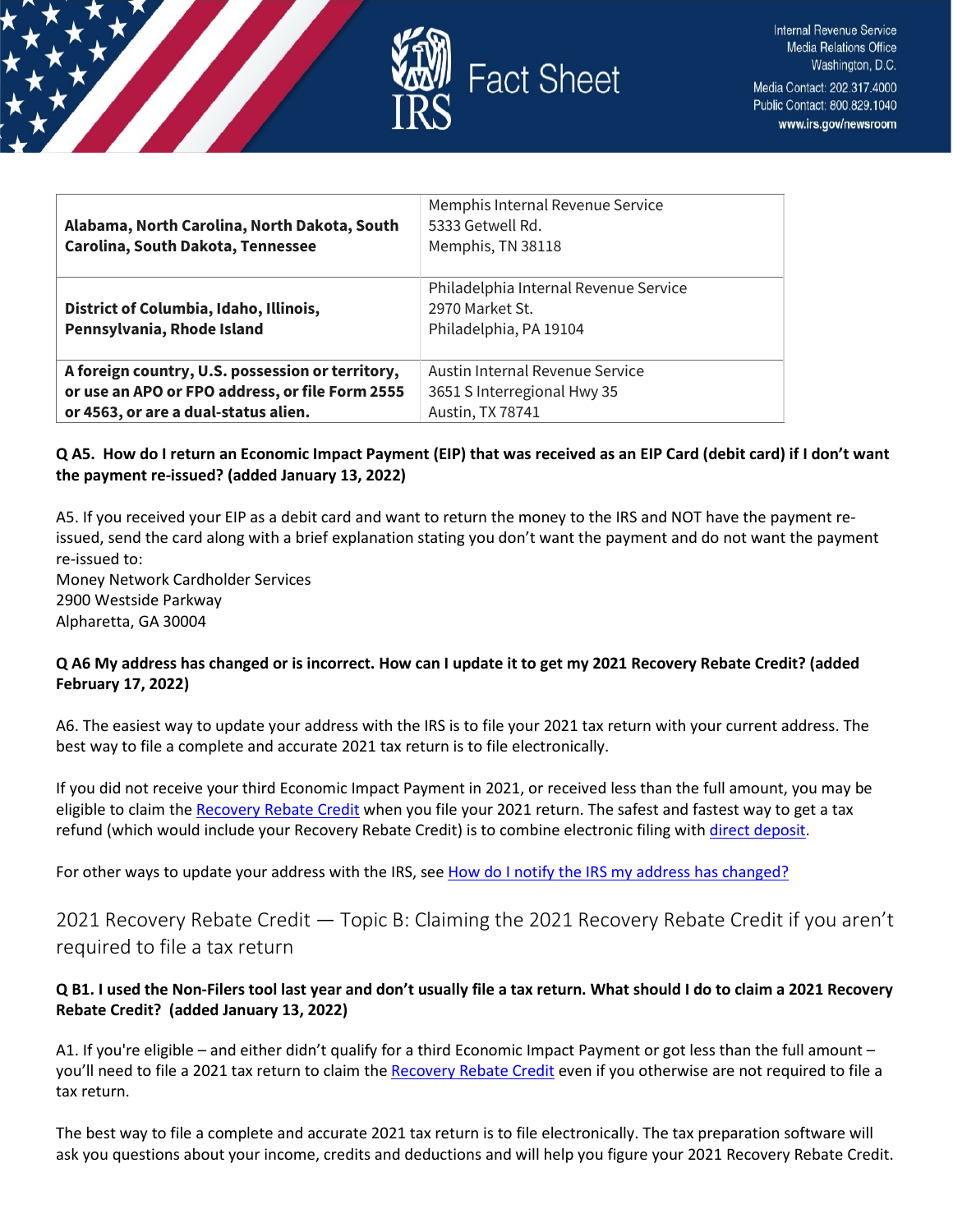

If your income is \$73,000 or less, you can use brand-name software to prepare and file your Federal tax return electronically for free wit[h IRS Free File.](https://www.irs.gov/filing/free-file-do-your-federal-taxes-for-free) IRS Free File is a great option for people who are only filing a tax return – even if you don't usually file taxes - to claim the 2021 [Recovery Rebate Credit.](https://www.irs.gov/newsroom/recovery-rebate-credit)

Visit [IRS.gov/filing](https://www.irs.gov/filing) for details about IRS Free File[, Free File Fillable Forms](https://www.irs.gov/e-file-providers/free-file-fillable-forms) or finding [a trusted tax professional.](https://www.irs.gov/tax-professionals/choosing-a-tax-professional) The safest and fastest way to get a tax refund (which would include your Recovery Rebate Credit) is to combine electronic filing wit[h direct deposit.](https://www.irs.gov/refunds/get-your-refund-faster-tell-irs-to-direct-deposit-your-refund-to-one-two-or-three-accounts)

#### **Q B2. I do not have a filing requirement, but I think I qualify for more than I received for the third Economic Impact Payment. How can I file for the Recovery Rebate Credit? (added January 13, 2022)**

A2. If you're eligible – and either didn't receive the full amount of the third Economic Impact Payment or if you think you qualify for a Recovery Rebate Credit that is more than the amount of the third Economic Impact Payment you received – you'll need to file a 2021 tax return to claim th[e Recovery Rebate Credit](https://www.irs.gov/newsroom/recovery-rebate-credit) even if you otherwise are not required to file a [tax return.](https://www.irs.gov/help/ita/do-i-need-to-file-a-tax-return)

The best way to file a complete and accurate 2021 tax return is to file electronically in 2022. The tax preparation software will ask you questions about your income, credits and deductions and will help you figure your 2021 Recovery Rebate Credit.

If your income is \$73,000 or less, you can use brand-name software to prepare and file your Federal tax return electronically for free with IRS Free File. IRS Free File is a great option for people who are only filing a tax return – even if you don't usually file taxes - to claim the Recovery Rebate Credit.

Visit [IRS.gov/filing](https://www.irs.gov/filing) for details about [IRS Free File,](https://www.irs.gov/filing/free-file-do-your-federal-taxes-for-free) [Free File Fillable Forms](https://www.irs.gov/e-file-providers/free-file-fillable-forms) or finding [a trusted tax professional.](https://www.irs.gov/tax-professionals/choosing-a-tax-professional) The safest and fastest way to get a tax refund (which would include your Recovery Rebate Credit) is to combine electronic filing wit[h direct deposit.](https://www.irs.gov/refunds/get-your-refund-faster-tell-irs-to-direct-deposit-your-refund-to-one-two-or-three-accounts)

## **Q B3. What information do I need to provide to claim the 2021 Recovery Rebate Credit? (added January 13, 2022)**

A3. If you file electronically, the tax preparation software will ask you for specific information. No matter how you file, you will need to do the following to claim the 2021 Recovery Rebate Credit:

- Compute the 2021 Recovery Rebate Credit amount using tax preparation software, or the line 30 worksheet found in [2021 Form 1040 and Form 1040-SR Instructions.](https://www.irs.gov/forms-pubs/about-form-1040)
- Enter the computed amount from the worksheet onto line 30, Recovery Rebate Credit, of your 2021 Form 1040 or Form 1040-SR.

Reminder: Complete direct deposit information on line 35b-35d or check the box on line 35a and complete Form 8888 if you want to split your refund for deposit into more than one account or buy a U.S. Savings Bond[. Direct deposit](https://www.irs.gov/refunds/get-your-refund-faster-tell-irs-to-direct-deposit-your-refund-to-one-two-or-three-accounts) is the safest and fastest way to receive your refund. If you don't choose direct deposit, a paper check will be mailed to you. See [FAQ B7. How can I get a direct deposit if I don't have a bank account?](https://www.irs.gov/newsroom/2021-recovery-rebate-credit-topic-b-claiming-the-2021-recovery-rebate-credit-if-you-arent-required-to-file-a-tax-return#q7)

Free [tax return preparation](https://www.irs.gov/individuals/free-tax-return-preparation-for-qualifying-taxpayers) is also available for those who qualify.

**Q B4. Should I include income on the return even if I am not usually required to file? (added January 13, 2022)**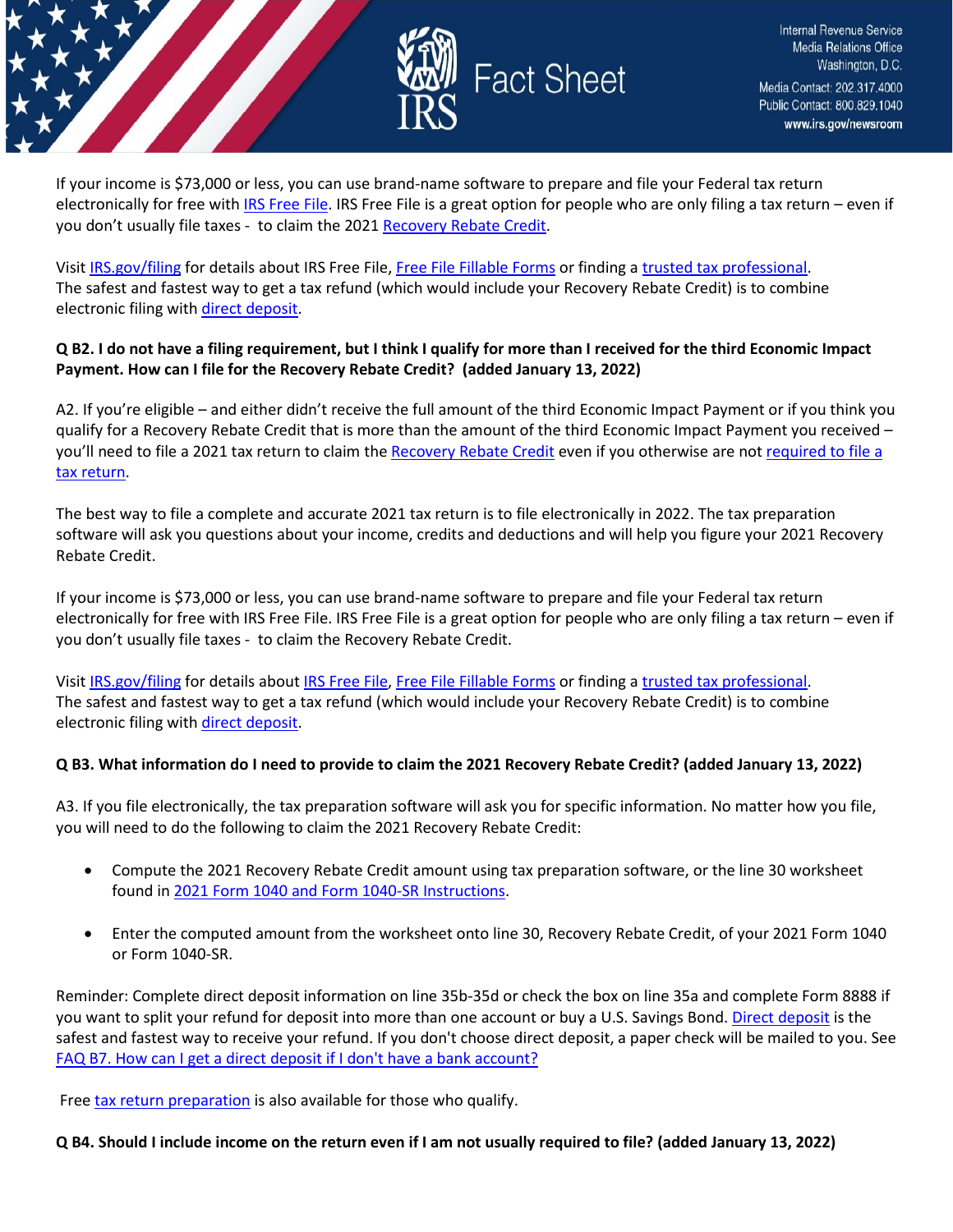

A4. Yes, you may be eligible to claim additional tax credits if you have earned income and include all your income with the information about a spouse or any dependents on your tax return. Filing your 2021 tax return electronically is the fastest and most accurate way for you to file. If your income is \$73,000 or less, you can use brand-name software to prepare and file your Federal tax return electronically for free with IRS Free File. You can also file electronically with commercial tax preparation software. The tax preparation software will ask you questions about your income, credits and deductions and will help you figure your 2021 Recovery Rebate Credit and any other credits that may apply to you.

## **Q B5. I am filing electronically, and the software asks me to enter my prior year Adjusted Gross Income (AGI) to submit my return. Where do I find this information? (updated February 17, 2022)**

A5. When preparing your taxes and filing electronically, you must sign and validate your electronic tax return by entering your prior-year Adjusted Gross Income (AGI) or your prior-year Self-Select PIN.

- If you successfully used the Non-Filers tool last year to register for an advance Child Tax Credit payment or claim a 2020 Recovery Rebate Credit, enter "\$1" as the prior year AGI verification.
- If you did not use the Non-Filers tool last year and you did not file an electronic or a paper 2020 Form 1040 or Form 1040-SR, you should enter "\$0" as th[e prior year AGI verification.](https://www.irs.gov/individuals/electronic-filing-pin-request)
- If you filed an electronic or a paper 2020 Form 1040 or Form 1040-SR, enter the AGI amount from line 11 of the submitted 2020 Form 1040 or Form 1040-SR as the prior year AGI verification.

To find the AGI amount, you can also view or create your **online account** and access Tax Records.

#### **Q B6. Can I use IRS Free File to file a tax return – even if I don't usually file taxes - to claim a 2021 Recovery Rebate Credit? (added January 13, 2022)**

A6. Yes. IRS Free File online is especially valuable for people who do not have a tax filing obligation. These are people whose taxable income is below certain income levels. For example, single people with income below \$12,550, the amount of the standard deduction, would have no filing obligation if they had no other special tax issues.

Eligible individuals who did not get a third Economic Impact Payment or got less than the full amount, must file a 2021 tax return – even if they do not usually file a tax return - to claim the 2021 Recovery Rebate Credit.

Even if you don't have a computer, you can access IRS Free File and file your tax return on your smart phone. Here's how it works if you do not have a 2021 tax filing requirement and file in 2022:

## 1. Go to [IRS.gov/freefile.](https://www.irs.gov/filing/free-file-do-your-federal-taxes-for-free)

- 2. Select "Choose an IRS Free File Offer" blue button.
- 3. Select "Browse all offers" and look for a product that has no minimum income requirement.
- 4. Select the product that best meets your needs, and you will be automatically redirected to the company's website.
- 5. Answer the tax product questions to complete your tax return, accurately report your taxable income, if any.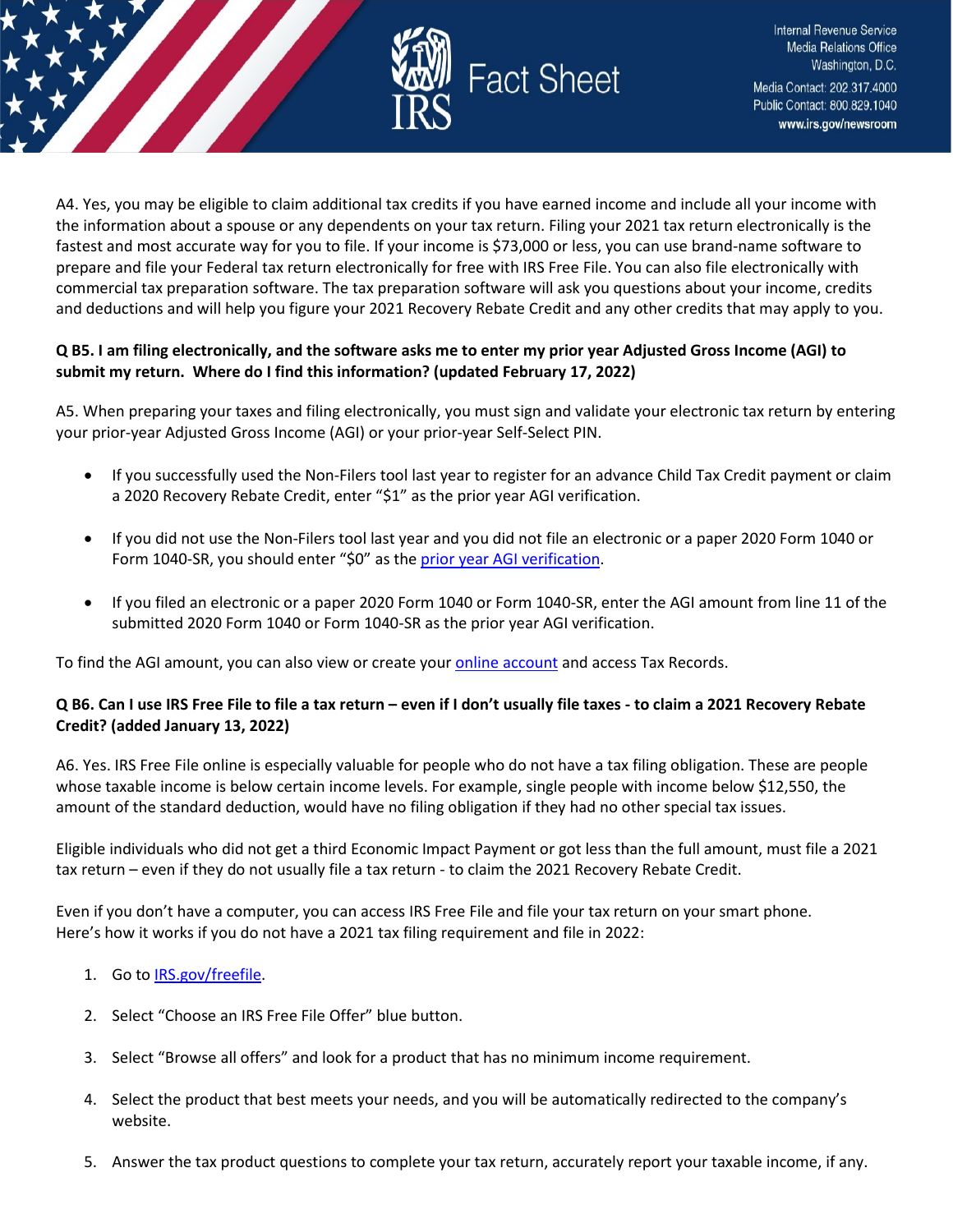

- 6. If you have no taxable income, simply answer the questions including those requesting information needed to compute the 2021 Recovery Rebate Credit.
- 7. Complete the information for your refund, sign the tax return electronically and file the tax return electronically.

Individuals who do not have a tax filing obligation who use IRS Free File may find they are eligible for additional tax benefits such as the Earned Income Tax Credit, or EITC. Free File uses easy interview-based software products to walk you through the tax filing process step-by-step to help ensure you get all the tax benefits you are due.

#### **Q B7. How can I get a direct deposit if I don't have a bank account? (added January 13, 2022)**

A7. Filing electronically and having your refund sent via [direct deposit](https://www.irs.gov/refunds/get-your-refund-faster-tell-irs-to-direct-deposit-your-refund-to-one-two-or-three-accounts) is the fastest and safest way to receive your money.

If you don't have a bank account, visit th[e FDIC website](https://www.fdic.gov/about/initiatives/getbanked/index.html) or the National Credit Union Association using their Credit Union [Locator Tool](https://www.mycreditunion.gov/about-credit-unions/credit-union-locator) for information on where to find a bank or credit union that can open an account online and how to choose the right account for you.

If you are a veteran, see the [Veterans Benefits Banking Program \(VBBP\)](https://www.benefits.va.gov/benefits/banking.asp) for access to financial services at participating banks.

If you have a prepaid debit card, you may be able to have your refund applied to the card. Many reloadable prepaid cards or mobile payment apps have account and routing numbers that you could provide to the IRS. You would need to check with the financial institution to ensure your card can be used and to obtain the routing number and account number, which may be different from the card number.

Note: Any previously issued Economic Impact Payment debit card is not a reloadable card.

## **Q B8. I don't usually file a tax return and used the new Child Tax Credit Non-filer Sign-up Tool in 2021. Am I also eligible to claim a 2021 Recovery Rebate Credit? (added January 13, 2022)**

A8. Most eligible people already received their 2021 Recovery Rebate Credit in advance as third Economic Impact Payments, including those who successfully used the Non-Filers tool. We used the information you entered in the Child Tax Credit Non-Filer Sign-up Tool to calculate and send to eligible people the Third Economic Impact Payment.

If you didn't qualify for a third Economic Impact Payment or got less than the full amount and would like to know if you're eligible for the 2021 Recovery Rebate Credit, see [FAQ Eligibility Requirements: What are the eligibility](https://www.irs.gov/newsroom/2021-recovery-rebate-credit-topic-c-eligibility-for-claiming-a-recovery-rebate-credit-on-a-2021-tax-return#q1)  [requirements for the credit?](https://www.irs.gov/newsroom/2021-recovery-rebate-credit-topic-c-eligibility-for-claiming-a-recovery-rebate-credit-on-a-2021-tax-return#q1) 

## **Q B9. I'm not sure how much of the 2021 Recovery Rebate Credit I'm eligible for. If I enter the wrong amount, what will happen? (added January 13, 2022)**

A9. When you file your 2021 tax return, your tax preparation software or the line 30 worksheet found in the 2021 Form [1040 and Form 1040-SR Instructions](https://www.irs.gov/forms-pubs/about-form-1040) can help you figure your Recovery Rebate Credit amount. You will need to know the amount of your third Economic Impact Payment and any plus-up payments. Log into your [Online Account](https://www.irs.gov/payments/your-online-account) to look up these amount(s) or you may also refer to the Notice 1444-C, Your Third Economic Impact Payment. In early 2022, we'll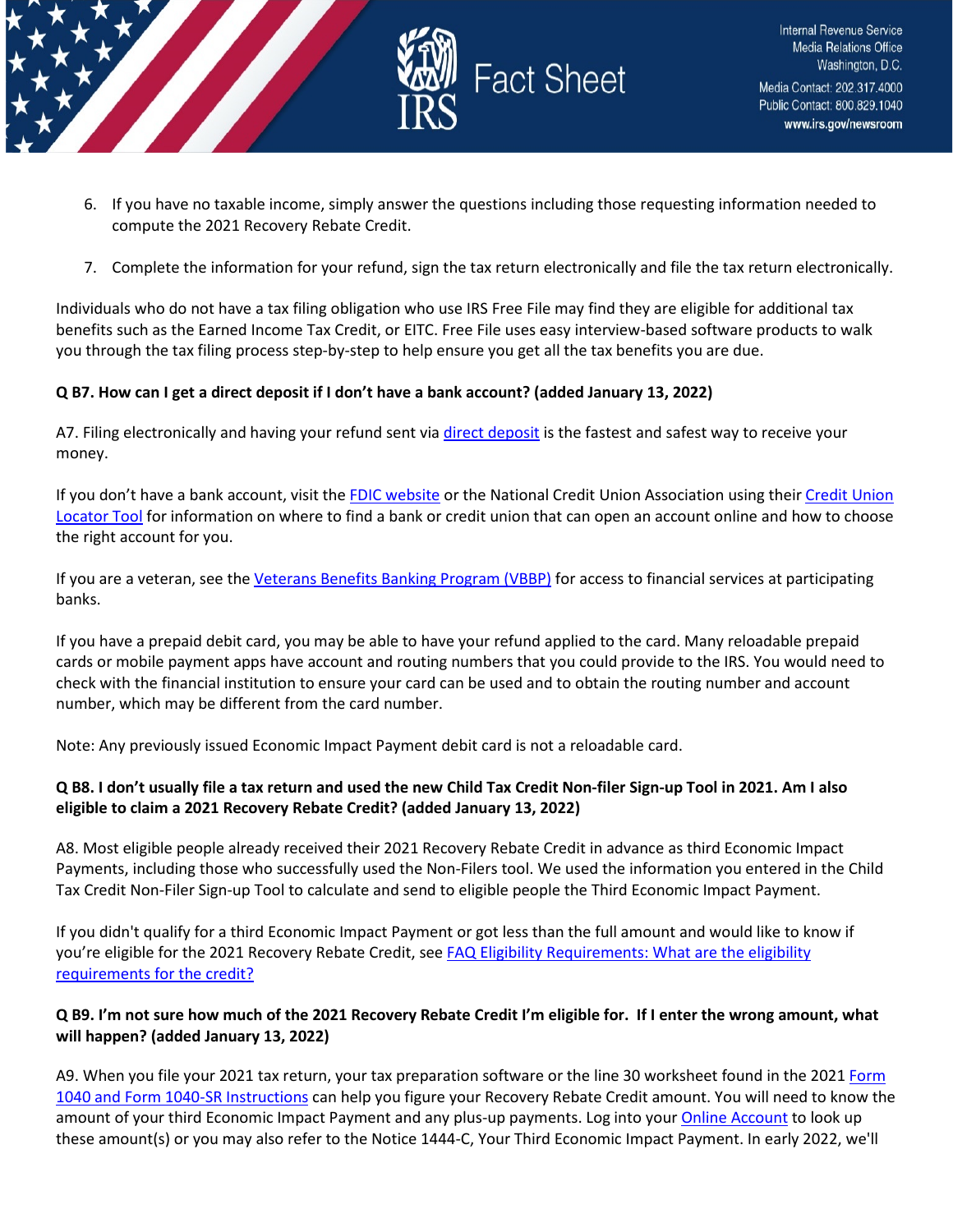

send Letter 6475 confirming the total amount of the third Economic Impact Payment and any plus-up payments you received for tax year 2021.

If you figure your 2021 Recovery Rebate Credit incorrectly, the IRS will calculate the credit for you only if you do not enter \$0 or leave line 30 of your 2021 Form 1040 or Form 1040-SR blank. Otherwise, we'll make the correction to your tax return and continue processing your return. The IRS will not contact you before making this correction, and you will not be required to provide any additional information.

If we need to correct your return, it may take longer to process, which may also slow your tax refund. We will send you a notice explaining any change made to your return. See Topic H: Correcting issues after the 2021 tax return is filed for [more information.](https://www.irs.gov/newsroom/2021-recovery-rebate-credit-topic-h-correcting-issues-after-the-2021-tax-return-is-filed)

#### **DO NOT file an amended tax return**.

## **Q B10. What will happen if I enter \$0 for the credit and that amount is incorrect or I leave line 30 of 2021 Form 1040 or Form 1040-SR blank? (added January 13, 2022)**

A10. The IRS will not calculate and correct your entry if you enter \$0 or leave the line blank for the Recovery Rebate Credit. Instead, the IRS will treat your entry of \$0 or blank as your decision not to claim the Recovery Rebate Credit. Se[e Topic H: Correcting issues after the 2021 tax return is filed for more information.](https://www.irs.gov/newsroom/2021-recovery-rebate-credit-topic-h-correcting-issues-after-the-2021-tax-return-is-filed)

## <span id="page-8-0"></span>2021 Recovery Rebate Credit — Topic C: Eligibility for claiming a Recovery Rebate Credit on a 2021 tax return

## **QC1. Eligibility Requirements: What are the eligibility requirements for the credit? (added January 13, 2022)**

A1. The eligibility requirements for the 2021 Recovery Rebate Credit are the same as they were for the third Economic Impact Payments, except that the credit eligibility and amount are based on your 2021 tax year information. Third Economic Impact Payments were based on your 2019 or 2020 tax year information.

If you didn't qualify for third Economic Impact Payment or did not receive the full amount, may be eligible to claim the 2021 Recovery Rebate Credit based on your 2021 tax information. If you received the full amount for the third Economic Impact Payment, you won't need to include any information about it when you file your 2021 tax return.

You received the full amount of your third Economic Impact Payment if the total amount was:

- \$1,400 for an eligible individual who has a valid Social Security number (SSN) (\$2,800 for married couples filing a joint return if both spouses have a valid SSN or if one spouse has a valid SSN and one spouse was an active member of the U.S. Armed Forces at any time during the taxable year) plus
- \$1,400 for each qualifying dependent who has a valid SSN or Adoption Taxpayer Identification Number (ATIN) issued by the IRS

Generally, if you were a U.S. citizen or U.S. resident alien in 2021, you were not a dependent of another taxpayer, and you either have a valid SSN or claim a dependent who has a valid SSN or ATIN, you are eligible to claim the 2021 Recovery Rebate Credit. You may also be eligible if you file a joint return with your spouse, you or your spouse were a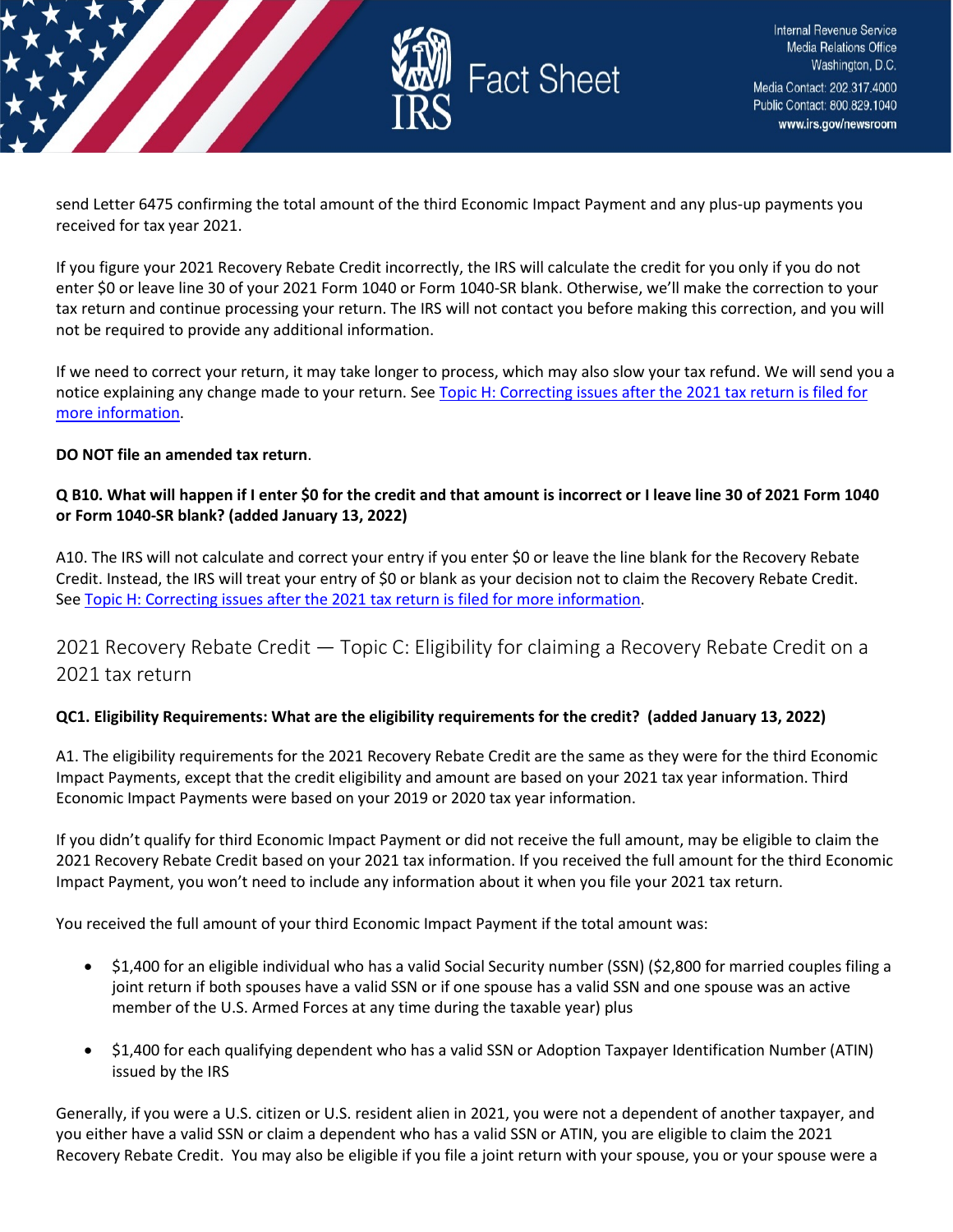

U.S. citizen or U.S. resident alien in 2021, and either you, your spouse, or both of you, have a valid SSN or you claim a dependent who has a valid SSN or ATIN.

Your credit amount will be reduced by the amount of your third Economic Impact Payment. It is then reduced if the adjusted gross income (AGI) amount on line 11 of your 2021 Form 1040 or Form 1040-SR is more than:

- \$150,000 if married and filing a joint return or filing as a qualifying widow or widower
- \$112,500 if filing as head of household or
- \$75,000 for all others.

No credit is allowed when AGI is at least the following amount:

- \$160,000 if married and filing a joint return or if filing as a qualifying widow or widower
- \$120,000 if filing as head of household or
- \$80,000 for all others.

For example, a single person with no dependents and an AGI of \$77,500 will have a maximum credit of \$700 (half the full amount). Married taxpayers who file a joint return that claims two qualifying dependents and an AGI of \$155,000 will have a maximum credit \$2,800 (again, half the full amount).

You aren't eligible to claim the 2021 Recovery Rebate Credit if any of the following apply:

- You could be claimed as a dependent on another taxpayer's 2021 tax return
- You're a nonresident alien.
- You don't have a valid SSN issued to you by the due date of your tax return and you don't claim a dependent who has a valid SSN or ATIN.

Also, estates, trusts, and individuals who died before January 1, 2021 do not qualify for the 2021 Recovery Rebate Credit.

If your income is \$73,000 or less, you can file your federal tax return electronically for free through the IRS [Free File](https://www.irs.gov/filing/free-file-do-your-federal-taxes-for-free)  [Program.](https://www.irs.gov/filing/free-file-do-your-federal-taxes-for-free) The fastest way to get your tax refund is t[o file electronically](https://www.irs.gov/filing/e-file-options) and have it [direct deposited,](https://www.irs.gov/refunds/get-your-refund-faster-tell-irs-to-direct-deposit-your-refund-to-one-two-or-three-accounts) contactless and free, into your financial account. You can have your refund direct deposited into your bank account, prepaid debit card or mobile app and will need to provide routing and account numbers.

## **Q C2. Not Eligible for Third Economic Impact Payments: If I wasn't eligible for a third Economic Impact Payment, am I not eligible to claim the 2021 Recovery Rebate Credit? (added January 13, 2022)**

A2. If you were not eligible for the full third Economic Impact Payment, you may be eligible to claim the 2021 Recovery Rebate Credit since it's based on your 2021 tax return information. Third Economic Impact Payments were based on your 2019 or 2020 tax information.

Factors that may affect eligibility for the 2021 Recovery Rebate Credit include:

**Income change**: Some people may have received less than the full third Economic Impact Payment because their adjusted gross income was too high. Lower income in 2021 could make you eligible to claim the 2021 Recovery Rebate Credit.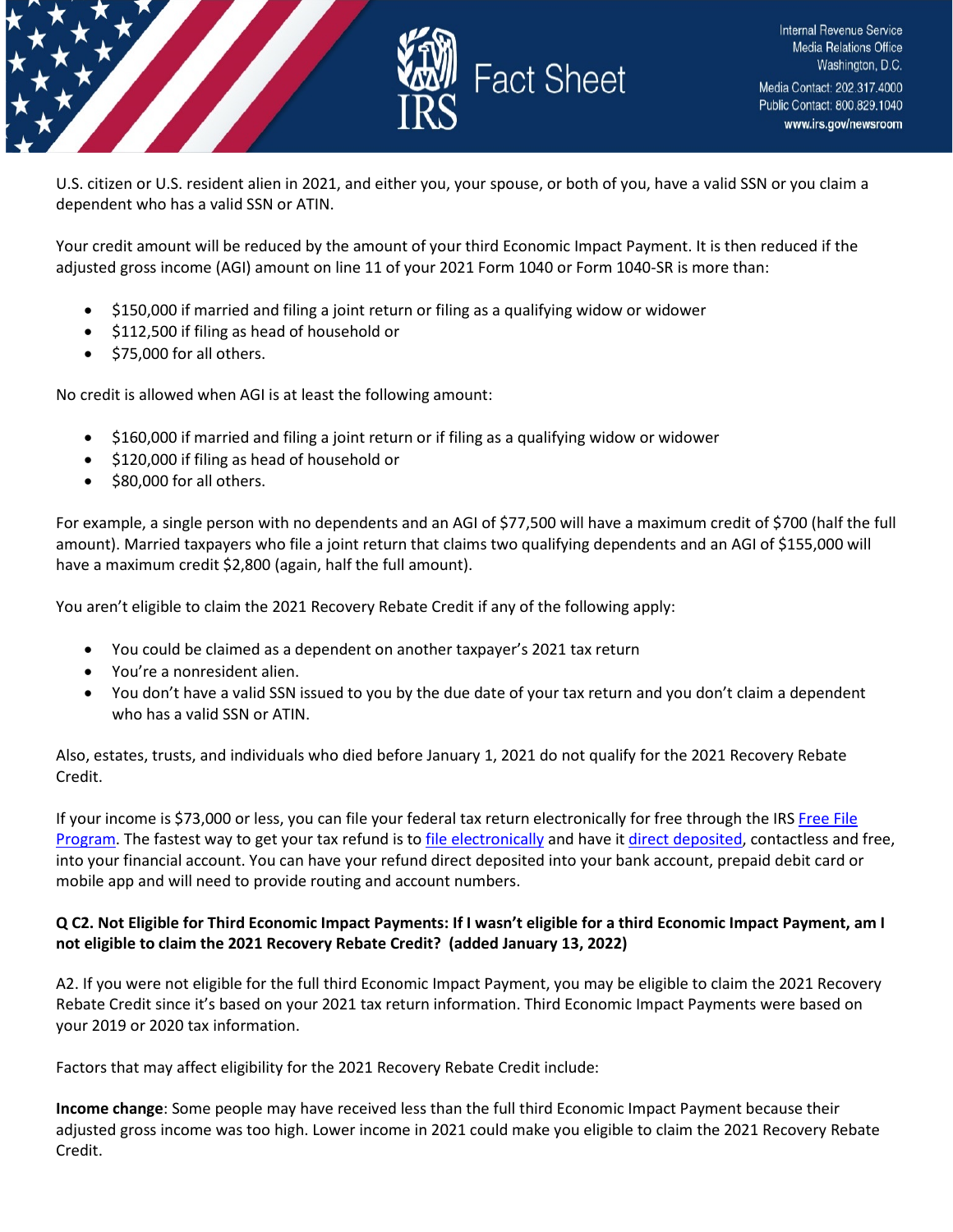

**Qualifying dependent**: If an individual became your dependent in 2021, including by birth or adoption, you may be eligible to claim the 2021 Recovery Rebate Credit for the dependent on your 2021 tax return that you file in 2022.

**No longer a dependent**: Individuals who were claimed or could be claimed as a dependent on someone else's tax return for 2019 or 2020 may now be eligible if they can't be claimed as a dependent on someone else's tax return for 2021.

**Social Security number**: Individuals who did not have a Social Security number in 2021 but are issued one by the due date of their 2021 tax return (including an extension if the extension was requested by the due date) may now be eligible.

You'll claim the 2021 Recovery Rebate Credit when you file your 2021 tax return.

If your income is \$73,000 or less, you can file your federal tax return electronically for free through the IRS Free File [Program.](https://www.irs.gov/filing/free-file-do-your-federal-taxes-for-free) The fastest way to get your tax refund is t[o file electronically](https://www.irs.gov/filing/e-file-options) and have it [direct deposited,](https://www.irs.gov/refunds/get-your-refund-faster-tell-irs-to-direct-deposit-your-refund-to-one-two-or-three-accounts) contactless and free, into your financial account. You can have your refund direct deposited into your bank account, prepaid debit card or mobile app and will need to provide routing and account numbers.

## **Q C3. Change in Eligibility: If I received a third Economic Impact Payments and, based on my 2021 tax return, I'm no longer eligible, do I need to pay that money back? (added January 13, 2022)**

A3. No, if you qualified for a third payment based on your 2019 or 2020 tax return, the law doesn't require you to pay back all or part of the payment you received based on the information reported on your 2021 tax return.

## **Q C4. Social Security Number Requirement: Do I need to have an SSN to claim the credit? (added January 13, 2022)**

A4. Generally, yes. One eligibility requirement for the 2021 Recovery Rebate Credit is that you must have a valid SSN or claim a dependent who has a valid SSN or Adoption Taxpayer Identification Number issued by the IRS.

A valid SSN for the 2021 Recovery Rebate Credit is one that is issued by the Social Security Administration by the due date of your 2021 tax return (including an extension if you requested the extension by the due date).

If you file jointly with your spouse and only one individual has a valid SSN, you can claim up to \$1,400 for the spouse who has a valid SSN and up to \$1,400 for each qualifying dependent claimed on the tax return.

If neither spouse has a valid SSN, you can claim only up to \$1,400 for each qualifying dependent claimed on the tax return.

**Active Military**: If either spouse is an active member of the U.S. Armed Forces at any time during the taxable year, only one spouse needs to have a valid SSN for the couple to receive up to \$2,800 for themselves, plus up to \$1,400 for each qualifying dependent.

## **Q C5. Social Security Number Spouses Filing Jointly: My spouse has an SSN and I have an ITIN. Are we eligible to claim the credit? (added January 13, 2022)**

A5. If you file jointly with your spouse and only one individual has a valid SSN, you can claim up to \$1,400 for the spouse who has a valid SSN and up to \$1,400 for each qualifying dependent claimed on the tax return.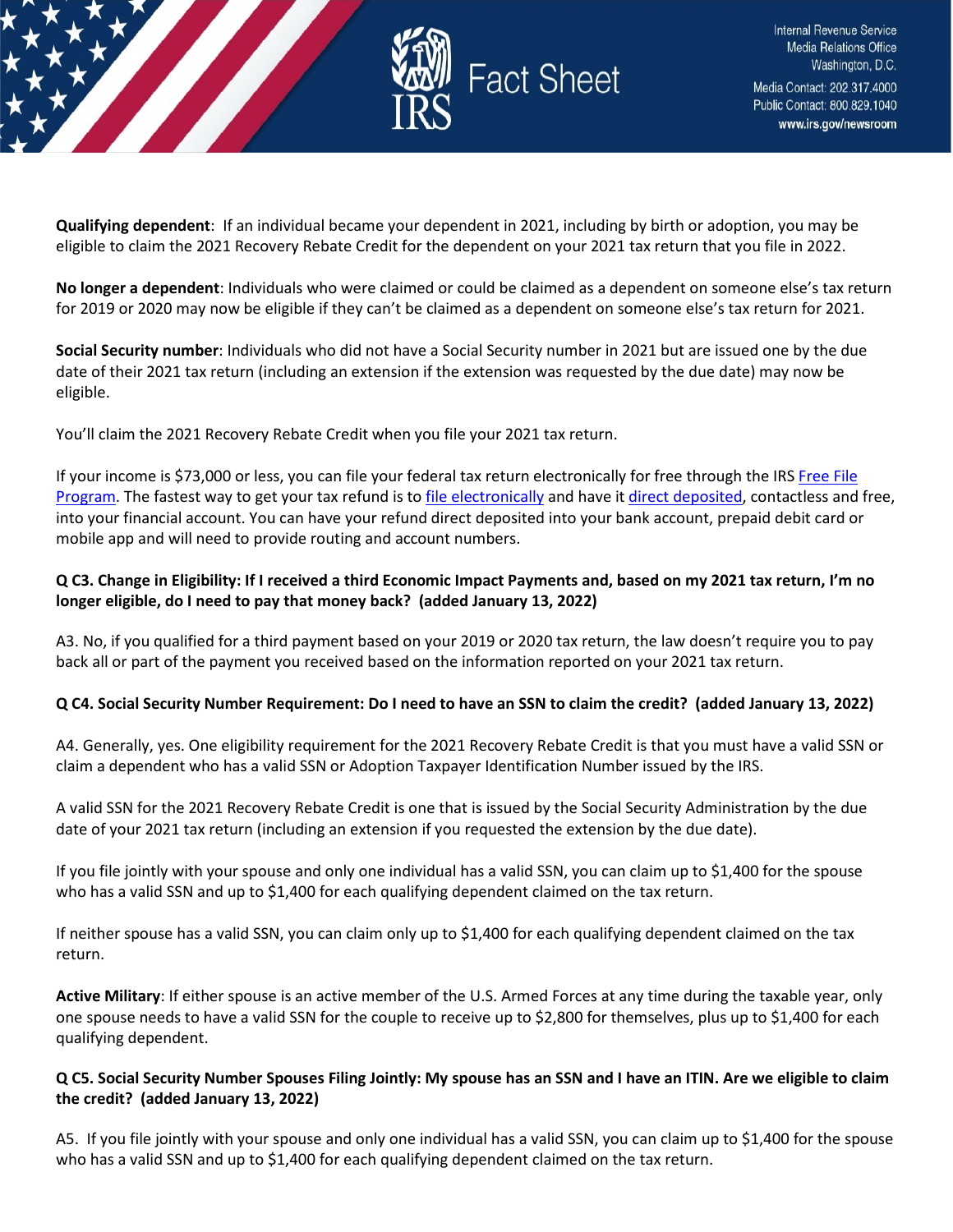

If neither spouse has a valid SSN, you can claim only up to \$1,400 for each qualifying dependent claimed on the tax return.

A valid SSN for the credit is one that is issued by the Social Security Administration by the due date of your tax return (including an extension if you request the extension by the due date).

**Active Military**: If either spouse is an active member of the U.S. Armed Forces at any time during the taxable year, only one spouse needs to have a valid SSN for the couple to receive up to \$2,800 for themselves, plus up to \$1,400 for each qualifying dependent.

## **Q C6. Social Security number Spouses Filing Jointly if one spouse is a member of the military: My spouse has an SSN and I have an ITIN. Are we eligible for the credit? (added January 13, 2022)**

A6. If either spouse is an active member of the U.S. Armed Forces at any time during the taxable year, only one spouse needs to have a valid SSN for the couple to claim up to \$2,800 for themselves, plus up to \$1,400 for each qualifying dependent.

If spouses file separately, the spouse who has an SSN may claim the 2021 Recovery Rebate Credit; the other spouse without a valid SSN will not qualify unless claiming a qualifying dependent on the tax return.

## **Q C7. Dependents: Who's considered a qualifying dependent for the 2021 Recovery Rebate Credit? (added January 13, 2022)**

A7. If you can be claimed as a dependent on someone else's 2021 tax return, then you cannot claim a dependent on your tax return. You also can't claim the 2021 Recovery Rebate Credit.

The 2021 Recovery Rebate Credit includes up to an additional \$1,400 for each qualifying dependent you claim on your 2021 tax return. A qualifying dependent is a dependent who has a valid Social Security number (SSN) or Adoption Taxpayer Identification Number issued by the IRS. A valid SSN for the 2021 Recovery Rebate Credit is one that is issued by the Social Security Administration by the due date of your 2021 tax return (including an extension if you requested the extension by the due date).

To claim a person as a dependent on your tax return, that person must be your qualifying child or qualifying relative.

A child is your qualifying child if the following conditions are met:

- **Relationship to you**: The child is your son, daughter, stepchild, eligible foster child, brother, sister, stepbrother, stepsister, half-brother, half-sister, or a descendant of any of them (for example, grandchild, niece, or nephew).
- **Age**: The child was:
	- o under age 19 at the end of the tax year and younger than you,
	- o under age 24 at the end of the tax year, a student, and younger than you, or
	- o any age and permanently and totally disabled.
- **Citizenship**: The child's a U.S. citizen, U.S. national, U.S. resident alien, or a resident of Canada or Mexico.
- **Residency**: The child lived with you for more than half of the tax year. For exceptions to this requirement, se[e Residency Test](https://www.irs.gov/pub/irs-pdf/p501.pdf) in Publication 501, Dependents, Standard Deduction, and Filing Information.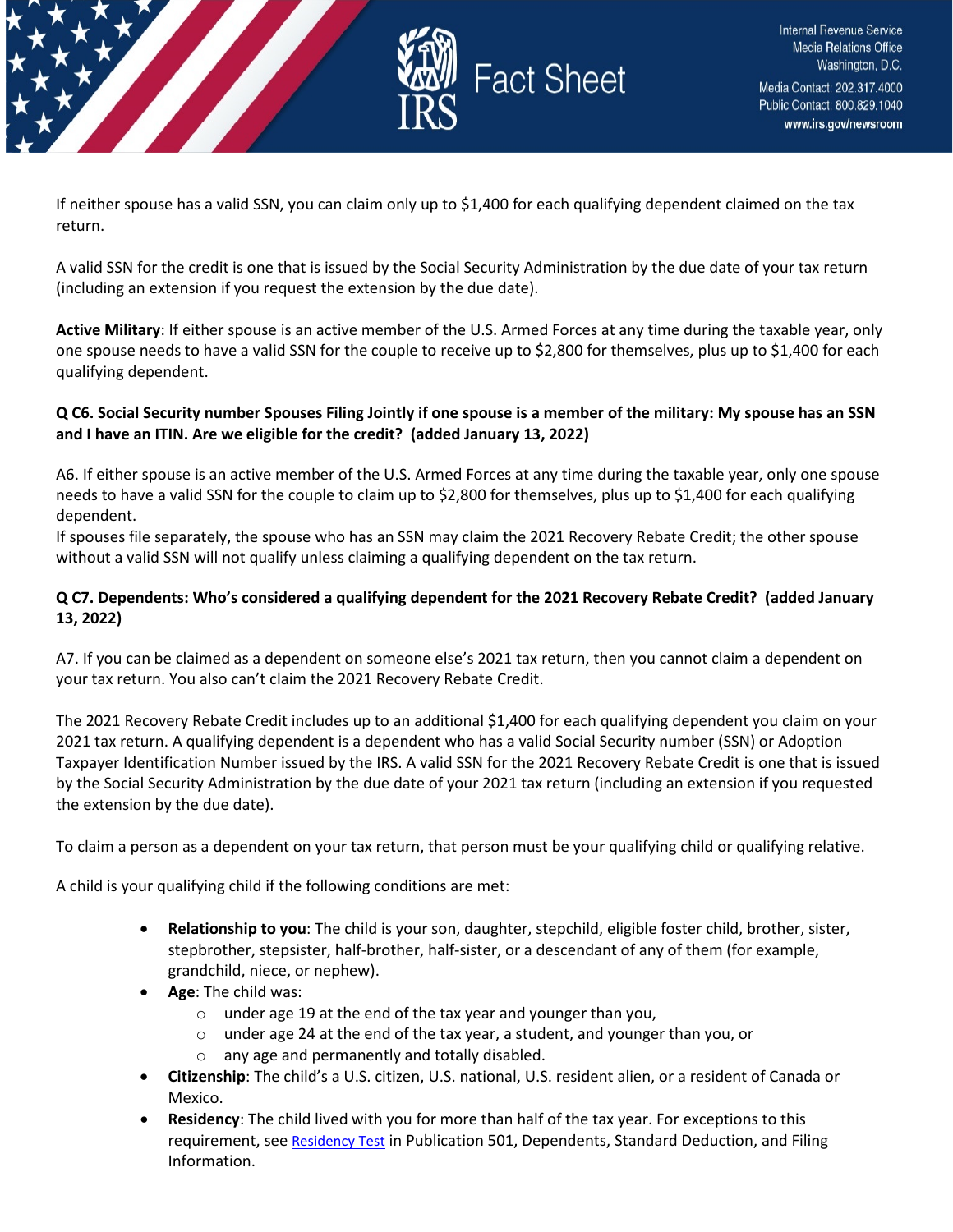

- **Support**: The child didn't provide over half of his or her own support for the tax year.
- **Tax return**: The child doesn't file a joint return for the year (or files it only to claim a refund of withheld income tax or estimated tax paid).

A person is your qualifying relative if the following conditions are met:

- The person can't be your qualifying child or the qualifying child of any other taxpayer.
- The person either is related to you in one of several ways or lived with you all year as a member of your household (and your relationship must not violate local law).
- The person is a U.S. citizen, U.S. national, U.S. resident alien, or a resident of Canada or Mexico.
- The person's gross income for the year must be less than \$4,300. (Exceptions exist if the person is disabled.)
- You must provide more than half of the person's total support for the year. (Exceptions exist for multiple support agreements, children of divorced or separated parents, and parents who live apart.)
- The person doesn't file a joint return for the year (or files it only to claim a refund of withheld income tax or estimated tax paid).

To claim a person as a dependent on your tax return, that person must be your qualifying child or qualifying relative. See [Whom May I Claim as a Dependent?](https://www.irs.gov/help/ita/whom-may-i-claim-as-a-dependent) to determine if you can claim someone as a dependent.

## **Q C8. Dependents: Is a child born, adopted, or placed into my foster care in 2021 a qualifying dependent for the 2021 Recovery Rebate Credit? (added January 13, 2022)**

A8. Yes. The third Economic Impact Payment in 2021 did not include payments for these children because it was based on information from your 2020 or 2019 tax return, but you may claim a 2021 Recovery Rebate Credit for them if they are a qualifying dependent and you're eligible for the credit. You may claim a 2021 Recovery Rebate Credit for the qualifying dependent, if you're eligible, on your 2021 tax return that you will file in 2022.

To claim a person as a dependent on your tax return, that person must be your qualifying child or qualifying relative. See [Whom May I Claim as a Dependent?](https://www.irs.gov/help/ita/whom-may-i-claim-as-a-dependent) to determine if you can claim someone as a dependent.

## **Q C9. Dependents: I didn't receive the Economic Impact Payment because I was claimed as a dependent on someone else's 2020 return. Can I claim the Recovery Rebate Credit if I'm not a dependent in 2021? (added January 13, 2022)**

A9. Maybe. If you were claimed as a dependent on someone else's tax return for 2020, you were not eligible for the third Economic Impact Payment. If no one can claim you as a dependent for 2021 and you are otherwise eligible, you can claim the 2021 Recovery Rebate Credit on your 2021 tax return.

Married persons who didn't receive the third Economic Impact Payment should determine their eligibility for the Recovery Rebate Credit when filing their 2021 tax return. You and your spouse can't be claimed as a dependent on someone else's return for the 2021 tax year if you claim the 2021 Recovery Rebate Credit on a joint tax return that you and your spouse file together. See [Joint Return Test](https://www.irs.gov/pub/irs-pdf/p501.pdf) under Dependents in Publication 501, Dependents, Standard [Deduction, and Filing Information.](https://www.irs.gov/forms-pubs/about-publication-501)

If you *file electronically*, the tax preparation software will help you figure your 2021 Recovery Rebate Credit. Visit [IRS.gov/filing](https://www.irs.gov/filing) for details abou[t IRS Free File,](https://www.irs.gov/filing/free-file-do-your-federal-taxes-for-free) [Free File Fillable Forms,](https://www.irs.gov/e-file-providers/free-file-fillable-forms) [free VITA or TCE tax preparation sites](https://www.irs.gov/individuals/irs-free-tax-return-preparation-programs) in your community or finding [a trusted tax professional.](https://www.irs.gov/tax-professionals/choosing-a-tax-professional) The Recovery Rebate Credit Worksheet in the 2021 [Form 1040 and](https://www.irs.gov/forms-pubs/about-form-1040)  [Form 1040-SR instructions](https://www.irs.gov/forms-pubs/about-form-1040) can also help calculate the credit.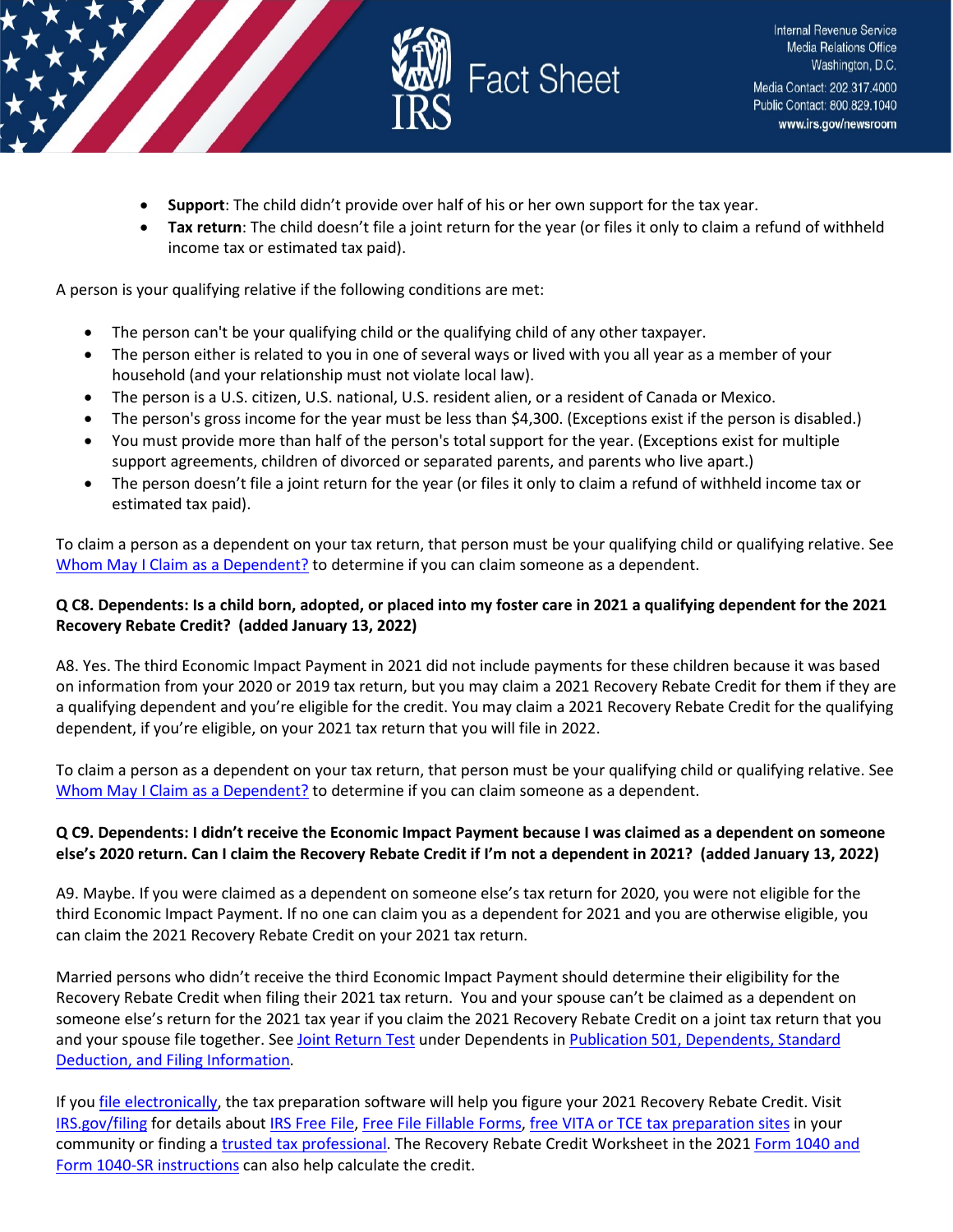

#### **QC10. Incarcerated Individuals: Can I claim the credit if I was incarcerated in 2021? (added January 13, 2022)**

A10. Yes. Individuals will not be denied the 2021 Recovery Rebate Credit solely because they are incarcerated. An incarcerated individual may claim a 2021 Recovery Rebate Credit if all eligibility requirements are met and the individual files a 2021 tax return – even if not required to file - to claim the credit.

#### **Q C11. Deceased Individuals: Are individuals who died during 2021 eligible for the 2021 Recovery Rebate Credit? (added January 13, 2022)**

A11. An individual who died in 2021 or in 2022 and did not receive the full amount of the third Economic Impact Payment may be eligible for the 2021 Recovery Rebate Credit if the individual met the eligibility requirements while alive.

An individual who died prior to January 1, 2021 does not qualify for the 2021 Recovery Rebate Credit.

#### **Q C12. Social Security Number (SSN) Dependents: I don't have a valid SSN, but I have a dependent who does. May I claim a 2021 Recovery Rebate Credit for my dependent? (added January 13,2022)**

A12. A dependent who has a valid SSN is a qualifying dependent. You can claim up to \$1,400 for each qualifying dependent claimed on your tax return, even if you do not have a valid SSN, but you must meet all other eligibility and income requirements.

For example, if you file as head of household and your adjusted gross income is \$120,000 or more you would not qualify for any credit for you or your qualifying dependent. If your income was under \$120,000, you are a U.S. resident alien and not a dependent on another taxpayer's 2021 return, you can't claim \$1,400 for yourself, but you may still claim up to \$1,400 for each dependent you claimed on your return who has a valid SSN.

You can claim the 2021 Recovery Rebate Credit for your qualifying dependent by filing a 2021 tax return.

If yo[u file electronically,](https://www.irs.gov/filing/e-file-options) the tax preparation software will help you figure your 2021 Recovery Rebate Credit. Visit [IRS.gov/filing](https://www.irs.gov/filing) for details abou[t IRS Free File,](https://www.irs.gov/filing/free-file-do-your-federal-taxes-for-free) [Free File Fillable Forms,](https://www.irs.gov/e-file-providers/free-file-fillable-forms) [free VITA or TCE tax preparation sites](https://www.irs.gov/individuals/irs-free-tax-return-preparation-programs) in your community or finding [a trusted tax professional.](https://www.irs.gov/tax-professionals/choosing-a-tax-professional) The Recovery Rebate Credit Worksheet in the 2021 [Form 1040 and](https://www.irs.gov/forms-pubs/about-form-1040)  [Form 1040-SR instructions](https://www.irs.gov/forms-pubs/about-form-1040) can also help calculate the credit.

#### **Q C13. U.S. Territory Residents: Can I claim a 2021 Recovery Rebate Credit if I was a bona fide resident of a U.S. territory in 2021? (added January 13, 2022)**

A13. No, you may not claim the credit from the IRS. Instead, tax authorities in U.S. territories will provide the Recovery Rebate Credit to eligible residents. Individuals who were territory residents in 2021 should direct questions about the third Economic Impact Payments received or the 2021 Recovery Rebate Credit to the tax authorities in the territories where they reside.

<span id="page-13-0"></span>2021 Recovery Rebate Credit — Topic D: Claiming the 2021 Recovery Rebate Credit

#### **Q D1. How to Claim: How do I claim the 2021 Recovery Rebate Credit? (updated February 8, 2022)**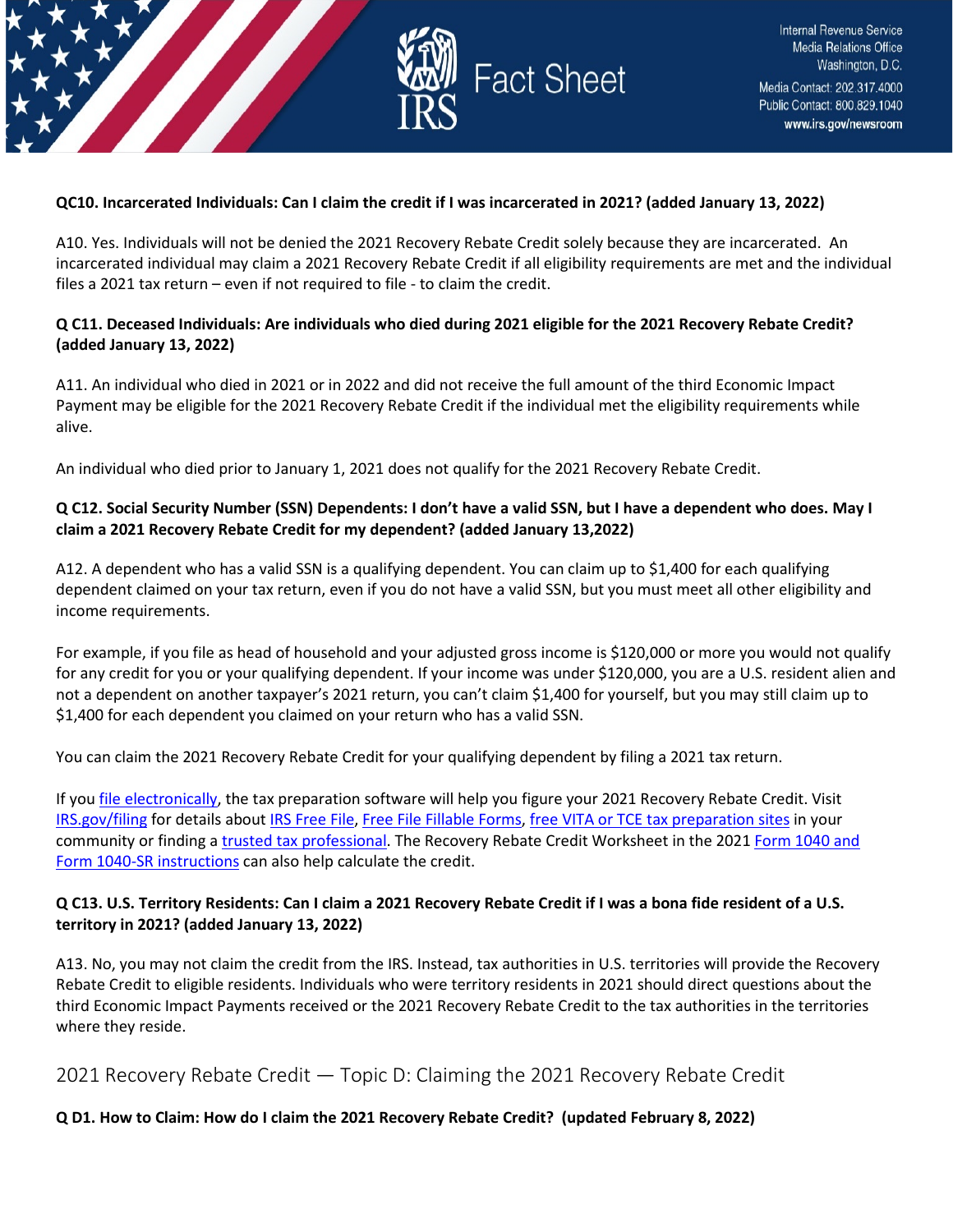

A1. You must file a 2021 tax return to claim a Recovery Rebate Credit, even if you are otherwise not required to file a tax return. Your 2021 Recovery Rebate Credit will reduce any tax you owe for 2021 or be included in your tax refund.

[File electronically](https://www.irs.gov/filing/e-file-options) and tax preparation software will help you figure your Recovery Rebate Credit. The Recovery Rebate Credit Worksheet in the 2021 [Form 1040 and Form 1040-SR instructions](https://www.irs.gov/forms-pubs/about-form-1040) can also help determine if you are eligible for the credit.

If your income is \$73,000 or less, you can file your federal tax return electronically for free through the IRS [Free File](https://www.irs.gov/filing/free-file-do-your-federal-taxes-for-free)  [Program.](https://www.irs.gov/filing/free-file-do-your-federal-taxes-for-free) The fastest way to get your tax refund is to file electronically and have it [direct deposited,](https://www.irs.gov/refunds/get-your-refund-faster-tell-irs-to-direct-deposit-your-refund-to-one-two-or-three-accounts) contactless and free, into your financial account. You can have your refund direct deposited into your bank account, prepaid debit card or mobile app and will need to provide routing and account numbers.

## **Q D2. The IRS hasn't finished processing my 2020 tax return. Can I file my 2021 tax return – even if I don't usually file taxes - to claim the 2021 Recovery Rebate Credit if I did not get my full amount of the third Economic Impact Payment? (updated February 8, 2022)**

A2. Yes. If you did not receive the full amount of the third Economic Impact Payment and you are eligible for the 2021 Recovery Rebate Credit, you can file your 2021 tax return – even if you don't usually file taxes - to claim the credit even if your 2020 tax return hasn't finished processing. Your 2021 Recovery Rebate Credit will reduce any tax you owe for 2021 or be included in your tax refund.

**NOTE**: By law, the IRS cannot issue third Economic Impact Payments after December 31, 2021.

Avoid processing delays that can slow your refund by filing a complete and accurate tax return. You will need the total amount of your third Economic Impact payment and any plus-up payments to claim the 2021 Recovery Rebate Credit. You can find this amount in you[r Online Account.](https://www.irs.gov/payments/your-online-account) You may also refer to Notice 1444-C, Your Third Economic Impact Payment, which shows the amount of the third payment. Through March 2022, we'll send [Letter 6475](https://www.irs.gov/individuals/understanding-your-letter-6475) confirming the total amount of the third Economic Impact Payment and any plus-up payments you received in 2021. Any third Economic Impact Payments you received will reduce the amount of the Recovery Rebate Credit you claim on your tax return.

[File your 2021 tax return electronically](https://www.irs.gov/filing/e-file-options) and the tax preparation software will help you figure your 2021 Recovery Rebate Credit. Your Recovery Rebate Credit will reduce any tax you owe for 2021 or be included in your tax refund, and can be [direct deposited](https://www.irs.gov/refunds/get-your-refund-faster-tell-irs-to-direct-deposit-your-refund-to-one-two-or-three-accounts) into your financial account. You can use a bank account, prepaid debit card or alternative financial products for your direct deposit. You will need to provide routing and account numbers.

Visit [IRS.gov/filing](https://www.irs.gov/filing) for details about [IRS Free File,](https://www.irs.gov/filing/free-file-do-your-federal-taxes-for-free) [Free File Fillable Forms](https://www.irs.gov/e-file-providers/free-file-fillable-forms) or finding [a trusted tax professional.](https://www.irs.gov/tax-professionals/choosing-a-tax-professional) The Recovery Rebate Credit Worksheet in the 2021 [Form 1040 and Form 1040-SR instructions](https://www.irs.gov/forms-pubs/about-form-1040) can also help calculate the credit.

See the special instructions to Validate Your 2021 Electronic Tax Return if you need help.

**Q D3. I'm not required to file a return for 2021, and I received my third Economic Impact Payment based on my 2021 federal benefits, but it did not include amounts for my spouse or qualifying dependents. Should I file a 2021 tax return – even if I don't usually file taxes - to get an additional amount? (added January 13, 2022)**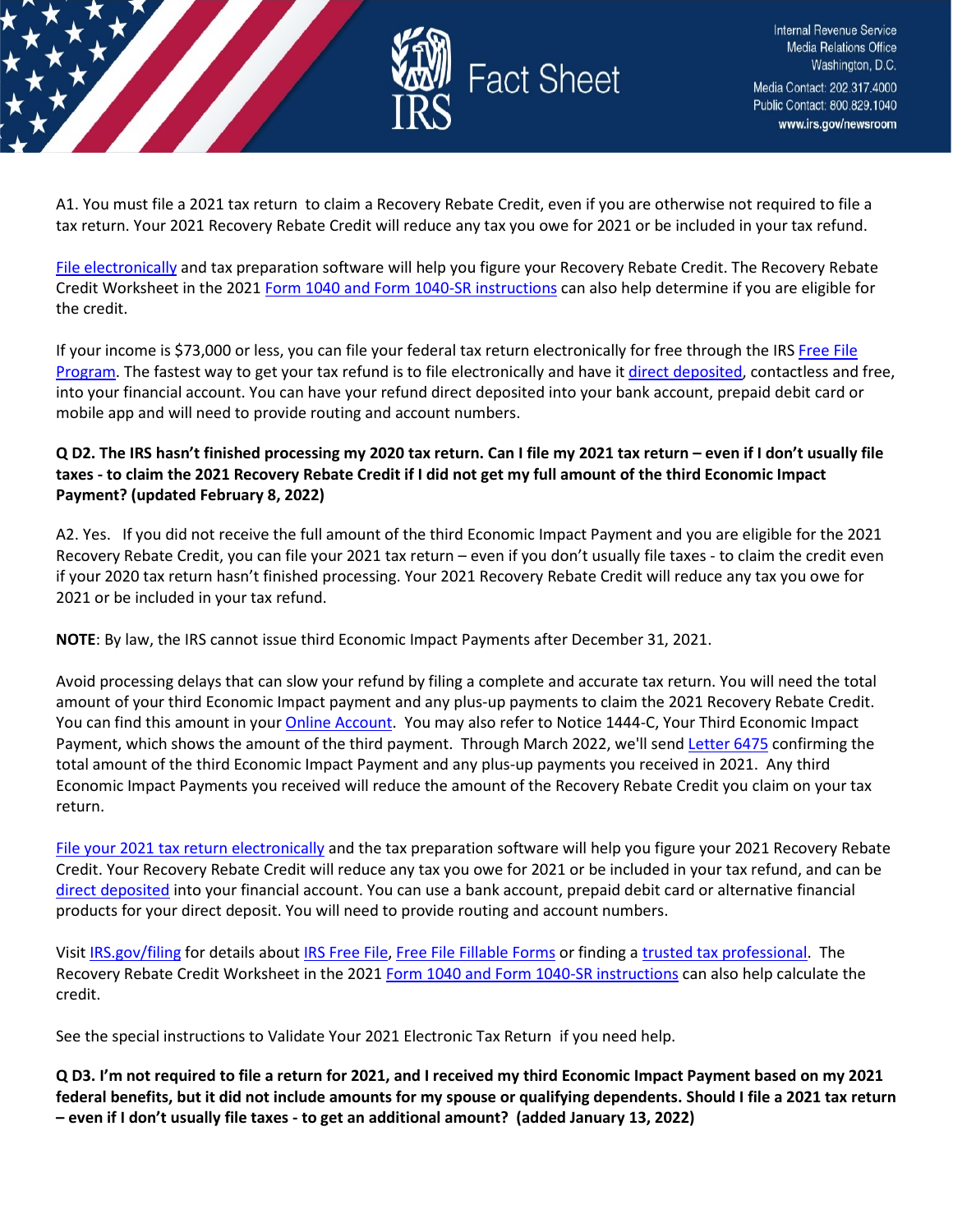

A3. Yes. If you did not receive the full amount of the third Economic Impact Payment, you must file a 2021 tax return to claim a 2021 Recovery Rebate Credit even if you are otherwise not required to file. This includes amounts for your spouse, if eligible, and qualifying dependents reported on your 2021 tax return for whom you did not receive a third payment.

Your 2021 Recovery Rebate Credit will reduce any tax you owe for 2021 or be included in your tax refund.

If your income is \$73,000 or less, you can file your federal tax return electronically for free through th[e IRS Free File](https://www.irs.gov/filing/free-file-do-your-federal-taxes-for-free)  [Program.](https://www.irs.gov/filing/free-file-do-your-federal-taxes-for-free) The fastest way to get your tax refund is t[o file electronically](https://www.irs.gov/filing/e-file-options) and have it direct deposited, contactless and free, into your financial account. You can have your refund [direct deposited](https://www.irs.gov/refunds/get-your-refund-faster-tell-irs-to-direct-deposit-your-refund-to-one-two-or-three-accounts) into your bank account, prepaid debit card or mobile app and will need to provide routing and account numbers.

## **Q D4. What is the quickest way to get the 2021 Recovery Rebate Credit? (added January 13, 2022)**

A4. You must file a 2021 tax return – to claim a 2021 Recovery Rebate Credit, even if you are otherwise not required to file a tax return. Your 2021 Recovery Rebate Credit will reduce any tax you owe for 2021 or be included in your tax refund.

The fastest and most accurate way for you is to file is electronically where the tax preparation software will help you figure your 2021 Recovery Rebate Credit. Visit [IRS.gov/filing](https://www.irs.gov/filing) for details abou[t IRS Free File,](https://www.irs.gov/filing/free-file-do-your-federal-taxes-for-free) [Free File Fillable Forms](https://www.irs.gov/e-file-providers/free-file-fillable-forms) or finding a [trusted tax professional.](https://www.irs.gov/tax-professionals/choosing-a-tax-professional) The Recovery Rebate Credit Worksheet in the 2021 Form 1040 and Form 1040-SR [instructions](https://www.irs.gov/forms-pubs/about-form-1040) can also help determine if you are eligible to claim the credit.

The fastest way to get your tax refund is to [file electronically](https://www.irs.gov/filing/e-file-options) and have i[t direct deposited,](https://www.irs.gov/refunds/get-your-refund-faster-tell-irs-to-direct-deposit-your-refund-to-one-two-or-three-accounts) contactless and free, into your financial account. You can have your refund direct deposited into your bank account, prepaid debit card or mobile app and will need to provide routing and account numbers.

#### **Q D5. Where can I get help completing my 2021 tax return for the 2021 Recovery Rebate Credit if I can't do it myself? (added January 13, 2022)**

A5. If you are unable to or choose not to use th[e IRS Free File](https://www.irs.gov/filing/free-file-do-your-federal-taxes-for-free) o[r Free File Fillable Forms](https://www.irs.gov/e-file-providers/free-file-fillable-forms) to file your 2021 tax return even if you don't usually file taxes - to claim the 2021 Recovery Rebate Credit, there are various types of tax return preparers, including certified public accountants, enrolled agents, attorneys and others who can assist you in filing your return. See [Need someone to prepare your tax return?](https://www.irs.gov/tax-professionals/choosing-a-tax-professional) For information on how to choose the right preparer for you.

#### **Q D6. Where can I find the amount of my Third Economic Impact Payment? (updated February 17, 2022)**

A6. To find the amount of your Economic Impact Payments, check:

**[Your Online Account](https://www.irs.gov/payments/your-online-account)**: This is an online IRS application that allows you to securely access your individual account information. The amount of your third Economic Impact Payment is shown on the Tax Records tab/page under the section "Economic Impact Payment Information." If you and your spouse received joint payments, each of you will need to sign into your own account to retrieve your separate amounts.

**IRS letters**: We mailed Notice 1444-C that shows the third Economic Impact Payment to the address we have on file. If you received a joint payment with your spouse, the letter shows the total amount of payments. If you file separate 2021 tax returns, each of you must enter half of the amount of the payment.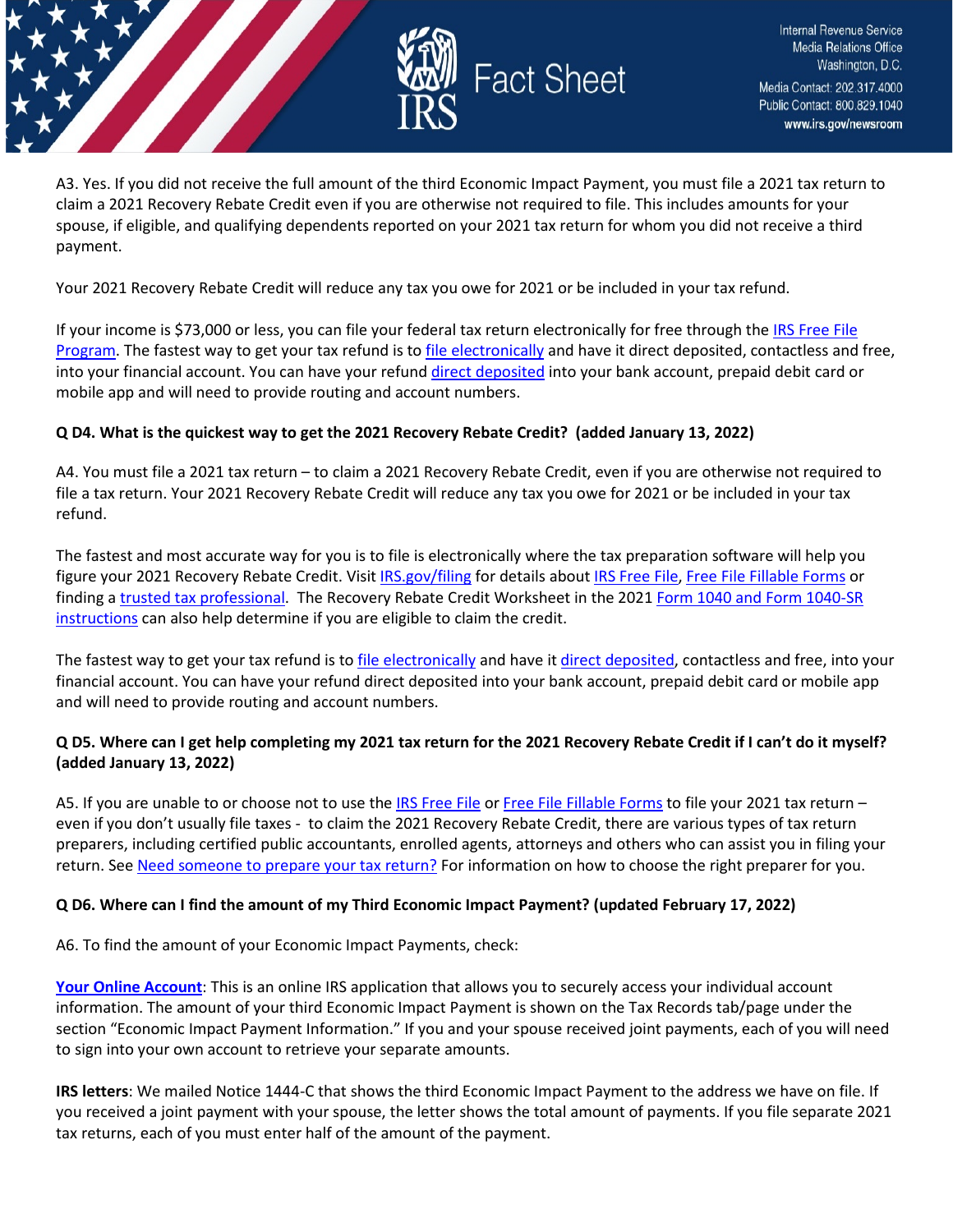

**Letter 6475**: Through March 2022, we'll send this letter confirming the total amount of the third Economic Impact Payment and any plus-up payments you received for tax year 2021. If you and your spouse received joint payments, each of you will receive your own letter showing half of the third payment. Each spouse may receive their letter at different times. If filing a joint return in 2021, include both amounts when calculating the 2021 Recovery Rebate Credit. If you file separate 2021 tax returns, each of you must enter your half of the payment amount, which is shown on your own [Letter 6475,](https://www.irs.gov/individuals/understanding-your-letter-6475) when calculating any 2021 Recovery Rebate Credit you may be eligible to claim on your own return.

**Your 2021 account transcript**: You can request this online or by mail using [Get Transcript.](https://www.irs.gov/individuals/get-transcript) You may also call us at 800- 908-9946 to have one sent by mail or you can submi[t Form 4506-T.](https://www.irs.gov/forms-pubs/about-form-4506-t) If you received joint payments with your spouse, the transcript shows the total amount of each payment under the primary taxpayer. If you file separate 2021 tax returns, each of you must enter half of the amount of the payment.

## <span id="page-16-0"></span>2021 Recovery Rebate Credit — Topic E: Calculating the 2021 Recovery Rebate Credit

## **Q E1. How do I figure the credit? (added January 13, 2022)**

A1. You must file a 2021 tax return to claim a 2021 Recovery Rebate Credit, even if you usually don't file a tax return. See the [2021 Recovery Rebate Credit FAQs — Topic B: Claiming the Recovery Rebate Credit if you aren't required to file](https://www.irs.gov/newsroom/2021-recovery-rebate-credit-topic-b-claiming-the-2021-recovery-rebate-credit-if-you-arent-required-to-file-a-tax-return)  [a tax return.](https://www.irs.gov/newsroom/2021-recovery-rebate-credit-topic-b-claiming-the-2021-recovery-rebate-credit-if-you-arent-required-to-file-a-tax-return)

To figure the credit on your tax return, you will need to know the amount of any third Economic Impact Payments you received. This includes any plus-up payments.

Log into [your online account](https://www.irs.gov/payments/your-online-account) to find your Economic Impact Payment amounts. You can also refer to IRS Notice 1444-C mailed to your address of record. In January 2022, we'll send Letter 6475 confirming the total amount of the third Economic Impact Payment and any plus-up payments you received for tax year 2021. See: Where can I find the amount of my Third Economic Impact Payment?

The fastest and most accurate way for you is to file is electronically where the tax preparation software will help you figure your 2021 Recovery Rebate Credit.

You can also use the Recovery Rebate Credit Worksheet in the 2021 [Form 1040 and Form 1040-SR instructions](https://www.irs.gov/forms-pubs/about-form-1040) to help determine if you are eligible for the credit.

## **Q E2. Errors: Will the IRS figure the credit for me on my 2021 tax return? What happens if I claim an incorrect amount? (added January 13, 2022)**

A2. If you're eligible, you'll need to file a 2021 tax return to claim the 2021 Recovery Rebate Credit even if you aren't required to file a tax return. Line 30 on 2021 Form 1040 and Form 1040-SR is used to claim the Recovery Rebate Credit. File a complete and accurate return – even if you don't usually file taxes - to avoid processing delays that slow your tax refund.

The IRS will not calculate the Recovery Rebate Credit for you or correct your entry if you enter \$0 or leave the line blank for the credit.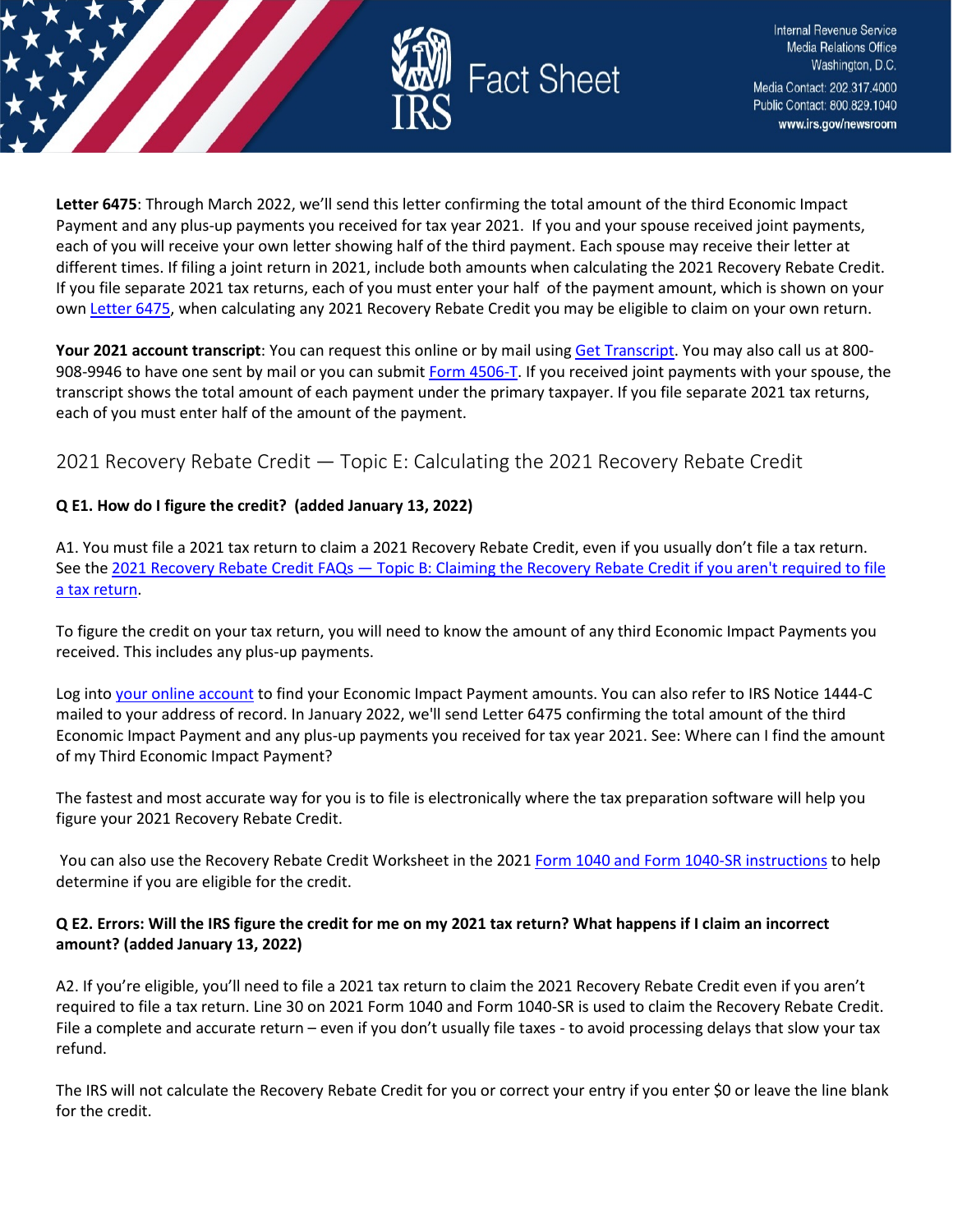

If you make a mistake on the Line 30 amount (\$1 or more), we will calculate the correct amount of the Recovery Rebate Credit, correct your tax return, and continue processing it. This will delay the processing of your return. We will send you a notice explaining any changes we make.

To calculate and claim the Recovery Rebate Credit, you'll need the amounts of any third Economic Impact Payments, including plus-up payments that you received. Log int[o your online account](https://www.irs.gov/payments/your-online-account) to find your third Economic Impact Payment amounts. You can also refer to IRS Notice 1444-C mailed to your address of record. In early 2022, we'll send Letter 6475 confirming the total amount of the third Economic Impact Payment and any plus-up payments you received for tax year 2021. See: Where can I find the amount of my Third Economic Impact Payment?

[File electronically](https://www.irs.gov/filing/e-file-options) and the tax preparation software will help you figure your 2021 Recovery Rebate Credit. Visit [IRS.gov/filing](https://www.irs.gov/filing) for details abou[t IRS](https://www.irs.gov/filing/free-file-do-your-federal-taxes-for-free) [Free File,](https://www.irs.gov/filing/free-file-do-your-federal-taxes-for-free) [Free File Fillable Forms](https://www.irs.gov/e-file-providers/free-file-fillable-forms) or finding a [trusted tax professional.](https://www.irs.gov/tax-professionals/choosing-a-tax-professional) The Recovery Rebate Credit Worksheet in the2021 [Form 1040 and Form 1040-SR instructions](https://www.irs.gov/forms-pubs/about-form-1040) can also help determine if you are eligible to claim the credit and the amount to enter on line 30.

Your 2021 Recovery Rebate Credit will reduce any tax you owe for 2021 or be included in your tax refund. The fastest way to get your tax refund is to [file electronically](https://www.irs.gov/filing/e-file-options) and have i[t direct deposited,](https://www.irs.gov/refunds/get-your-refund-faster-tell-irs-to-direct-deposit-your-refund-to-one-two-or-three-accounts) contactless and free, into your financial account. You can have your refund direct deposited into your bank account, prepaid debit card or mobile app and will need to provide routing and account numbers.

#### **Q E3. Worksheet: Am I required to complete the 2021 Recovery Rebate Credit Worksheet? (added January 13, 2022)**

A3. There is no need to claim the 2021 Recovery Rebate Credit or complete the worksheet if you received the full amount of the third Economic Impact Payment.

If you didn't receive the full amount of the third Economic Impact Payment, then the 2021 Recovery Rebate Credit Worksheet will help you find out how much of the credit you qualify for when filing your 2021 tax return. Completing the worksheet is not required, but it may be helpful for you to use it and keep it for your records.

To calculate and claim the 2021 Recovery Rebate Credit, you'll need to know the amounts of any third Economic Impact Payments you received. This includes any plus-up payments. Log into your online account to find your third Economic Impact Payment amounts. You can also refer to IRS Notice 1444-C mailed to your address of record. In early 2022, we'll send Letter 6475 confirming the total amount of the third Economic Impact Payment and any plus-up payments you received in 2021. See: Where can I find the amount of my Third Economic Impact Payment?

Your 2021 Recovery Rebate Credit will reduce any tax you owe for 2021 or be included in your tax refund.

If your income is \$73,000 or less, you can file your federal tax return electronically for free through the IRS [Free File](https://www.irs.gov/filing/free-file-do-your-federal-taxes-for-free) Program. The fastest way to get your tax refund is t[o file electronically](https://www.irs.gov/filing/e-file-options) and have it direct deposited, contactless and free, into your financial account. You can have your refund [direct deposited](https://www.irs.gov/refunds/get-your-refund-faster-tell-irs-to-direct-deposit-your-refund-to-one-two-or-three-accounts) into your bank account, prepaid debit card or mobile app and will need to provide routing and account numbers.

## **Q E4. Deadline: Will I still be able to claim the credit if I file my tax return after the filing deadline? (added January 13, 2022)**

A4. Your 2021 tax refund will include your 2021 Recovery Rebate Credit.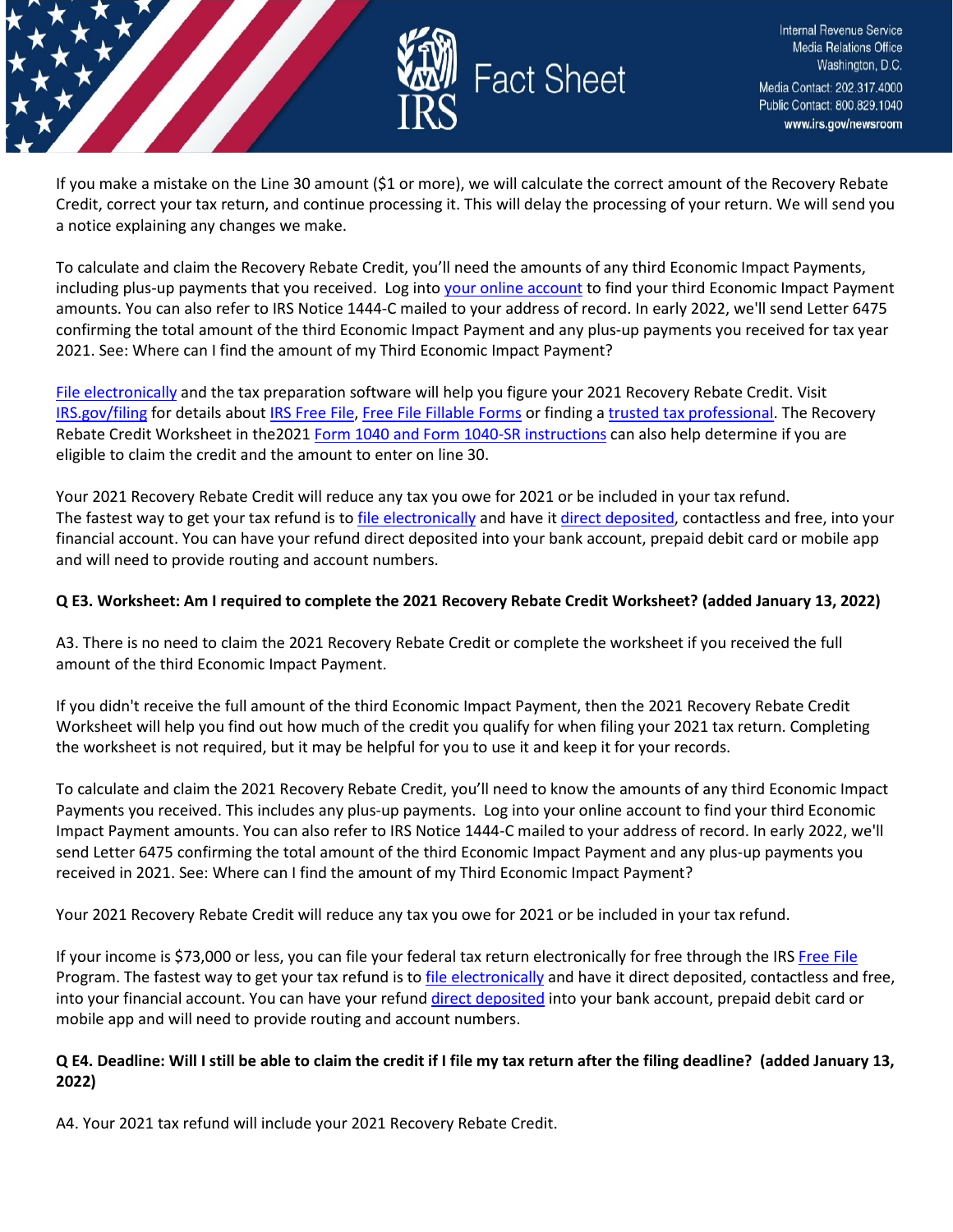

To claim any refund, you generally must file your tax return within 3 years from the date the return was due (including extensions if you requested the extension by the due date) to get that refund. This includes any amount of the 2021 Recovery Rebate Credit included in your refund.

## **Q E5. Not Required to File a Return: How do I claim the credit if I'm not required to file a 2021 tax return? (added January 13, 2022)**

A5. The only way to get a Recovery Rebate Credit is to file a 2021 tax return, even if you are otherwise not required to file a tax return. The fastest and most accurate way for you is to file is electronically where the tax preparation software will help you figure your 2021 Recovery Rebate Credit. Visit [IRS.gov/filing](https://www.irs.gov/filing) for details abou[t IRS Free File,](https://www.irs.gov/filing/free-file-do-your-federal-taxes-for-free) Free File Fillable [Forms](https://www.irs.gov/e-file-providers/free-file-fillable-forms) or finding [a trusted tax professional.](https://www.irs.gov/tax-professionals/choosing-a-tax-professional) The Recovery Rebate Credit Worksheet in the 202[1 Form 1040 and Form](https://www.irs.gov/forms-pubs/about-form-1040)  [1040-SR instructions](https://www.irs.gov/forms-pubs/about-form-1040) can also help determine if you are eligible to claim the credit.

Your 2021 Recovery Rebate Credit will reduce any tax you owe for 2021 or be included in your tax refund. The fastest way to get your tax refund is to [file electronically](https://www.irs.gov/filing/e-file-options) and have it direct deposited, contactless and free, into your financial account. You can have your refund [direct deposited](https://www.irs.gov/refunds/get-your-refund-faster-tell-irs-to-direct-deposit-your-refund-to-one-two-or-three-accounts) into your bank account, prepaid debit card or mobile app and will need to provide routing and account numbers.

See the [Claiming the Recovery Rebate Credit if you aren't required to file a tax return FAQ section.](https://www.irs.gov/newsroom/2021-recovery-rebate-credit-topic-b-claiming-the-2021-recovery-rebate-credit-if-you-arent-required-to-file-a-tax-return)

## **Q E6. Joint Return Deceased Spouse: How do I complete the 2021 Recovery Rebate Credit Worksheet if I received joint Economic Impact Payments with my spouse who died before January 1, 2021? (added January 13, 2022)**

A6. If your spouse died before January 1, 2021, and you received third Economic Impact Payments that included an amount for your deceased spouse, return the decedent's portion of the payment as described in Does someone who [died qualify for the payment?](https://www.irs.gov/newsroom/questions-and-answers-about-the-first-economic-impact-payment-topic-a-eligibility)

If you did not get the full amount for the third Economic Impact Payment, you may be eligible to claim the 2021 Recovery Rebate Credit. Do not include your deceased spouse's portion of the Economic Impact Payment (no more than \$1,400) on the worksheet when filing your 2021 tax return. You should only include your portion of the payment and the amount for any qualifying children on the worksheet.

If your 2021 tax return has been processed and you didn't claim the credit on your return but are eligible for it, you must file an amended return to claim the credit. See th[e 2021 Recovery Rebate Credit FAQs — Topic G: Correcting issues after](https://www.irs.gov/newsroom/2021-recovery-rebate-credit-topic-g-finding-the-third-economic-impact-payment-amount-to-calculate-the-2021-recovery-rebate-credit)  [the 2021 tax return is filed.](https://www.irs.gov/newsroom/2021-recovery-rebate-credit-topic-g-finding-the-third-economic-impact-payment-amount-to-calculate-the-2021-recovery-rebate-credit)

#### **Q E7. Joint Return Deceased Spouse: How do I complete the 2021 Recovery Rebate Credit Worksheet if my spouse died in 2021? (updated February 17, 2022)**

A7. If you are filing your 2021 return with your deceased spouse as married filing jointly, you should enter \$2,800 on line 6 of the worksheet (if you answered "Yes" to question 2 or 3 in the worksheet). Also include the amount of any third Economic Impact Payments you both received on line 13 of the worksheet. Please refer to the 2021 [Form 1040 and](https://www.irs.gov/forms-pubs/about-form-1040)  [Form 1040-SR instructions](https://www.irs.gov/forms-pubs/about-form-1040) for more information.

**Q E8. Joint Return: What if I'm filing a joint return with my spouse this year and my spouse received a third Economic Impact Payment, but I did not? (added January 13, 2022)**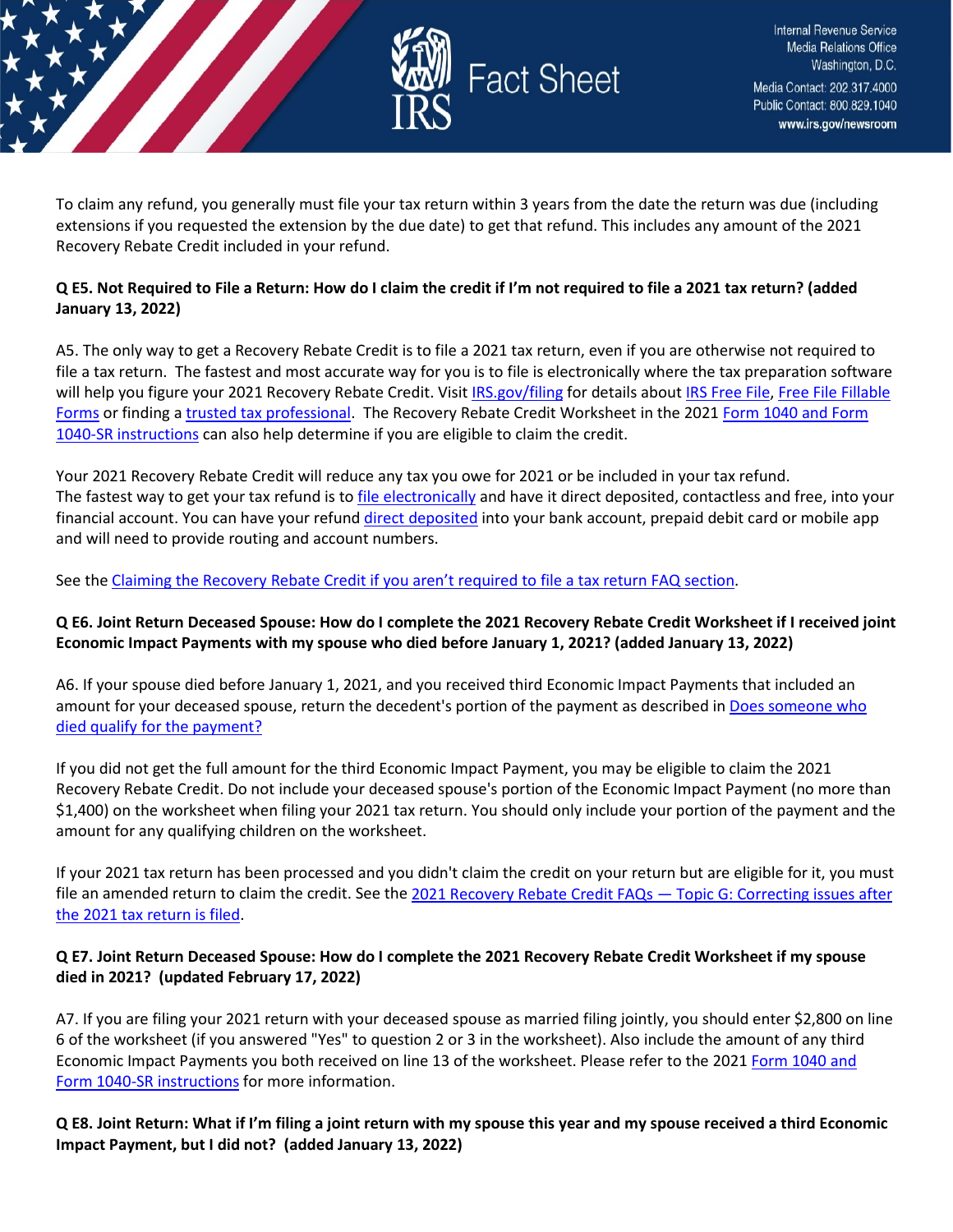

A8. If you did not receive the full amount for the third Economic Impact Payment and you and your spouse meet all the eligibility requirements based on your 2021 tax return, you may claim the 2021 Recovery Rebate Credit.

The only way to get a 2021 Recovery Rebate Credit is to file a 2021 tax return, even if you are otherwise not required to file a tax return. When you answer the tax preparation software questions or complete the 2021 Recovery Rebate Credit Worksheet for a joint tax return with your spouse, enter the combined third Economic Impact Payment amounts you and your spouse received.

Your 2021 Recovery Rebate Credit will reduce any tax you owe for 2021 or be included in your tax refund. If your income is \$73,000 or less, you can file your federal tax return electronically for free through the IRS [Free File](https://www.irs.gov/filing/free-file-do-your-federal-taxes-for-free) Program. The fastest way to get your tax refund is t[o file electronically](https://www.irs.gov/filing/e-file-options) and have it [direct deposited,](https://www.irs.gov/refunds/get-your-refund-faster-tell-irs-to-direct-deposit-your-refund-to-one-two-or-three-accounts) contactless and free, into your financial account. You can have your refund direct deposited into your bank account, prepaid debit card or mobile app and will need to provide routing and account numbers.

## **Q E9. Federal Benefits Recipients: I'm a federal benefits recipient who didn't receive a third Economic Impact Payment and who is not required to file a 2021 tax return. How do I claim the credit? (added January 13, 2022)**

A9. The only way to get a 2021 Recovery Rebate Credit is to file a 2021 tax return, even if you are otherwise not required to file a tax return. The fastest and most accurate way for you is to file is electronically where the tax preparation software will help you figure your Recovery Rebate Credit. Visi[t IRS.gov/filing](https://www.irs.gov/filing) for details about [IRS Free File,](https://www.irs.gov/filing/free-file-do-your-federal-taxes-for-free) Free File [Fillable Forms](https://www.irs.gov/e-file-providers/free-file-fillable-forms) or finding [a trusted tax professional.](https://www.irs.gov/tax-professionals/choosing-a-tax-professional) The Recovery Rebate Credit Worksheet in the 2021 [Form 1040 and](https://www.irs.gov/forms-pubs/about-form-1040)  [Form 1040-SR instructions](https://www.irs.gov/forms-pubs/about-form-1040) can also help determine if you are eligible to claim the credit.

Your 2021 Recovery Rebate Credit will reduce any tax you owe for 2021 or be included in your tax refund.

The fastest way to get your tax refund is to [file electronically](https://www.irs.gov/filing/e-file-options) and have i[t direct deposited,](https://www.irs.gov/refunds/get-your-refund-faster-tell-irs-to-direct-deposit-your-refund-to-one-two-or-three-accounts) contactless and free, into your financial account. You can have your refund direct deposited into your bank account, prepaid debit card or mobile app and will need to provide routing and account numbers.

## **Q E10. Third Economic Impact Payment Reporting: Do I have to report my third Economic Impact Payment as income on my 2021 tax return? (added January 13, 2022)**

A10. No, the third payment is not includible in your 2021 gross income. You should not include the payments as income on your Federal income tax return or pay income tax on them. They will not affect your income for purposes of determining eligibility for federal government assistance or benefit programs.

## **Q E11. Joint Economic Impact Payments: What if my spouse and I received a joint third Economic Impact Payment and we are not filing a joint 2021 tax return? (added January 13, 2022)**

A11. When third Economic Impact Payments were jointly issued to two spouses, each spouse must claim half the payment when calculating the 2021 Recovery Rebate Credit if they are not filing their 2021 tax return jointly. Each spouse must enter half the payment in the tax preparation software or on the 2021 Recovery Rebate Credit Worksheet. If filing a joint return, you will include the total amount of the third payment issued to you and your spouse.

The fastest and most accurate way for you is to file is electronically where the tax preparation software will help you figure your 2021 Recovery Rebate Credit. Visit [IRS.gov/filing](https://www.irs.gov/filing) for details abou[t IRS Free File,](https://www.irs.gov/filing/free-file-do-your-federal-taxes-for-free) [Free File Fillable Forms](https://www.irs.gov/e-file-providers/free-file-fillable-forms) or finding a [trusted tax professional.](https://www.irs.gov/tax-professionals/choosing-a-tax-professional) The Recovery Rebate Credit Worksheet in the 2021 [Form 1040 and Form 1040-SR](https://www.irs.gov/forms-pubs/about-form-1040)  [instructions](https://www.irs.gov/forms-pubs/about-form-1040) can also help determine if you are eligible for the credit.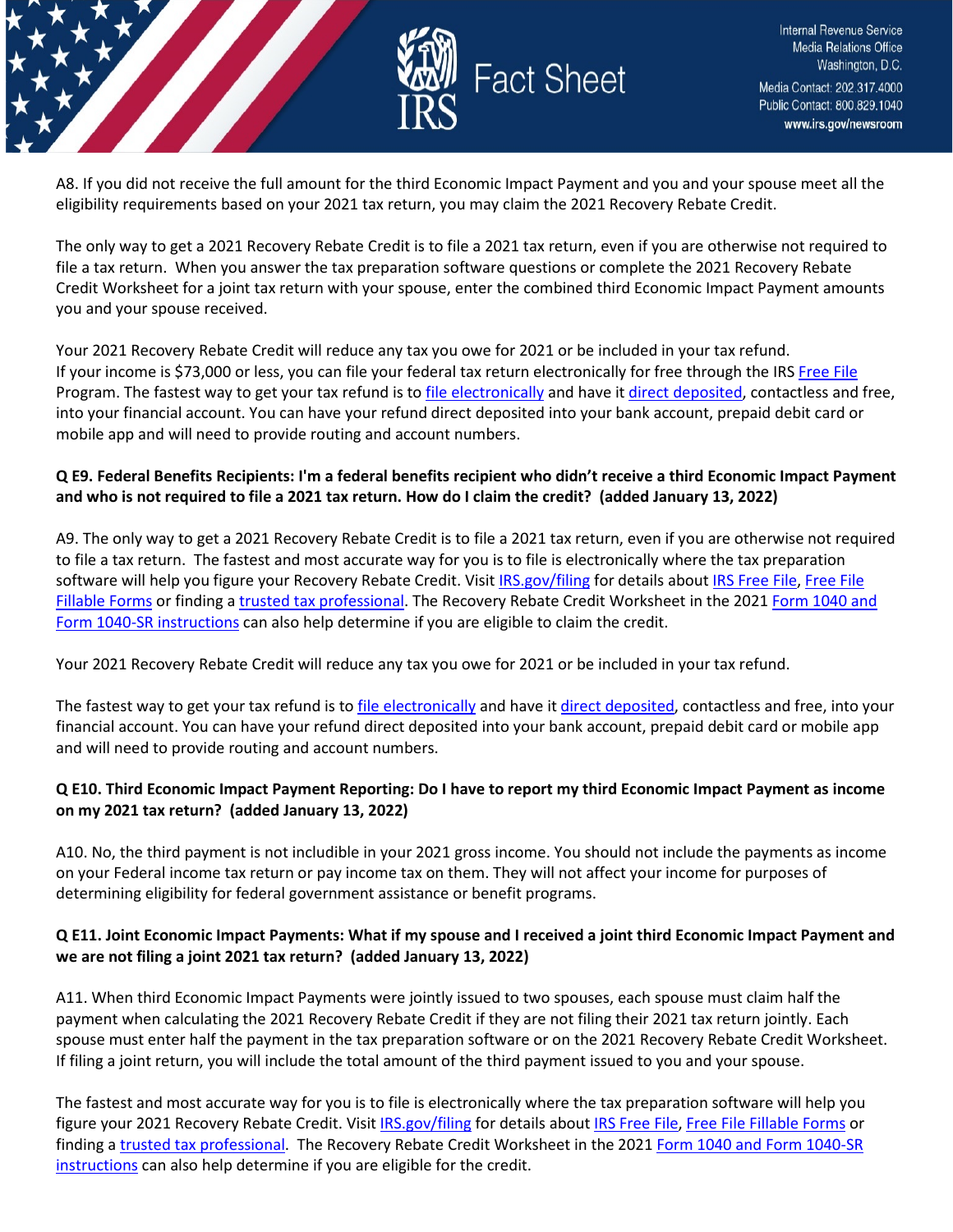

Log into your [online account](https://www.irs.gov/payments/your-online-account) to view the amounts of your third Economic Impact Payments. You can also refer to your Notice 1444-C, Your Third Economic Impact Payment, which shows the amount of the third payment. In early 2022, we'll send Letter 6475 confirming the total amount of the third Economic Impact Payment and any plus-up payments you received in 2021. See: [Where can I find the amount of my Third Economic Impact Payment?](https://www.irs.gov/newsroom/2021-recovery-rebate-credit-topic-d-claiming-the-2021-recovery-rebate-credit#q6) 

#### **Q E12. Joint Economic Impact Payments: What if my Economic Impact Payment was sent to my ex-spouse and I never received my half? (added January 13, 2022)**

A12. When a third Economic Impact Payment was issued jointly to two spouses, each spouse is treated as receiving half the payment. When determining any 2021 Recovery Rebate Credit, each spouse must enter half the payment in the tax preparation software or on the 2021 Recovery Rebate Credit Worksheet.

**NOTE**: If the third Economic Impact Payment was based on a return was filed without your consent, refer to [Missing Economic Impact Payment: If I didn't receive the third Economic Impact Payments because a 2019 or](file:///C:%5CUsers%5CV0HBB%5CAppData%5CLocal%5CMicrosoft%5CWindows%5CINetCache%5CContent.Outlook%5CVOS5EG3Y%5CMissing%20Economic%20Impact%20Payment:%20If%20I%20didn)  [2020 joint return was filed in my name without my consent, can I claim the 2021 Recovery Rebate Credit?](file:///C:%5CUsers%5CV0HBB%5CAppData%5CLocal%5CMicrosoft%5CWindows%5CINetCache%5CContent.Outlook%5CVOS5EG3Y%5CMissing%20Economic%20Impact%20Payment:%20If%20I%20didn) 

The fastest and most accurate way to file is electronically where the tax preparation software will help you figure your 2021 Recovery Rebate Credit. Visit [IRS.gov/filing](https://www.irs.gov/filing) for details about [IRS Free File,](https://www.irs.gov/filing/free-file-do-your-federal-taxes-for-free) [Free File Fillable Forms](https://www.irs.gov/e-file-providers/free-file-fillable-forms) or finding a [trusted tax professional.](https://www.irs.gov/tax-professionals/choosing-a-tax-professional) The Recovery Rebate Credit Worksheet in the 2021 [Form 1040 and Form 1040-SR instructions](https://www.irs.gov/forms-pubs/about-form-1040) can also help determine if you are eligible for the credit.

Log into your [online account](https://www.irs.gov/payments/your-online-account) to view the amounts of your third Economic Impact Payments. You can also refer to your Notice 1444-C, Your Third Economic Impact Payment, which shows the amount of the third payment. In early 2022, we'll send Letter 6475 confirming the total amount of the third Economic Impact Payment and any plus-up payments you received in 2021. See: Where can I find the amount of my Third Economic Impact Payment?

## **Q E13. EIP Card Not Activated: I received an EIP card for my third Economic Impact Payment but didn't activate it to use the funds. Can I claim the full amount of the credit? (added January 13, 2022)**

A13. No, you must reduce your 2021 Recovery Rebate Credit amount by the amount of third Economic Impact Payments that were loaded on the EIP cards. Whether you have activated your card is not relevant to the requirement that your 2021 Recovery Rebate Credit amount be reduced by the amount of the third Economic Impact Payment.

Your EIP card will continue to be available for use once you properly activate it. If not activated, no action will be taken on the card until it expires. The funds will remain valid on the card and accessible once you activate the card. The funds will not be returned to the IRS, unless you return the card to MetaBank®. If your card is lost or destroyed, you can request a replacement by contacting MetaBank®, N.A., at 800-240-8100 (option 2 from the main menu).

For more information, visi[t EIPcard.com.](https://www.eipcard.com/)

## **Q E14. Filing Status Change: My filing status in 2021 is different from that in 2020. Does this affect the amount of the credit I can claim? (added January 13, 2022)**

A14. Maybe. When a third Economic Impact Payment was issued jointly to two spouses, each spouse is treated as receiving half the payment.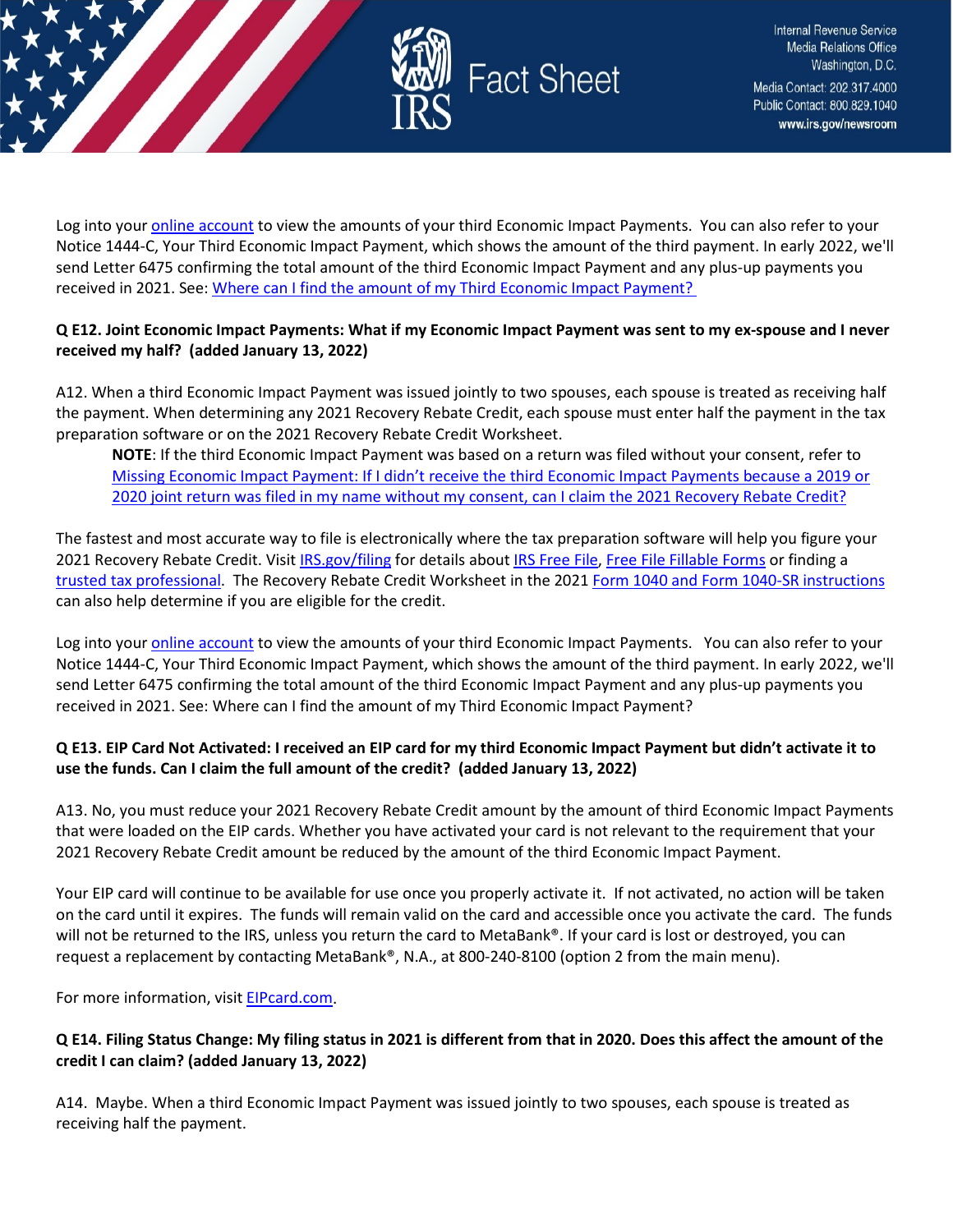

If your filing status for 2021 changed to or from Married Filing Jointly or if you remarried in 2021, each spouse should include their half of the third Economic Impact Payment when entering information into the tax preparation software or completing the worksheet to determine the amount of the 2021 Recovery Rebate Credit.

## **Q E15. Dependents: Can my 2021 Recovery Rebate Credit include an amount for a qualifying dependent if the dependent received the third Economic Impact Payment or someone else received the third Economic Impact Payment for the dependent? (added January 13, 2022)**

A15. Yes, if you meet the eligibility requirements to claim the 2021 Recovery Rebate Credit. The amount of your credit may include up to \$1,400 for a qualifying dependent you are claiming on your 2021 return.

**Note: Qualifying dependents expanded for 2021 Recovery Rebate Credit**. Unlike the 2020 Recovery Rebate Credit, the 2021 credit includes additional amounts for all dependents, not just children under 17. Eligible individuals can claim the 2021 credit based on all of their qualifying dependents claimed on their return, including older relatives like college students, adults with disabilities, parents, and grandparents.

When you answer the tax preparation software questions or complete the 2021 Recovery Rebate Credit Worksheet, include only the third Economic Impact Payment amounts issued to you (and your spouse, if filing a 2021 joint return). Do not include third Economic Impact Payment amounts issued to anyone else, even if their payments included amounts for an individual who is your qualifying dependent for 2021. See: Where can I find the amount of my Third Economic Impact Payment?

Your 2021 Recovery Rebate Credit will reduce any tax you owe for 2021 or be included in your tax refund. If your income is \$73,000 or less, you can file your federal tax return electronically for free through the IRS [Free File](https://www.irs.gov/filing/free-file-do-your-federal-taxes-for-free) Program. The fastest way to get your tax refund is t[o file electronically](https://www.irs.gov/filing/e-file-options) and have it [direct deposited,](https://www.irs.gov/refunds/get-your-refund-faster-tell-irs-to-direct-deposit-your-refund-to-one-two-or-three-accounts) contactless and free, into your financial account. You can have your refund direct deposited into your bank account, prepaid debit card or mobile app and will need to provide routing and account numbers.

## **Q E16. Who's a qualifying dependent for the Recovery Rebate Credit? (added January 13, 2022)**

A16. The 2021 Recovery Rebate Credit includes up to an additional \$1,400 for each qualifying dependent you claim on your 2021 tax return. A qualifying dependent is a dependent who has a valid Social Security number (SSN) or Adoption Taxpayer Identification Number issued by the IRS. A valid SSN for the 2021 Recovery Rebate Credit is one that is issued by the Social Security Administration by the due date of your 2021 tax return (including an extension if you requested the extension by the due date).

To claim a person as a dependent on your tax return, that person must be your qualifying child or qualifying relative. If you can be claimed as a dependent on someone else's 2021 tax return, then you cannot claim a dependent on your tax return. You also can't claim the 2021 Recovery Rebate Credit.

Se[e Topic C: Eligibility for claiming a Recovery Rebate Credit on a 2021 tax return](https://www.irs.gov/newsroom/2021-recovery-rebate-credit-topic-c-eligibility-for-claiming-a-recovery-rebate-credit-on-a-2021-tax-return) for more information.

**Q E17. Dependents: My third Economic Impact Payments included an amount for a dependent who was not my dependent in 2021. I have another qualifying dependent, born in 2021 to claim on my 2021 tax return who wasn't my qualifying dependent for the third Economic Impact Payment. Will I receive a 2021 Recovery Rebate Credit for the qualifying dependent born in 2021 who I will claim as a dependent for 2021? (added January 13, 2022)**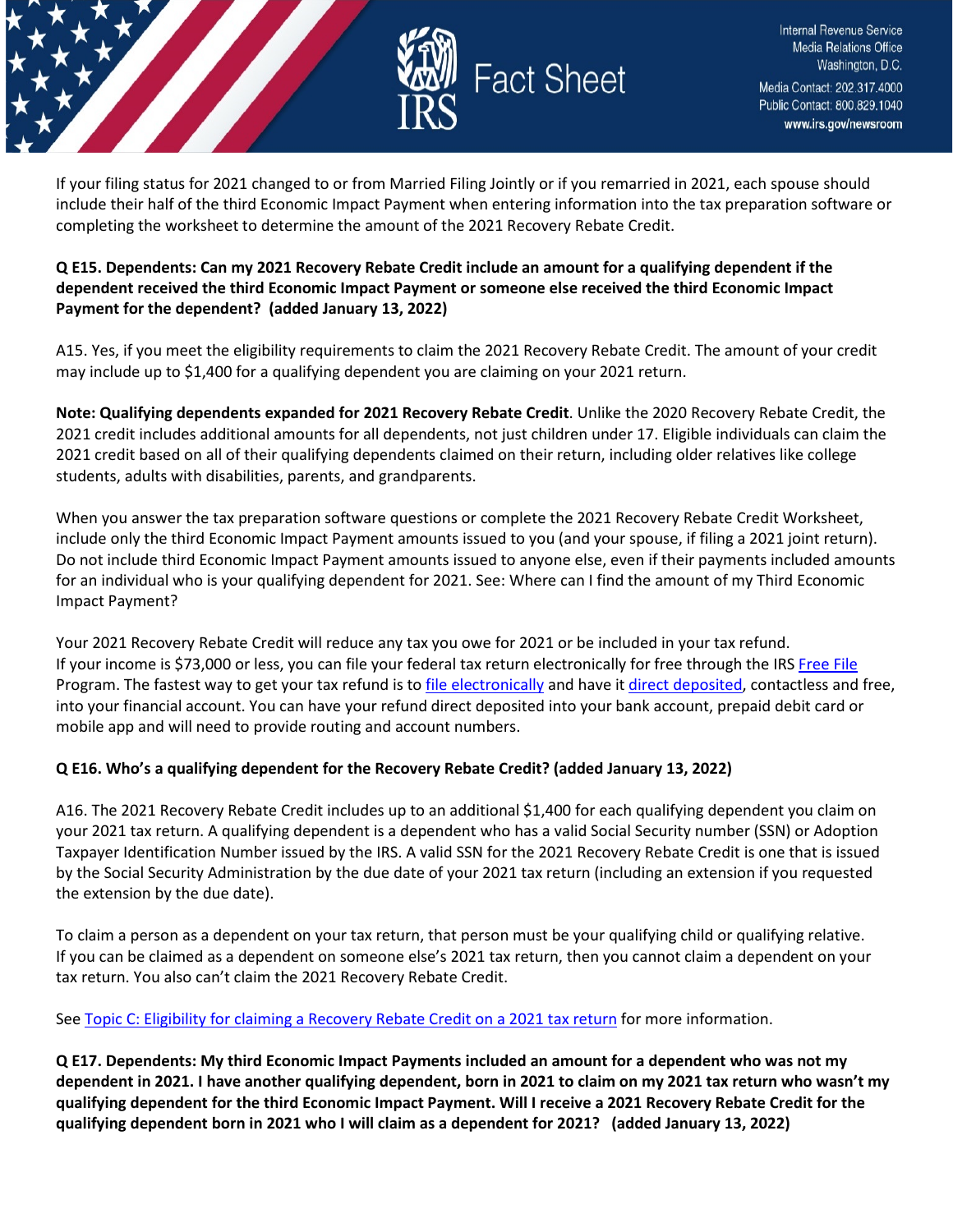

A17. The third Economic Impact Payment was an advance payment of the 2021 Recovery Rebate Credit. To issue the Economic Impact Payments as quickly as possible, applicable laws allowed the IRS to use your 2020 tax information. If your 2020 tax return was not on file, the IRS used your 2019 tax return information.

Generally, if you had the same number of qualifying dependents on your 2020 tax return that you'll have on your 2021 tax return – even if they are not the same dependents – it's likely we already issued you the full amount of the 2021 Recovery Rebate Credit as the third Economic Impact Payment.

If you were issued the full amount of the third Economic Impact Payment, you won't be eligible to claim the 2021 Recovery Rebate Credit for your dependent born in 2021 even though that child is a qualifying dependent for the credit. You were issued the full amount of the Recovery Rebate Credit if the third Economic Impact Payment was \$1,400 (\$2,800 if married filing jointly for 2021) plus \$1,400 for the number of qualifying dependents you had in 2021.

If you didn't receive the full amount of the third Economic Impact Payment and you meet all the eligibility requirements based on your 2021 tax return, you may claim the 2021 Recovery Rebate Credit.

## **Q E18. Why have I received a letter indicating I haven't activated a debit card for my Economic Impact Payment? (added February 17, 2022)**

A18. If your Economic Impact Payment was sent on an EIP Card but you had not activated your card as of February 1, 2022, a letter was sent reminding you to activate your card or to request a replacement if you threw the debit card away.

The EIP cards were originally mailed in 2021 to some people who were eligible for an Economic Impact Payment and would have otherwise received a check.

The EIP Card was sent in a white envelope with a return address of "Economic Impact Payment Card," and displays the U.S. Department of the Treasury Seal. The card has the Visa name on the front and the issuing bank, MetaBank®, N.A. on the back. Information included with the EIP card explains that this is your Economic Impact Payment.

Once the card is activated, people can transfer the funds to a bank account, get cash surcharge-free at an In-Network ATM or request a Money Network® Balance Refund Check. This is a check from MetaBank® for the amount on your card.

For more information, visi[t EIPcard.com](https://www.eipcard.com/) or call MetaBank Customer Service at [800-240-8100](tel:800-240-8100) (24 hours a day, 7 days a week). Additional information, including answers to frequently asked questions and other resources, is available at [IRS.gov/coronavirus.](https://www.irs.gov/coronavirus-tax-relief-and-economic-impact-payments)

For more information about claiming the 2021 Recovery Rebate Credit [see Q E13. EIP Card Not Activated: I received an](https://www.irs.gov/newsroom/2021-recovery-rebate-credit-topic-e-calculating-the-2021-recovery-rebate-credit#collapseCollapsible1644332084265)  [EIP card for my third Economic Impact Payment but didn't activate it to use the funds. Can I claim the full amount of the](https://www.irs.gov/newsroom/2021-recovery-rebate-credit-topic-e-calculating-the-2021-recovery-rebate-credit#collapseCollapsible1644332084265)  [credit?](https://www.irs.gov/newsroom/2021-recovery-rebate-credit-topic-e-calculating-the-2021-recovery-rebate-credit#collapseCollapsible1644332084265)

<span id="page-22-0"></span>2021 Recovery Rebate Credit — Topic F: Receiving the Credit on a 2021 Tax Return

**Q F1. Credit Delivery: How and when can I expect to get my 2021 credit? (added January 13, 2022)**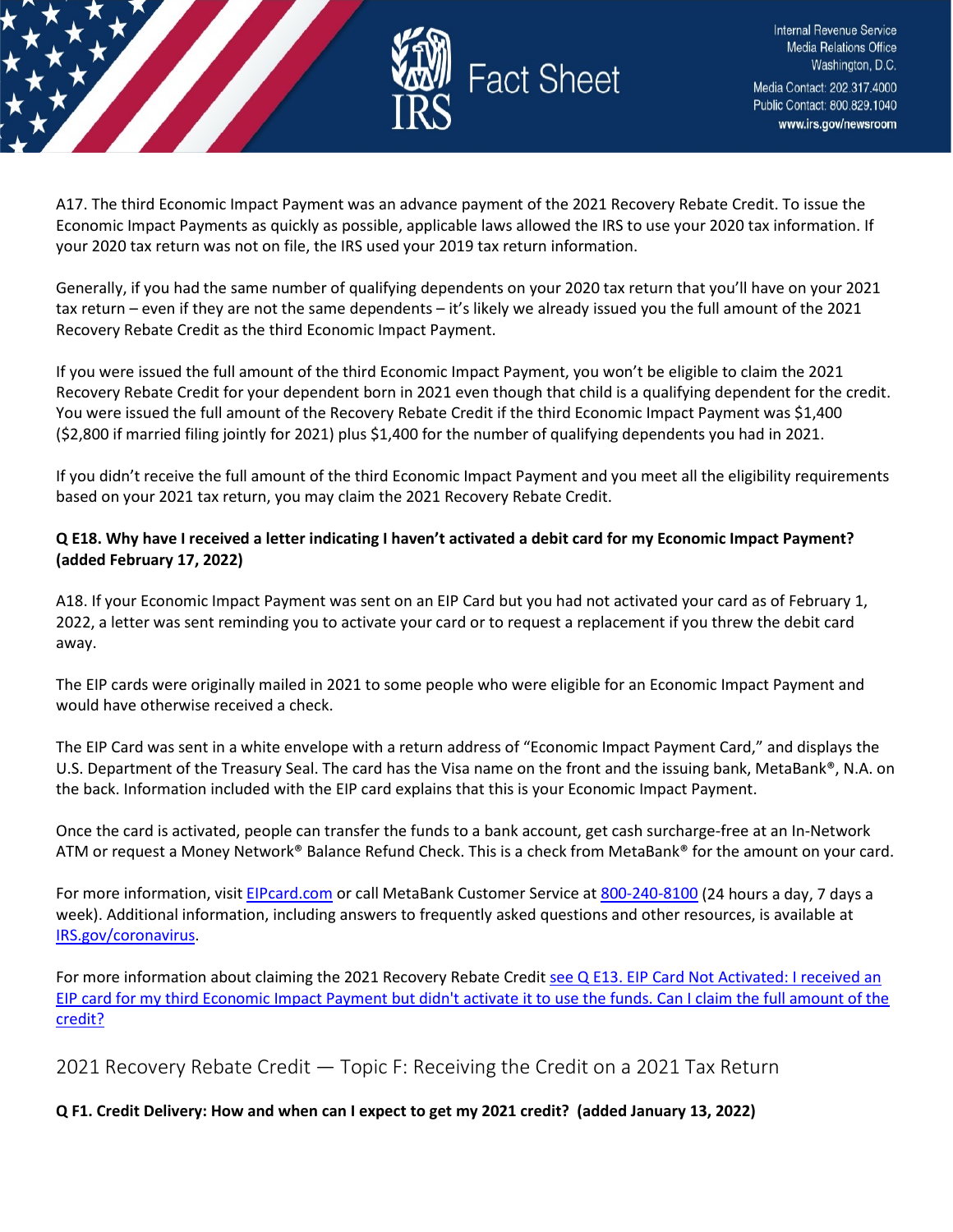

A1. If you didn't qualify for the third Economic Impact Payment or did not receive the full amount, you may be eligible to claim the 2021 Recovery Rebate Credit based on your 2021 tax information.

If you are eligible for the 2021 Recovery Rebate Credit, the credit amount will reduce the amount of tax you owe for 2021. If more than the tax you owe, it will be included as part of your 2021 tax refund. It will not be issued separately. You will receive your 2021 Recovery Rebate Credit included in your refund after your 2021 tax return is processed. If your income is \$73,000 or less, you can file your federal tax return electronically for free through the IRS [Free File](https://www.irs.gov/filing/free-file-do-your-federal-taxes-for-free) Program. The fastest way to get your tax refund is t[o file electronically](https://www.irs.gov/filing/e-file-options) and have it [direct deposited,](https://www.irs.gov/refunds/get-your-refund-faster-tell-irs-to-direct-deposit-your-refund-to-one-two-or-three-accounts) contactless and free, into your financial account. You can have your refund direct deposited into your bank account, prepaid debit card or mobile app and will need to provide routing and account numbers.

You can check the status of your refund unde[r Where's My Refund?](https://www.irs.gov/refunds) Generally, you will receive your refund within 3 weeks if you file electronically or 8 weeks if you mail your return. If the IRS identifies an error in your calculation for this (or anything else reported on your return), it could cause a delay while we make any necessary corrections.

#### **Q F2. Back Taxes: Will the credit be applied to back taxes I owe? (added January 13, 2022)**

A2. The 2021 Recovery Rebate Credit amount will not be applied to past due federal income tax debts.

Generally, tax refunds are applied to tax you owe on your return or your outstanding federal income tax liability. If you claim a 2021 Recovery Rebate Credit, and your return reflects a tax refund – the refund amount associated with the 2021 Recovery Rebate Credit will not be applied to a federal income tax liability.

## **Q F3. Government Debts: Will the credit offset debts I owe to other government agencies? (added January 13, 2022)**

A3. Yes, the 2021 Recovery Rebate Credit can be reduced to pay debts owed to other Federal government agencies (separate from federal income tax debt) as well as to state agencies. Keep in mind that the credit is part of your tax refund and your tax refund is subject to any offset.

#### **Q F4. Refunds or Tax Owed: How does the credit affect my tax refund or amount owed? (added January 13, 2022)**

A4. Your 2021 Recovery Rebate Credit will reduce any tax you owe for 2021 or be included in your tax refund. The most accurate way for you is to file is electronically where the tax preparation software will help you figure your 2021 Recovery Rebate Credit. Visit [IRS.gov/filing](https://www.irs.gov/filing) for details about [IRS Free File,](https://www.irs.gov/filing/free-file-do-your-federal-taxes-for-free) [Free File Fillable Forms](https://www.irs.gov/e-file-providers/free-file-fillable-forms) or finding a [trusted tax professional.](https://www.irs.gov/tax-professionals/choosing-a-tax-professional) The 2021 Recovery Rebate Credit Worksheet in the 202[1 Form 1040 and Form 1040-SR](https://www.irs.gov/forms-pubs/about-form-1040)  [instructions](https://www.irs.gov/forms-pubs/about-form-1040) can also help determine if you are eligible for the credit.

The fastest way to get your tax refund is to [file electronically](https://www.irs.gov/filing/e-file-options) and have i[t direct deposited,](https://www.irs.gov/refunds/get-your-refund-faster-tell-irs-to-direct-deposit-your-refund-to-one-two-or-three-accounts) contactless and free, into your financial account. You can have your refund direct deposited into your bank account, prepaid debit card or mobile app and will need to provide routing and account numbers.

## **Q F5. Tax Return Processing: Will it take longer to process my 2021 tax return if I claim the credit? (added January 13, 2022)**

A5. Claiming the 2021 Recovery Rebate Credit on your tax return will not delay the processing of your tax return. However, it is important that you claim the correct amount. Any errors in the credit amount on your tax return will be corrected, unless you entered \$0 or left the line blank for the Recovery Rebate Credit. If you are due a refund it may be delayed while we make any necessary corrections.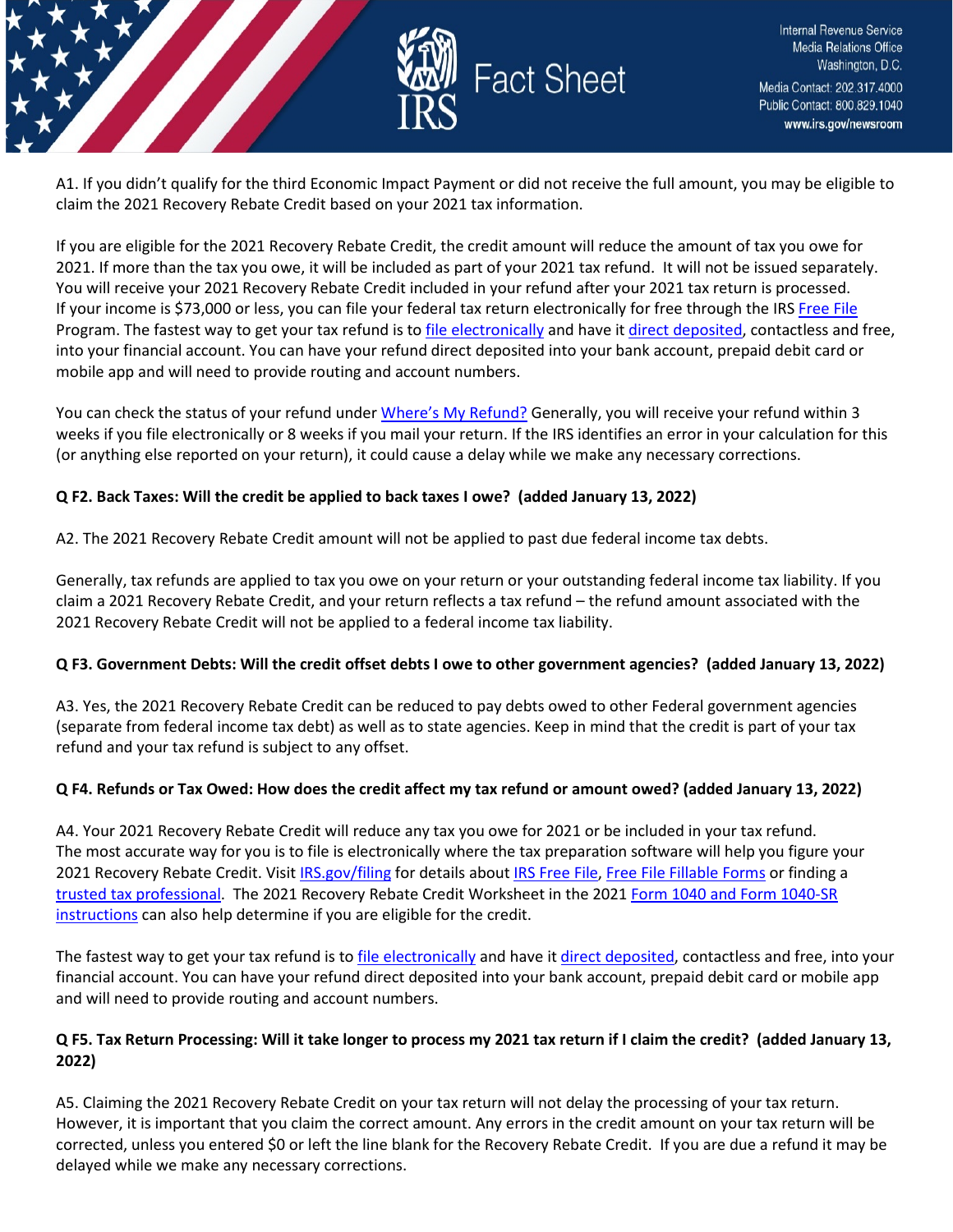

To figure the credit amount, you will need to know the amount(s) of any third Economic Impact Payments you received. Log into [your online account](https://www.irs.gov/payments/your-online-account) to find your third Economic Impact Payment amounts. You may also refer to Notice 1444-C, Your Third Economic Impact Payment, which shows the amount of the third payment. In early 2022, we'll send Letter 6475 confirming the total amount of the third Economic Impact Payment and any plus-up payments you received in 2021. See: [Where can I find the amount of my Third Economic Impact Payment?](https://www.irs.gov/newsroom/2021-recovery-rebate-credit-topic-g-finding-the-third-economic-impact-payment-amount-to-calculate-the-2021-recovery-rebate-credit#q2) 

The fastest and most accurate way for you is to file is electronically where the tax preparation software will help you figure your Recovery Rebate Credit. Visi[t IRS.gov/filing](https://www.irs.gov/filing) for details about [IRS Free File,](https://www.irs.gov/filing/free-file-do-your-federal-taxes-for-free) [Free File Fillable Forms,](https://www.irs.gov/e-file-providers/free-file-fillable-forms) [free VITA](https://www.irs.gov/node/9295)  [or TCE tax preparation sites](https://www.irs.gov/node/9295) in your community or finding a [trusted tax professional.](https://www.irs.gov/tax-professionals/choosing-a-tax-professional) The Recovery Rebate Credit Worksheet in the 202[1 Form 1040 and Form 1040-SR instructions](https://www.irs.gov/forms-pubs/about-form-1040) can also help determine if you are eligible for the credit.

Your 2021 Recovery Rebate Credit will reduce any tax you owe for 2021 or be included in your tax refund.

## **Q F6. Missing Economic Impact Payment: If I didn't receive the third Economic Impact Payments because a 2019 or 2020 joint return was filed in my name without my consent, can I claim the 2021 Recovery Rebate Credit? (added January 13, 2022)**

A6. You may be able to claim the Recovery Rebate Credit if you can establish in writing that the return was signed under duress, your signature was forged, the return was filed without your consent, or you were not legally married at the end of the year on which the third payment was based. We issued the third payments based on information from your 2020 tax return, or, if that wasn't available, your 2019 return.

To show that you could not resist your spouse's demands and signed under duress, you can provide written documentation to support your claim that the joint election was invalid. You may submit a separate return for the prior year if you had a filing requirement or provide a statement signed and sworn under penalties of perjury that you didn't need to file a tax return for the prior year or that the return was filed without your consent.

## **Q F7. Repayment: I received a third Economic Impact Payment. Do I need to pay back all or some of the payments if, based on the information reported on my 2021 tax return, I don't qualify for the amount that I already received? (added January 13, 2022)**

A7. No, if you qualified for a third payment based on your 2019 or 2020 tax return, the law doesn't require you to pay back all or part of the payment you received based on the information reported on your 2021 tax return.

## **Q F8. Missing Economic Impact Payment: I received my third payment by check, but it was lost, stolen, or destroyed. How do I get a new one? (updated February 8, 2022)**

A8. If you received your third payment by check and it was lost, stolen or destroyed, you should request a payment trace so the IRS can determine if your payment was cashed. See How do I request a payment trace to track my third Economic [Impact Payment?](https://www.irs.gov/newsroom/questions-and-answers-about-the-third-economic-impact-payment-topic-j-payment-issued-but-lost-stolen-destroyed-or-not-received#howdoitrack)

If a trace is initiated and the IRS determines that the check wasn't cashed, the IRS will credit your account for that payment, but the IRS cannot reissue your payment. Instead, you will need to claim the 2021 Recovery Rebate Credit on your 2021 tax return if eligible.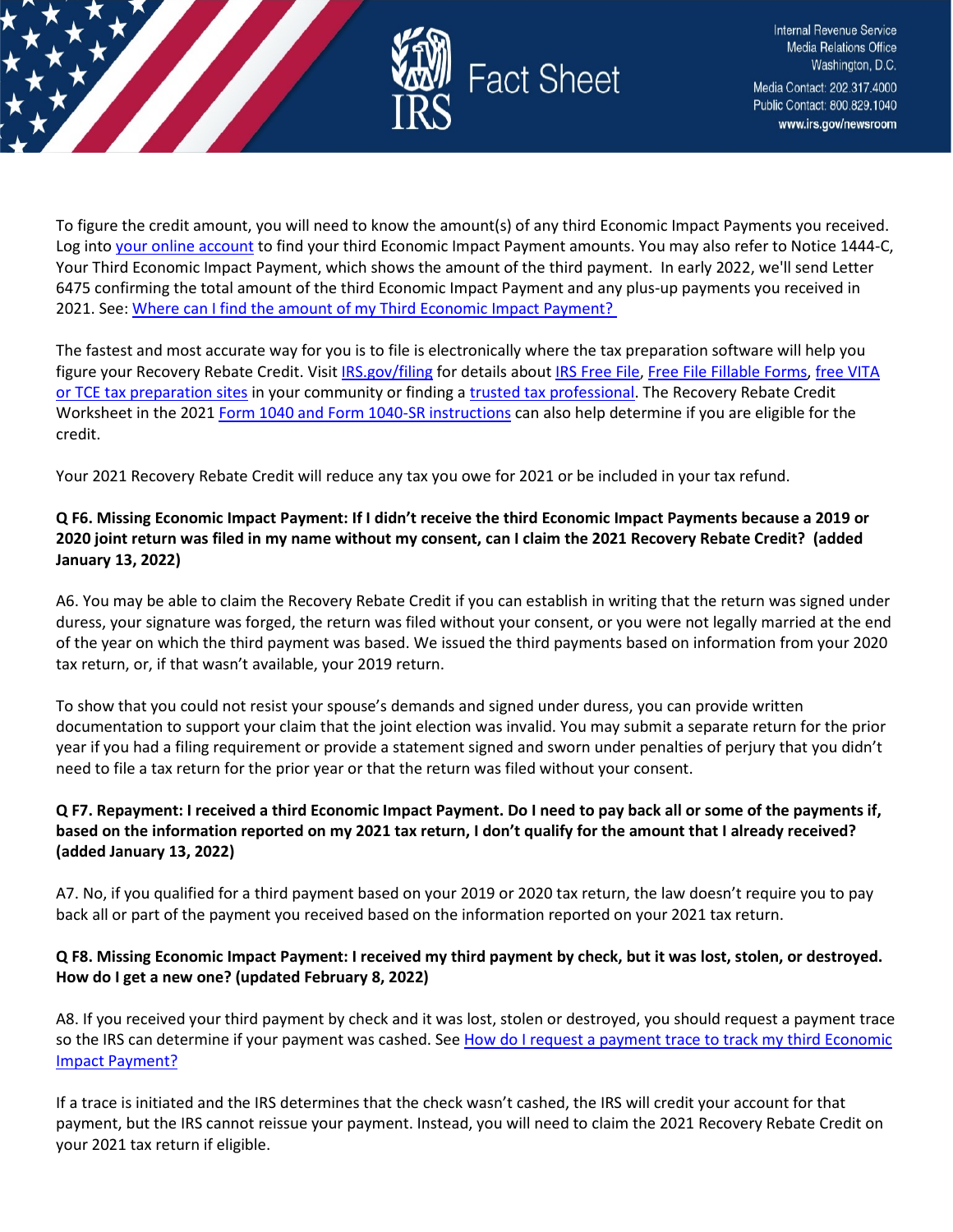

**Note**: If you are filing your 2021 tax return before your trace is complete, do not include the payment amount on the Recovery Rebate Credit Worksheet. If you do, you may receive a notice saying your 2021 Recovery Rebate Credit was changed, but an adjustment will be made after the trace is complete and it is determined your payment has not been cashed. You will not need to take any additional action to receive the credit.

If you do not request a trace on your payment, you may receive an error when claiming the 2021 Recovery Rebate Credit on your 2021 tax return. Since the payment was issued to you, you may not be eligible for any credit.

## **Q F9. Missing Economic Impact Payment: How do I request a payment trace to track my third Economic Impact Payments? (updated Feburary 8, 2022)**

A9. If your payment was issued as a direct deposit, your first step is to check with your bank and make sure they didn't receive a deposit.

You should only request a payment trace to track your payment if a payment was issued to you and you have not received it within the timeframes below. IRS assistors cannot initiate a payment trace unless it has been:

- 5 days since the deposit date and the bank says it hasn't received the payment
- 4 weeks since the payment was mailed by check to a standard address
- 6 weeks since the payment was mailed, and you have a forwarding address on file with the local post office
- 9 weeks since the payment was mailed, and you have a foreign address

**Note**: If you have a foreign address, there may be international service disruptions at the United States Postal Service (USPS) or the foreign country you are in due to the COVID-19 pandemic. See the [USPS Service Alerts](https://about.usps.com/newsroom/service-alerts/) page and check with your local consulate for more information.

**Do not request a payment trace** to determine if you were eligible for a payment or to confirm the amount of payment you should have received.

#### **How we process your claim**

We'll process your claim for a missing payment in one of two ways:

• If a trace is initiated and the IRS determines that the check wasn't cashed, the IRS will credit your account for that payment, but the IRS cannot reissue your payment. Instead, you will need to claim the 2021 Recovery Rebate Credit on your 2021 tax return if eligible.

**Note**: If you are filing your 2021 tax return before your trace is complete, do not include the payment amount on the Recovery Rebate Credit Worksheet. If you do, you may receive a notice saying your 2021 Recovery Rebate Credit was changed, but an adjustment will be made after the trace is complete and it is determined your payment has not been cashed. You will not need to take any additional action to receive the credit.

If you do not request a trace on your payment, you may receive an error when claiming the 2021 Recovery Rebate Credit on your 2021 tax return. Since the payment was issued to you, you may not be eligible for any credit.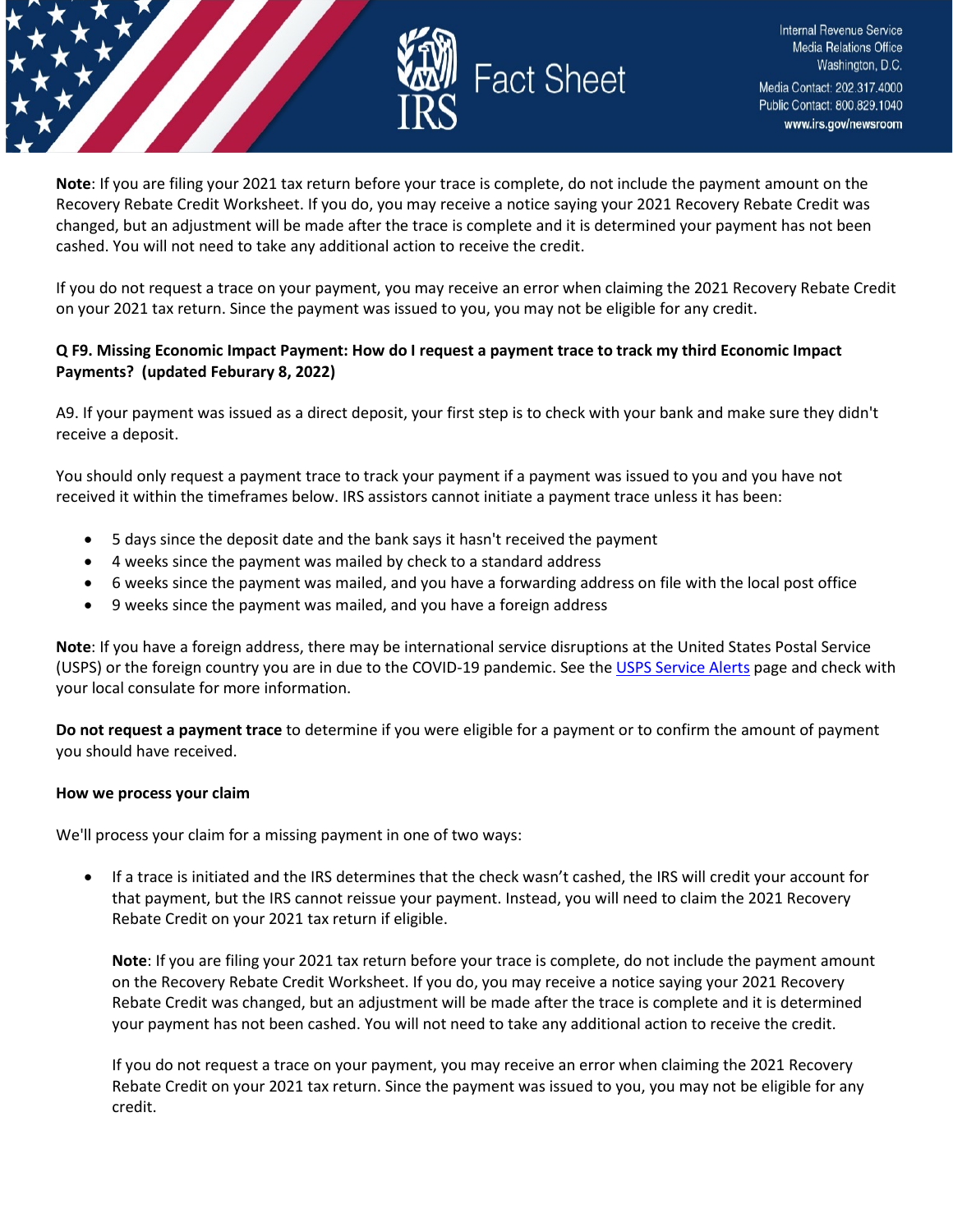

• If the check **was** cashed, the Treasury Department's Bureau of the Fiscal Service will send you a claim package that includes a copy of the cashed check. Follow the instructions. The Treasury Department's Bureau of the Fiscal Service will review your claim and the signature on the canceled check before determining whether the payment can be reversed and your Recovery Rebate adjusted.

#### **To start a payment trace**:

- Call us at 800-919-9835
- Mail or fax a complete[d Form 3911, Taxpayer Statement Regarding Refund](https://www.irs.gov/pub/irs-pdf/f3911.pdf) PDF.

## **Reminder: DO NOT request a trace prior to the timeframes above. IRS assistors cannot start a trace prior to those timeframes**.

## **To complete the Form 3911**:

- Write "EIP3" on the top of the form to identify the payment you want to trace.
- Complete the form answering all refund questions as they relate to your Economic Impact Payment.
- When completing item 7 under Section 1:
	- o Check the box for "Individual" as the **Type of return**
	- o Enter "2021" as the **Tax Period**
	- o Do not write anything for the **Date Filed**
	- Sign the form. If you file married filing joint, both spouses must sign the form.

You will generally receive a response 6 weeks after we receive your request for a payment trace, but there may be delays due to limited staffing. Get up-to-date status on affected [IRS operations and services.](https://www.irs.gov/newsroom/irs-operations-during-covid-19-mission-critical-functions-continue) Do not mail or fax Form 3911 if you have already requested a trace by phone.

• If you mail or fax the form prior to the timeframes above, your request will not be processed until those timeframes are met.

## **Mail or fax the form to**:

**Note**: Do not send anything other than a Form 3911 to the fax numbers below.

| If you live in                                                   | then mail to this address                                                 | or fax to    |
|------------------------------------------------------------------|---------------------------------------------------------------------------|--------------|
| Maine, Maryland, Massachusetts, New<br><b>Hampshire, Vermont</b> | Andover Internal Revenue Service<br>310 Lowell St.<br>Andover, MA 01810   | 855-253-3175 |
| Georgia, Iowa, Kansas, Kentucky,<br><b>Virginia</b>              | Atlanta Internal Revenue Service<br>4800 Buford Hwy<br>Chamblee, GA 30341 | 855-275-8620 |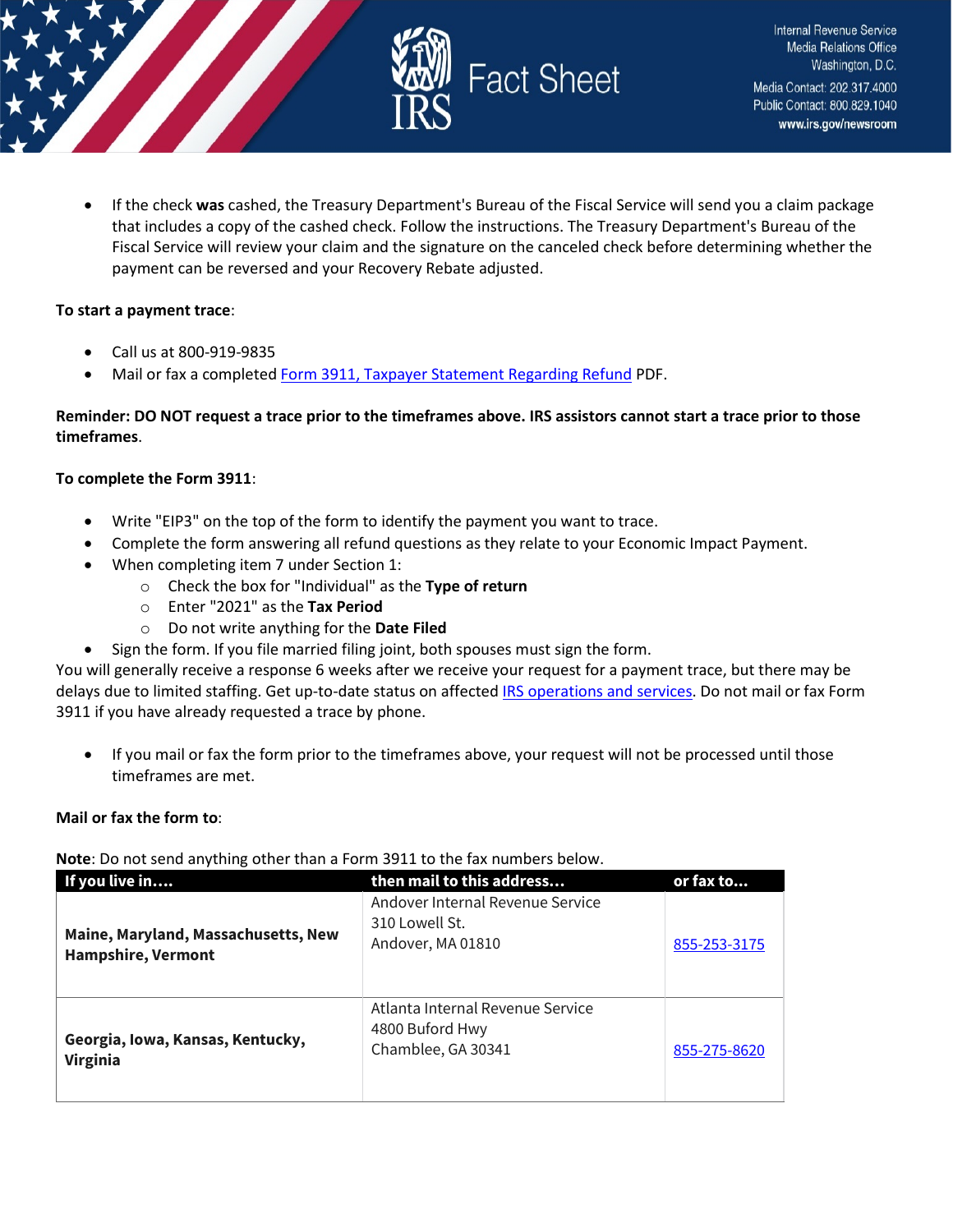



| Florida, Louisiana, Mississippi,<br>Oklahoma, Texas                                                                                             | Austin Internal Revenue Service<br>3651 S Interregional Hwy 35<br>Austin, TX 78741  | 855-203-7538 |
|-------------------------------------------------------------------------------------------------------------------------------------------------|-------------------------------------------------------------------------------------|--------------|
| <b>New York</b>                                                                                                                                 | Brookhaven Internal Revenue Service<br>1040 Waverly Ave.<br>Holtsville, NY 11742    | 855-297-7736 |
| Alaska, Arizona, California, Colorado,<br>Hawaii, Nevada, New Mexico, Oregon,<br>Utah, Washington, Wisconsin, Wyoming                           | Fresno Internal Revenue Service<br>3211 S Northpointe Dr<br>Fresno, CA 93725        | 855-332-3068 |
| Arkansas, Connecticut, Delaware,<br>Indiana, Michigan, Minnesota, Missouri,<br>Montana, Nebraska, New Jersey, Ohio,<br><b>West Virginia</b>     | Kansas City Internal Revenue Service<br>333 W Pershing Rd.<br>Kansas City, MO 64108 | 855-344-9993 |
| Alabama, North Carolina, North Dakota,<br>South Carolina, South Dakota,<br><b>Tennessee</b>                                                     | Memphis Internal Revenue Service<br>5333 Getwell Rd.<br>Memphis, TN 38118           | 855-580-4749 |
| District of Columbia, Idaho, Illinois,<br>Pennsylvania, Rhode Island                                                                            | Philadelphia Internal Revenue Service<br>2970 Market St.<br>Philadelphia, PA 19104  | 855-404-9091 |
| A foreign country, U.S. possession or<br>territory, or use an APO or FPO address,<br>or file Form 2555 or 4563, or are a dual-<br>status alien. | Austin Internal Revenue Service<br>3651 S Interregional Hwy 35<br>Austin, TX 78741  | 855-203-7538 |

<span id="page-27-0"></span>2021 Recovery Rebate Credit — Topic G: Finding the Third Economic Impact Payment Amount to Calculate the 2021 Recovery Rebate Credit

## **Q G1. Who needs to know their third Economic Impact Payment amount when they file their 2021 tax return? (added January 13, 2022)**

A1. If you didn't qualify for a third Economic Impact Payment or got less than the full amount, you may be eligible to claim the 2021 Recovery Rebate Credit based on your 2021 tax year information. If you're eligible, you'll need to file a 2021 tax return even if you don't usually file a tax return. Your 2021 Recovery Rebate Credit will reduce any tax you owe for 2021 or be included in your tax refund.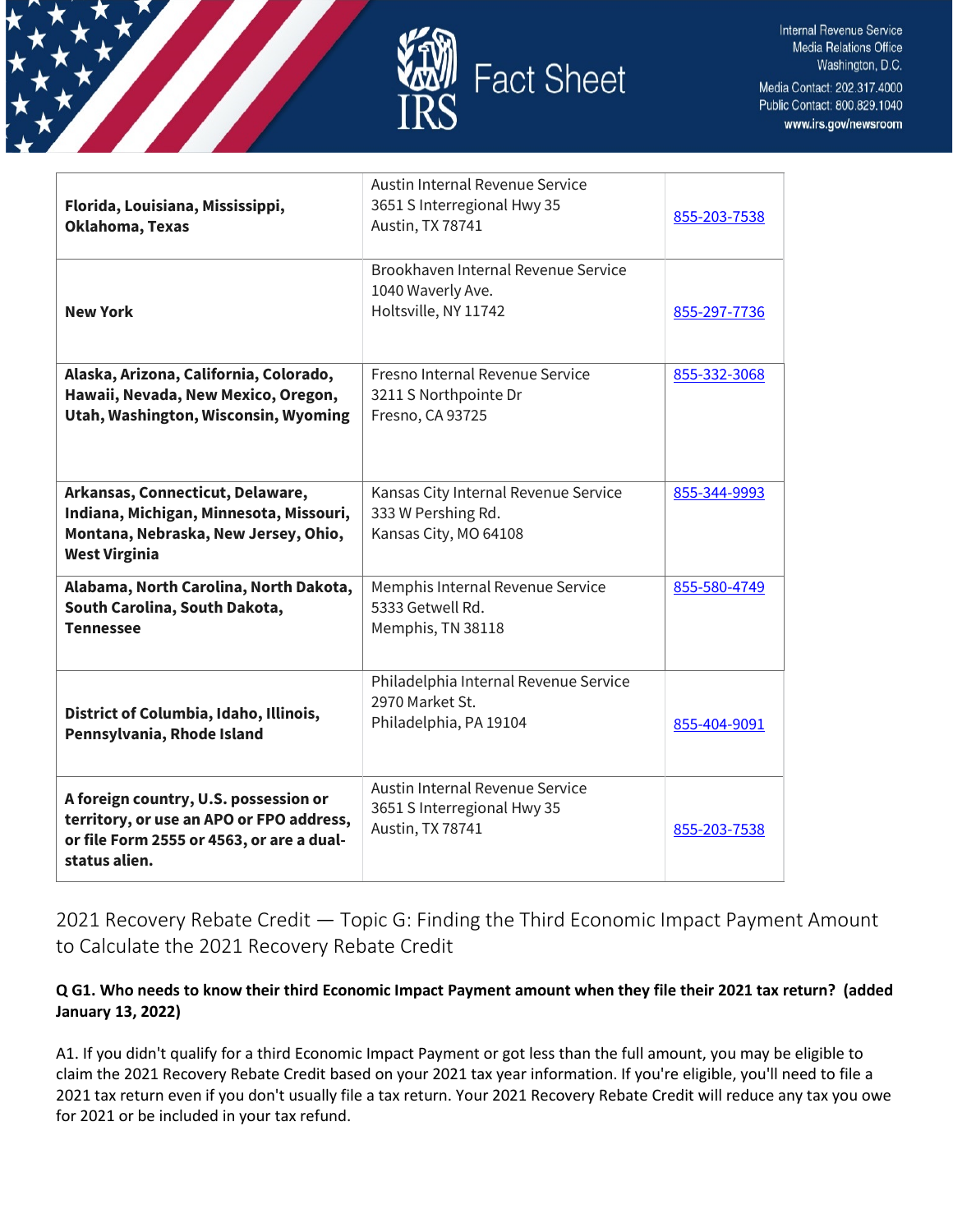

Anyone eligible to claim the 2021 Recovery Rebate Credit needs to know their third Economic Impact Payment amount, including any plus-up payments, to correctly calculate the credit. Spouses filing a joint return for 2021 need to know the payment amounts for both spouses in order to claim the credit.

You don't need to claim the Recovery Rebate Credit on your 2021 tax return if you were issued the full amount of that credit through the third round of Economic Impact Payments. You were issued the full amount of the Recovery Rebate Credit if your third Economic Impact Payment was \$1,400 (\$2,800 if married filing jointly for 2021) plus \$1,400 for each qualifying dependent reported on your 2021 tax return.

If filing your return electronically, the tax preparation software will help you accurately figure your 2021 Recovery Rebate Credit. Visit [IRS.gov/filing](https://www.irs.gov/filing) for details about [IRS Free File,](https://www.irs.gov/filing/free-file-do-your-federal-taxes-for-free) [Free File Fillable Forms](https://www.irs.gov/e-file-providers/free-file-fillable-forms)[, free VITA or TCE tax preparation](https://www.irs.gov/individuals/irs-free-tax-return-preparation-programs)  [sites](https://www.irs.gov/individuals/irs-free-tax-return-preparation-programs) in your community or finding a [trusted tax professional.](https://www.irs.gov/tax-professionals/choosing-a-tax-professional) The Recovery Rebate Credit Worksheet in the 2021 Form [1040 and Form 1040-SR instructions](https://www.irs.gov/forms-pubs/about-form-1040) can also help determine if you are eligible to claim the credit.

## **Q G2. Where can I find the amount of my third Economic Impact Payments to help me calculate the 2021 Recovery Rebate Credit? (updated February 17, 2022)**

A2. You can find the amount of the third Economic Impact Payments in one of the following ways:

- **Your [online account](https://www.irs.gov/payments/your-online-account)**. It's an online IRS application that allows you to securely access your individual account information. The amounts of your third Economic Impact Payments are shown on the Tax Records tab/page under the section "Economic Impact Payment Information". If you and your spouse received joint payments, each of you will need to sign into your own online account to retrieve your separate amounts.
- **Your Notice 1444-C, Your Third Economic Impact Payment, which shows the amount of the third payment**. If you received joint payments with your spouse, the letters show the total amount of each payment. If you file separate 2021 tax returns, each of you must enter half of the amount of the payment shown on Notice 1444-C. Individuals who received plus-up payments received a separate Notice 1444-C after each payment was issued.
- **Letter 6475, Your 2021 Economic Impact Payment(s)**. Through March 2022, we'll send this letter confirming the total amount of the third Economic Impact Payment and any plus-up payments you received for tax year 2021. If you and your spouse received joint payments, each of you will receive your own letter showing half of the third payment. Each spouse may receive their letter at different times. If filing a joint return in 2021, include both amounts when calculating the 2021 Recovery Rebate Credit. If you file separate 2021 tax returns, each of you must enter your half of the payment, which is shown on your ow[n Letter 6475,](https://www.irs.gov/individuals/understanding-your-letter-6475) when calculating any 2021 Recovery Rebate Credit you may be eligible to claim on your own return.
- **Your 2021 account transcript, which you can request online or by mail using [Get Transcript.](https://www.irs.gov/individuals/get-transcript)** You may also call our automated phone transcript service at 800-908-9946 for it be sent by mail or you can submit [Form 4506-T.](https://www.irs.gov/forms-pubs/about-form-4506-t) If you received joint payments with your spouse, the transcript shows the total amount of each payment under the primary taxpayer. If you file separate 2021 tax returns, each of you must enter half of amount of the payment.

## **Q G3. What if my online account or letter shows I was issued a payment, but I never received one? (added January 13, 2022)**

A3. There are several possibilities for why your account shows you were issued a third Economic Impact Payment even though you did not receive one.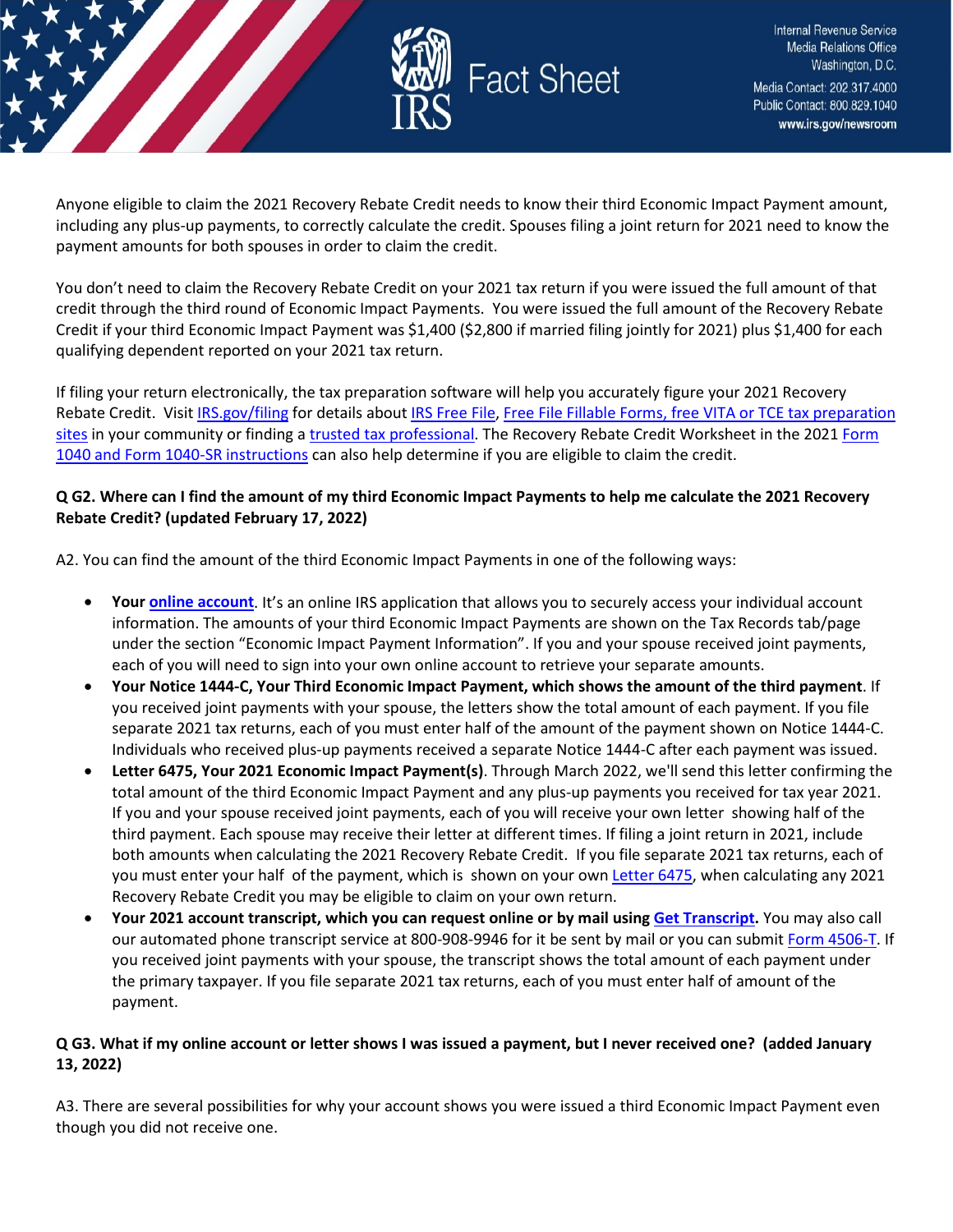

- You were issued an EIP Card and inadvertently discarded it not realizing it was your Economic Impact Payment. You may request a free replacement through MetaBank® Customer Service by calling 800-240-8100 and following the prompts for a lost or discarded card. Please see the Economic Impact Payment Information Center - [Topic E: EIP Cards](https://www.irs.gov/newsroom/questions-and-answers-about-the-first-economic-impact-payment-topic-e-eip-cards) for more information.
- Your payment was made to a bank account or address you shared with a spouse.

#### Se[e How do I request a Payment Trace to track my third Economic Impact Payment?](https://www.irs.gov/newsroom/questions-and-answers-about-the-third-economic-impact-payment-topic-j-payment-issued-but-lost-stolen-destroyed-or-not-received)

- If your payment was returned by the post office or financial institution and hasn't been credited back to your account yet.
- If none of the scenarios above apply and you never received your payment even though your online account or letter show it was issued to you

## **Q G4. How do I access my online account? (added January 13, 2022)**

A4. You can access your online account through a secure login at [IRS.gov/account.](https://www.irs.gov/payments/your-online-account) You can also find the online account application by going to the IRS.gov homepage and clicking on "Sign in to your Account".

#### **Q G5. I received joint Economic Impact Payments with my spouse. Does my online account include my spouse's amount? (added January 13, 2022)**

A5. No, your account online will show only your portion of the payments. Your spouse will need to sign into their own account to retrieve their portion of the payments.

## **Q G6. Does my online account show whether I received more than one third Economic Impact Payment? (added January 13, 2022)**

A6. The 2021 Tax Records tab will show the total amount of the third payments you received including any plus-up payments. Any plus up payment will not be shown separately.

## **Q G7. Why can't I access Get My Payment? (added February 17, 2022)**

A7. The IRS has issued all first, second and third Economic Impact Payments. Therefore, you can no longer use the Get My Payment application to check your payment status.

To find the amounts of your Economic Impact Payments, log into your [Online Account](https://www.irs.gov/payments/your-online-account) and go to the Tax Records page. You can also refer to Letter 6475, Your 2021 Economic Impact Payment(s), or notices the IRS mailed after the payments were issued.

- The first and second payment amounts can help you accurately calculate any 2020 Recovery Rebate Credit you may be eligible to claim on your 2020 tax return.
- The third payment amount can help you accurately calculate any 2021 Recovery Rebate Credit you may be eligible to claim on your 2021 tax return.

For additional information regarding the credit, see [Recovery Rebate Credit.](https://www.irs.gov/newsroom/recovery-rebate-credit)

## **Q G8. Does Where's My Refund provide my Economic Impact Payment information? (added February 17, 2022)**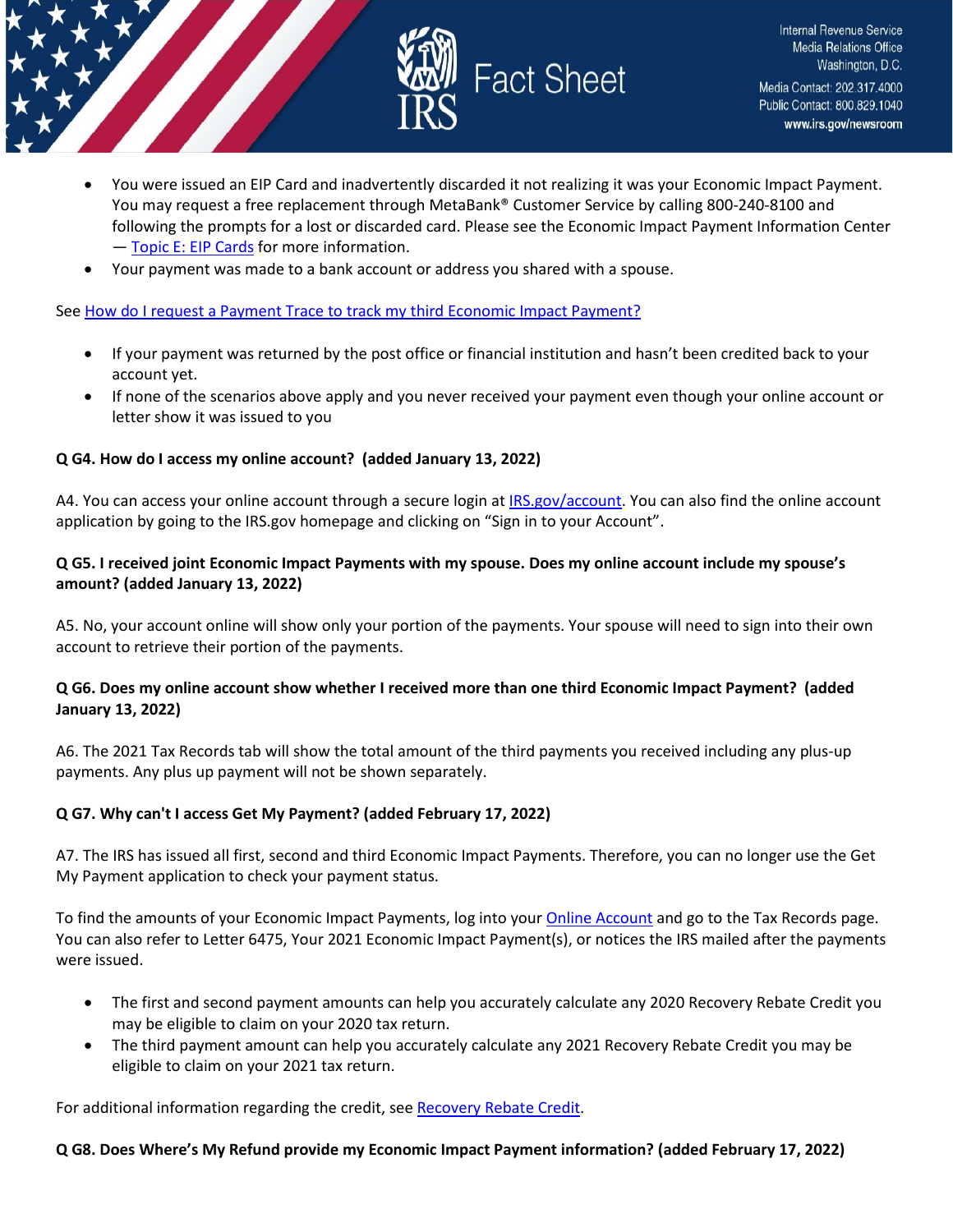

AG8. Where's My Refund does not provide the status or amount of your Economic Impact Payments. It does provide the status of your tax refund, which may include any 2021 Recovery Rebate Credit you claimed on your 2021 tax return.

To find the amounts of your Economic Impact Payments, log into your [Online Account](https://www.irs.gov/payments/your-online-account) and go to the Tax Records page. You can also refer to [Letter 6475,](https://www.irs.gov/individuals/understanding-your-letter-6475) Your 2021 Economic Impact Payment(s), or notices the IRS mailed after the payments were issued.

- The first and second payment amounts can help you accurately calculate any 2020 Recovery Rebate Credit you may be eligible to claim on your 2020 tax return.
- The third payment amount can help you accurately calculate any 2021 Recovery Rebate Credit you may be eligible to claim on your 2021 tax return.

For additional information regarding the credit, see [Recovery Rebate Credit.](https://www.irs.gov/newsroom/recovery-rebate-credit)

## <span id="page-30-0"></span>2021 Recovery Rebate Credit — Topic H: Correcting issues after the 2021 tax return is filed

## **Q H1. I'm eligible for a 2021 Recovery Rebate Credit but did not claim it on my 2021 tax return. Do I need to amend my 2021 tax return? (added January 13, 2022)**

A1. Yes, if you didn't claim the credit on your original tax return you will need to file an [Amended U.S. Individual Income](https://www.irs.gov/forms-pubs/about-form-1040x)  [Tax Return, Form 1040-X,](https://www.irs.gov/forms-pubs/about-form-1040x) to claim it. The IRS will not calculate the 2021 Recovery Rebate Credit for you if you did not enter any amount on your original tax return, or you entered \$0. Use the Interactive Tax Assistant, Should I File an [Amended](https://www.irs.gov/help/ita/should-i-file-an-amended-return) Return?, to help determine if you should amend your original tax return.

If you need to file an amended return – even if you don't usually file taxes - to claim the 2021 Recovery Rebate Credit, use the worksheet in the [2021 instructions for Form 1040 and 1040-SR](https://www.irs.gov/forms-pubs/about-form-1040) to determine the amount of your credit. Enter the amount on the Refundable Credits section of the 1040-X and include "Recovery Rebate Credit" in the Explanation of Changes section.

If you filed your 2021 return electronically and need to file an amended return, you may be able to file Form 1040-X electronically.

If you did not file your 2021 return electronically, you will need to submit a paper version of the Form 1040-X and should follow the instructions for preparing and mailing the paper form.

Use th[e Where's My Amended Return?](https://www.irs.gov/filing/wheres-my-amended-return) online tool to check the status of your amended return. The tool works for paper and electronic amended returns.

**DO NOT file an amended tax return if you entered an incorrect amount for the 2021 Recovery Rebate Credit on your tax return**. If you entered an amount other than \$0 on line 30 but made a mistake in calculating the amount, the IRS will calculate the correct amount of the 2021 Recovery Rebate Credit, make the correction to your tax return, and continue processing your return. If a correction is needed, there may be a delay in processing your return and the IRS will send you a notice explaining any change made.

To check the status of your refund from your original return, chec[k Where's My Refund?](https://www.irs.gov/refunds)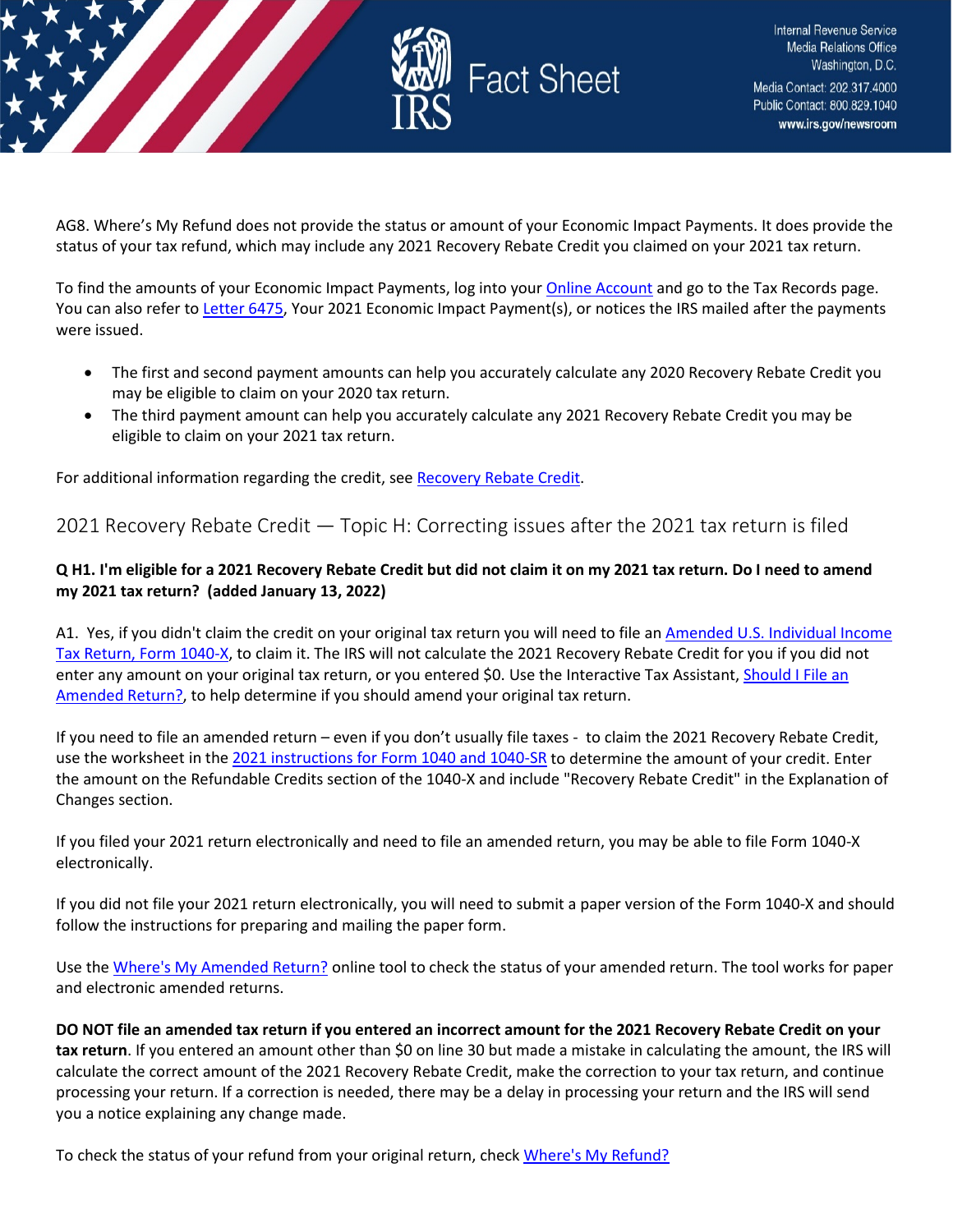

### **Q H2. I received a notice indicating I made an error when calculating the 2021 Recover Rebate Credit on my return. How do I respond? (added January 13, 2022)**

A2. **DO NOT file an amended tax return with the IRS**. If you entered an amount other than \$0 on line 30 but made a mistake in calculating the amount, the IRS will calculate the correct amount of the 2021 Recovery Rebate Credit, make the correction to your tax return, and continue processing your return. If a correction is needed, there may be a delay in processing your return and the IRS will send you a notice explaining any change made.

If you agree with the changes we made, no response or action is required.

If you disagree, you can call us at the toll-free number listed on the top right corner of your notice.

If the IRS agrees to make a change to the amount of Recovery Rebate Credit you are owed and it results in a refund, you may check the status of your refund from your original return using Where's My Refund?

If you did not enter an amount on line 30 of your 2021 Form 1040 or Form 1040-SR or entered \$0, see [I'm eligible for a](https://www.irs.gov/newsroom/2021-recovery-rebate-credit-topic-h-correcting-issues-after-the-2021-tax-return-is-filed#q1)  [2021 Recovery Rebate Credit but did not claim it on my 2021 tax return. Do I need to amend my 2021 tax return?](https://www.irs.gov/newsroom/2021-recovery-rebate-credit-topic-h-correcting-issues-after-the-2021-tax-return-is-filed#q1)

## **Q H3. I filed my 2021 return electronically, but made a mistake calculating my 2021 Recovery Rebate Credit. Will my return be rejected? (added January 13, 2022)**

A3. No, the IRS will not reject your tax return if you made an error in calculating your 2021 Recovery Rebate Credit. DO NOT file an amended tax return with the IRS.

If you entered an amount greater than \$0 on line 30 and made a mistake on the amount, the IRS will calculate the correct amount of the Recovery Rebate Credit, make the correction to your tax return and continue processing your return. If a correction is needed, there may be a delay in processing your return and the IRS will send you a notice explaining any change made.

If the IRS agrees to make a change to the amount of Recovery Rebate Credit you are owed and it results in a refund, you may check the status of your refund from your original return usin[g Where's My Refund?](https://www.irs.gov/refunds)

## **Q H4. I received a Notice CP10, CP11, CP12, CP13, CP16, CP23, CP24 or CP25 saying there was an issue with my 2021 Recovery Rebate Credit. What do I need to do? (added January 13, 2022)**

A4. If you agree with the changes we made, no response is required.

If you disagree, you can call us at the toll-free number listed on the top right corner of your notice.

## **Q H5. I received a notice saying that my 2021 Recovery Rebate Credit was changed because I was claimed as a dependent on another taxpayer's 2021 return. What do I need to do? (added January 13, 2022)**

A5. If you filed a 2021 return and checked the box stating you can be claimed as a dependent by another taxpayer, you do not qualify for the 2021 Recovery Rebate Credit. To claim the 2021 Recovery Rebate Credit, you cannot be a dependent of another person.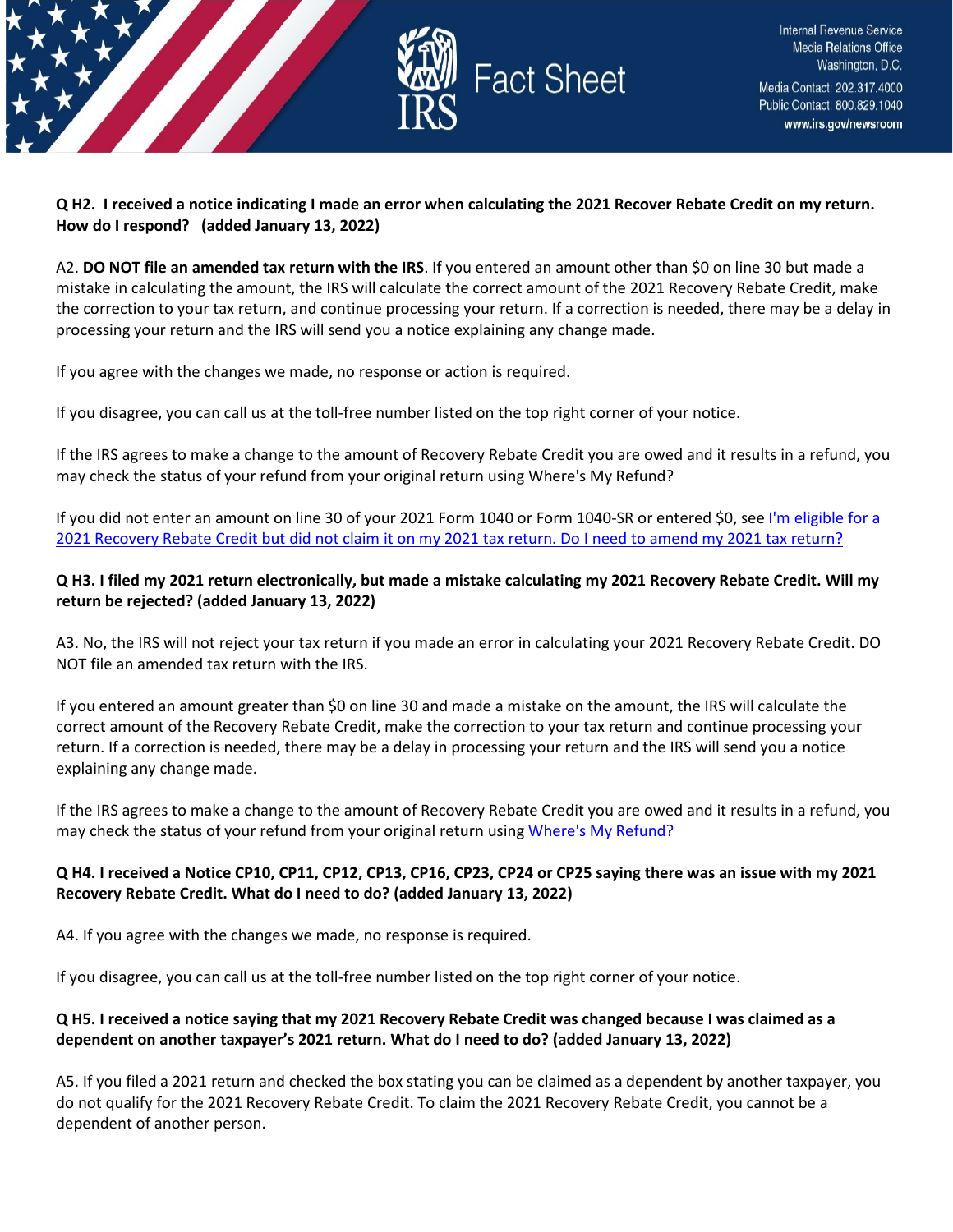

If you agree with the changes we made, no response or action is required. The notice is informing you that the IRS already adjusted your return and disallowed the 2021 Recovery Rebate Credit.

If you disagree, you can call us at the toll-free number listed on the top right corner of your notice.

## **Q H6. I received a notice saying my 2021 Recovery Rebate Credit was changed because there was an issue with my (or my spouse's or qualifying dependent's) Social Security number (SSN) or Individual Taxpayer Identification Number (ITIN). What do I need to do? (added January 13, 2022)**

A6. If you, your spouse, and qualifying children have a valid Social Security number and entered it on your return, compare the number and name entered with what is on the Social Security card. If this information does not match or it was left blank on your 2021 return, the amount associated with that identification number would be denied.

If you agree with the changes we made, no response or action is required.

If you disagree, read the following to help determine if any action is needed:

- If you identify an error in the tax return entry, contact the IRS at the number provided on your notice and have a copy of the Social Security card(s) available.
- If the information entered on the 2021 tax return matches the Social Security card or you have recently changed your name and did not update it with the Social Security Administration (SSA), please contact the SSA to confirm the information they have on file is accurate.

If one spouse has not been issued a Social Security number by the due date of your return (including extensions) and you file a joint return, your 2021 Recovery Rebate Credit should not include the portion for the spouse who does not have the required Social Security number, unless one of you was an active member of the U.S. Armed Forces in 2021.

If one of you was an active member of the U.S. Armed Forces in 2021 and you were denied the 2021 Recovery Rebate Credit for the spouse without the required Social Security number, contact the IRS and have a copy of your 2021 military Form W-2, Wage and Tax Statement, available for further verification. A contact phone number for assistance is on the top right corner of your letter or notice.

You are allowed up to \$1,400 for a qualifying dependent claimed on your return, even if neither you nor your spouse (if married) has a Social Security number. If your dependent does not have a valid SSN or an Adoption Taxpayer Identification Number (ATIN) issued by the IRS, you are not allowed any 2021 Recovery Rebate Credit for the dependent. However, if an SSN or ATIN is issued to your dependent, contact the IRS with their SSN or ATIN to have the 2021 additional credit issued. A contact phone number for assistance is on the top right corner of your letter or notice.

## **Q H7. I received a notice saying my 2021 Recovery Rebate Credit was changed because I forgot to include a Social Security number for a dependent. What do I need to do? (added January 13, 2022)**

A7. If your dependent has a valid Social Security number or an Adoption Taxpayer Identification Number issued by the IRS and you forgot to enter it on your return, call us at the phone number on the top right corner of your letter or notice. Have a copy of the Social Security cards or ATIN available.

If you agree with the changes we made, no response or action is required.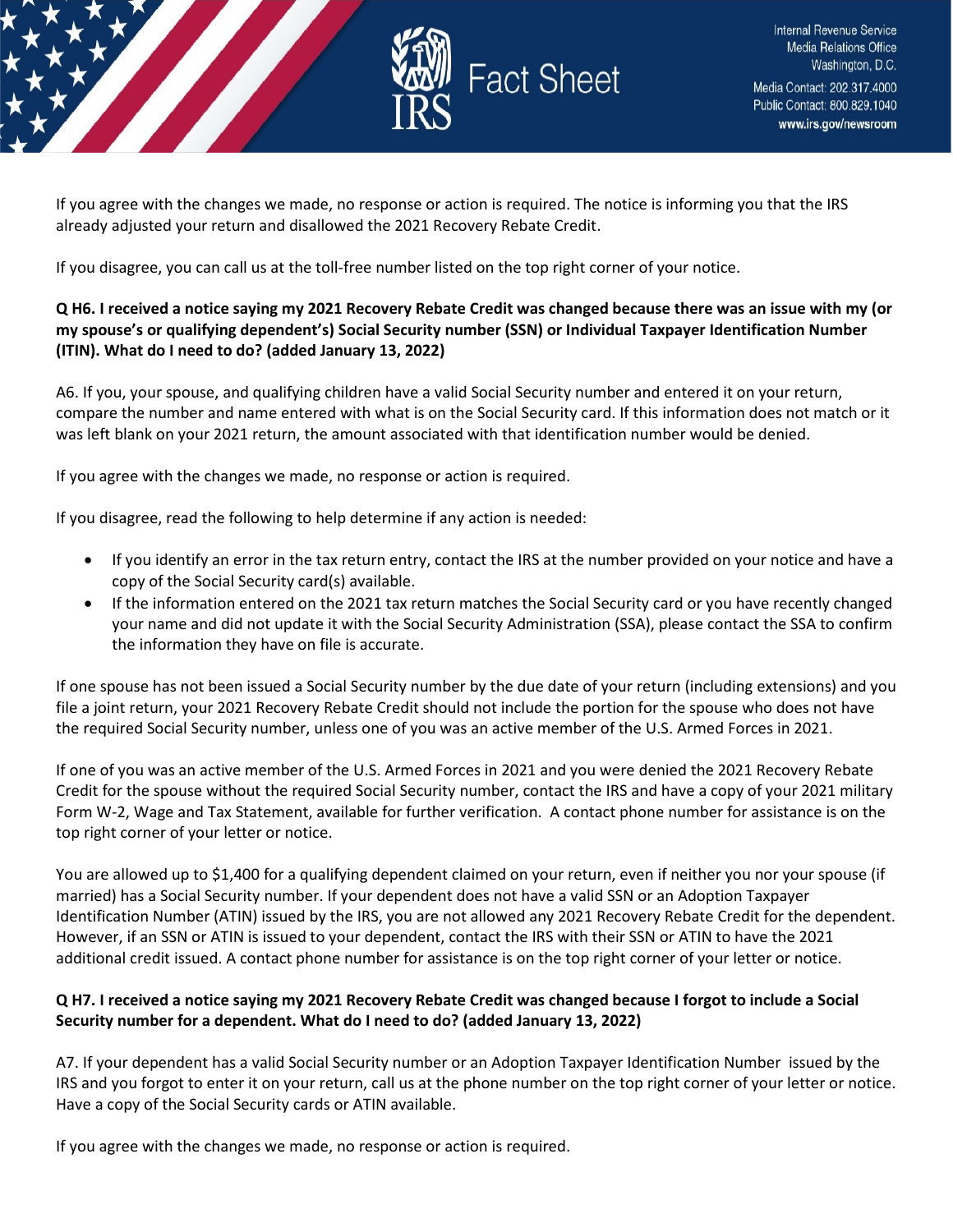

### **Q H8. I received a notice saying my 2021 Recovery Rebate Credit was changed because there was an issue with my qualifying dependent's last name. What do I need to do? (added January 13, 2022)**

A8. Compare the information you entered on your 2021 return for your dependent against the Social Security card. If the name and number entered on the return does not match what is on the card, the credit will be denied for that dependent. If you agree with the changes we made, no response or action is required.

If you identify an error in the tax return entry and therefore disagree with the changes, contact the IRS at the number provided on your notice and have a copy of the Social Security card(s) available.

If the information entered on the tax return matches the Social Security card or you have recently changed your dependent's last name and did not update it with the Social Security Administration (SSA), please contact the SSA prior to contacting the IRS to confirm that the information they have on file is accurate.

## **Q H9. I received a notice saying my 2021 Recovery Rebate Credit was changed because my qualifying dependent did not meet the requirements. What do I need to do? (added January 13, 2022)**

A9. If your dependent does not meet the qualifying dependent requirements for a 2021 Recovery Rebate Credit, you do not need to take any action or call the IRS. The IRS has already adjusted your credit and notice is to inform you of the change.

If you disagree, you can call us at the toll-free number listed on the top right corner of your notice.

For additional eligibility information, see [Eligibility Requirements: Who's considered a qualifying dependent for the](https://www.irs.gov/newsroom/2021-recovery-rebate-credit-topic-c-eligibility-for-claiming-a-recovery-rebate-credit-on-a-2021-tax-return#q7)  [2021 Recovery Rebate Credit?](https://www.irs.gov/newsroom/2021-recovery-rebate-credit-topic-c-eligibility-for-claiming-a-recovery-rebate-credit-on-a-2021-tax-return#q7) 

## **Q H10. I received a notice saying my 2021 Recovery Rebate Credit was changed because my adjusted gross income was too high. What do I need to do? (added January 13, 2022)**

A10. The 2021 Recovery Rebate Credit has the same income limitations as the third Economic Impact Payments. No credit is allowed if the adjusted gross income (AGI) amount on line 11 of your 2021 Form 1040 or Form 1040-SR is at least:

- \$160,000 if married and filing a joint return or if filing as a qualifying widow or widower
- \$120,000 if filing as head of household or
- \$80,000 for all others.

Your 2021 Recovery Rebate Credit amount will be reduced if the adjusted gross income (AGI) amount is less than these amounts above but is more than:

- \$150,000 if married and filing a joint return or filing as a qualifying widow(er)
- \$112,500 if filing as head of household or
- \$75,000 for all others.

You do not need to take any action; the IRS has already adjusted your credit. The notice was to inform you of the change. No further action or calls are necessary.